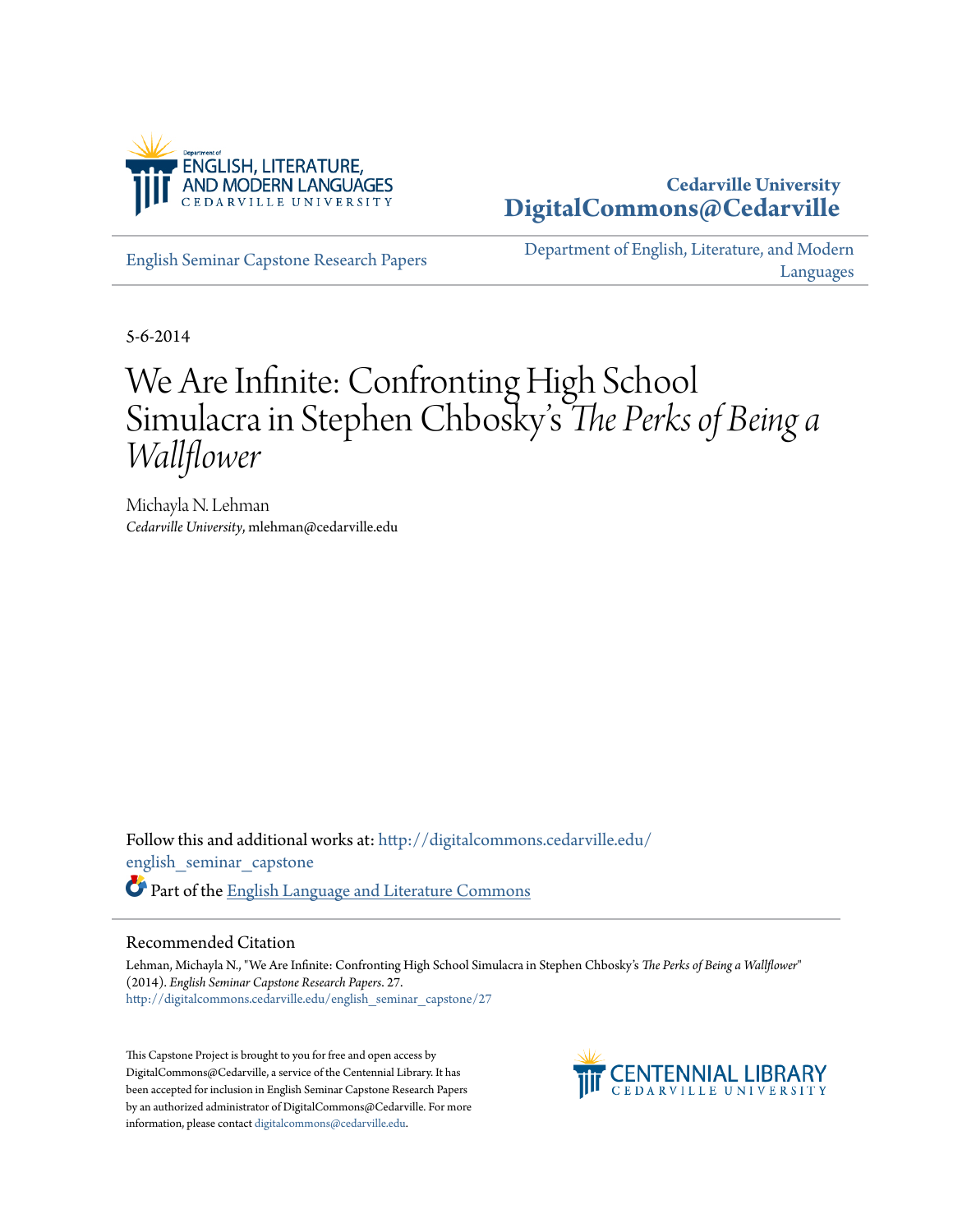We Are Infinite:

Confronting High School Simulacra in Stephen Chbosky's *The Perks of Being a Wallflower*

Michayla Lehman

Dr. Deardorff

English Seminar

April 9, 2014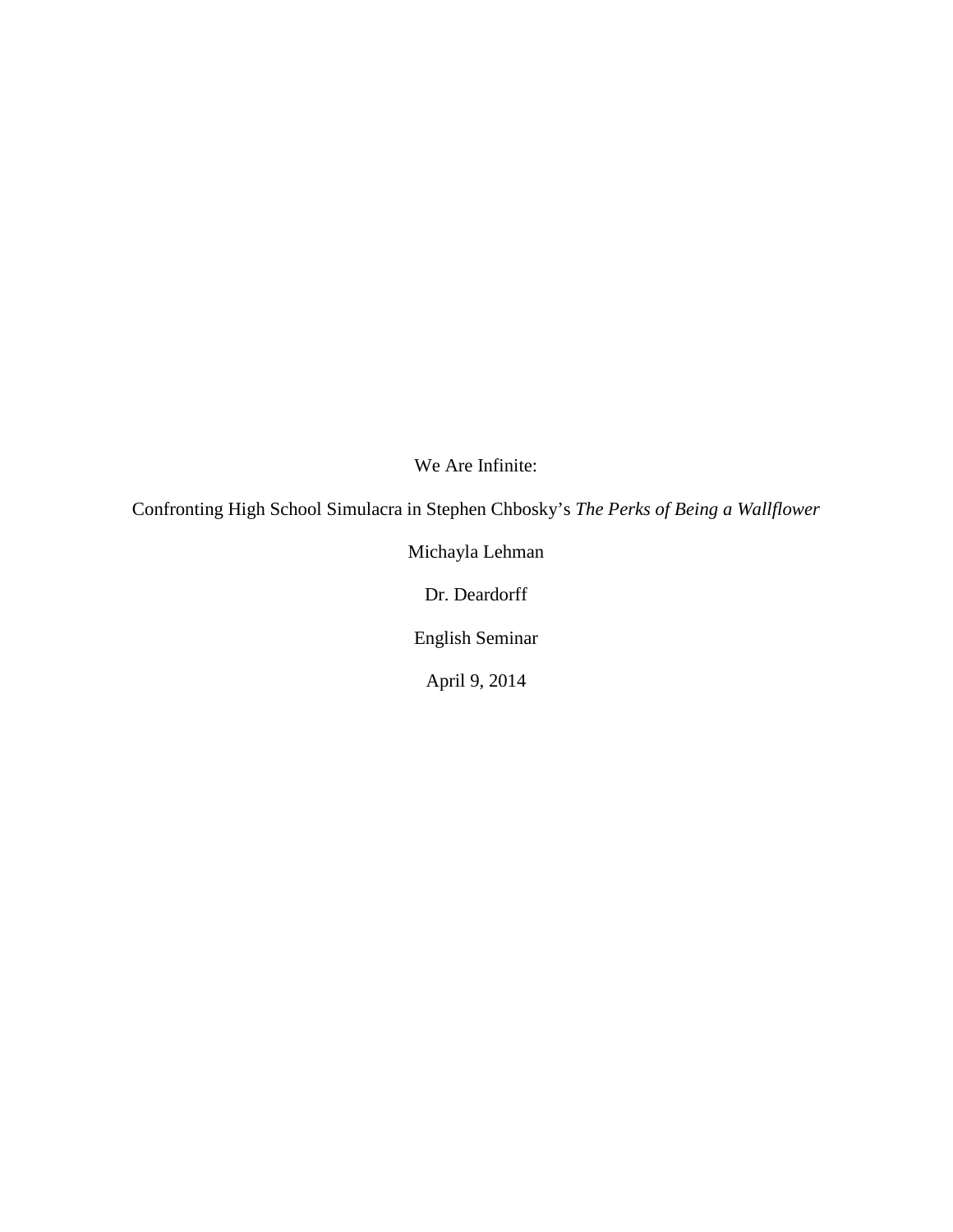"Stephen Chbosky saved lives. No, not in the saving-a-cat-from-a-burning-building way nor performing the Heimlich on a little old lady at a restaurant. He saved lives by writing a peculiar little green book" (Aquino). *The Perks of Being a Wallflower* has become a phenomenon among adolescents in contemporary America. Passed on through recommendations for over 15 years, Charlie's story has administered a sense of hope to the young people who read his letters. They say they relate to Charlie, that he makes them feel understood. For some, his story has saved their lives; at least two people have written to Chbosky to tell him that they gave up attempting suicide after they read his novel (Beckman). Several journalists have questioned Chbosky about his perspective on the book's impact on his readers. He has replied with amazement, "'It's everything at once….It's bizarre that a book would be that final barrier between life and death'" (qtd. in Beckman).

The storyline is simple enough. Charlie, a fifteen-year-old who is starting out as a freshman in high school, finds his way into a close-knit clique of seniors. Through those friendships, he learns about the joys that come with being a teenager and the horrors that come with growing up. His freshman year is overflowing with dozens of issues adolescents encounter. He processes these situations in nightly letters that he writes to an unknown character called "Friend" (*The Perks* 3). Adolescents read these letters, become Friend, and Charlie's story changes their lives. Chbosky wrote his novel to give adolescents a source of hope in the midst of 1990s postmodernism. In *The Perks of Being a Wallflower*, Chbosky shows the damaging ramifications for adolescents who pursue Baudrillardan simulacra to formulate their lifestyles. Charlie functions as a Foucauldian author by both drawing awareness to his friends' simulacra and coming to recognize his own simulacra in his idealized memory of Aunt Helen, an "image" that masks the fact that she was sexually abusive. Utilizing Charlie's perspective, Chbosky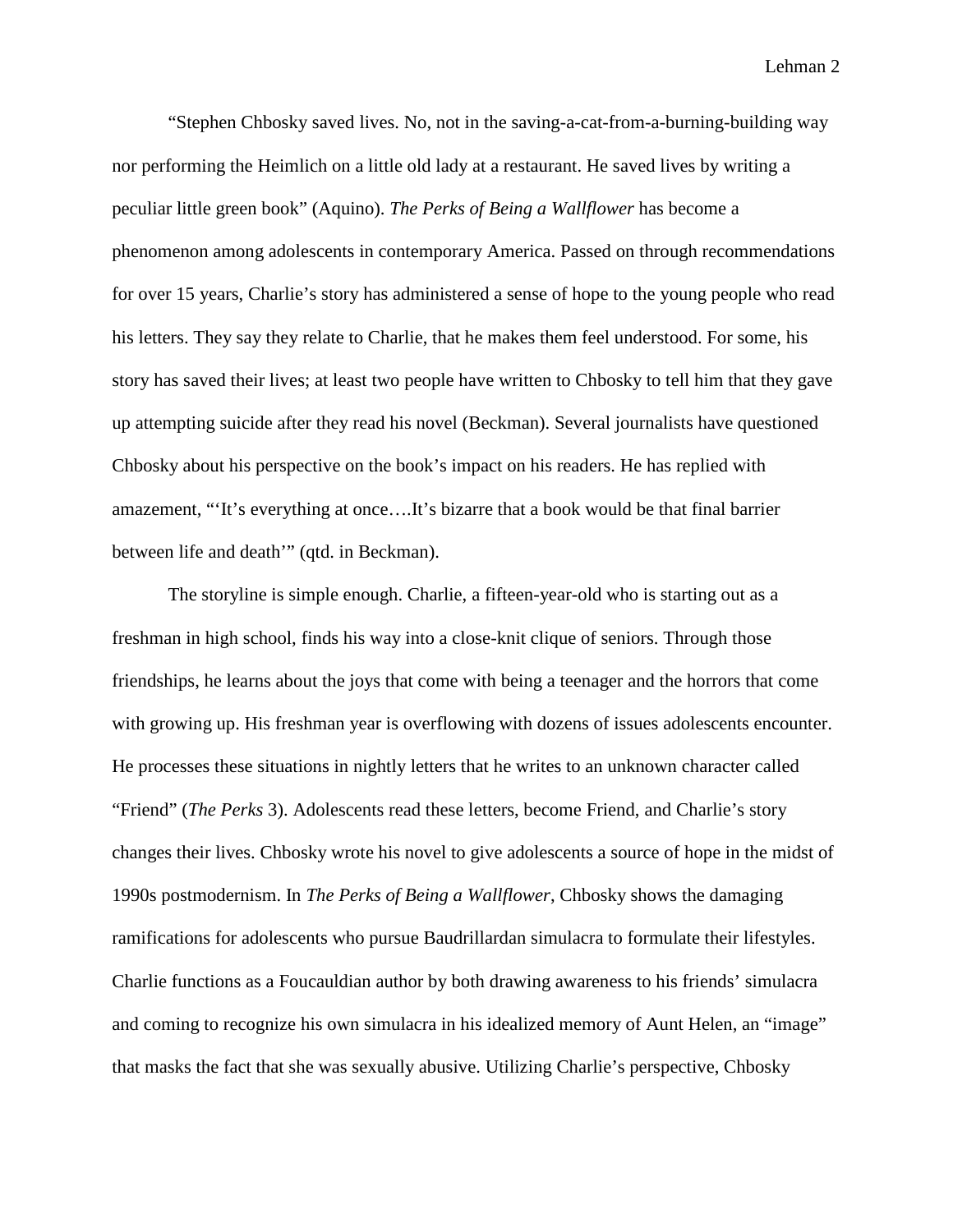attempts to prove that adolescent friendship becomes a coping mechanism for dealing with simulacra. Friendship works as a coping mechanism because it both enables individuals to become aware of simulacra and gives them the recognition that they do not face simulacra alone. Chbosky does not deny that any sense of solidarity is temporary; rather, he encourages young people to use the progress of time to reach new moments of awareness about simulacra.

The adolescent age group underwent dramatic changes throughout the course of the twentieth century. One of the most tumultuous decades for adolescents was the 1990s, the decade in which Chbosky wrote his novel. Chbosky began writing *The Perks of Being a Wallflower* in 1994, and he finished and published the book in 1999; moreover, Charlie writes his letters to Friend from 1991 to 1992. In those letters, Charlie is responding to the atmosphere of the 1990s from an adolescent perspective, studying the environment in which he and his companions grow up.

The youngest members of Generation X were in their early twenties in the 1990s, and a new group nicknamed either "Generation Y" or the "Thirteeners" entered their teenage years (Rollin 312). For this generation, the end of the twentieth century brought about a conflicting message concerning what society expected of them. Carroll, who has studied the content of surveys given to adolescents in this decade, reveals, "they see themselves…more achievementmoney- and college-oriented; growing up earlier, experiencing things earlier, being pushed into life stages sooner" (28). Despite the demand for adolescents to grow up faster, they still had limited control over the trajectory of their lives or their futures. These adolescents experienced a culture that both demanded they be adults and reminded them of their limited autonomy.

Several aspects of adolescent culture changed to influence the pressures placed on adolescents in the 1990s. For instance, the social aspects of the educational environment changed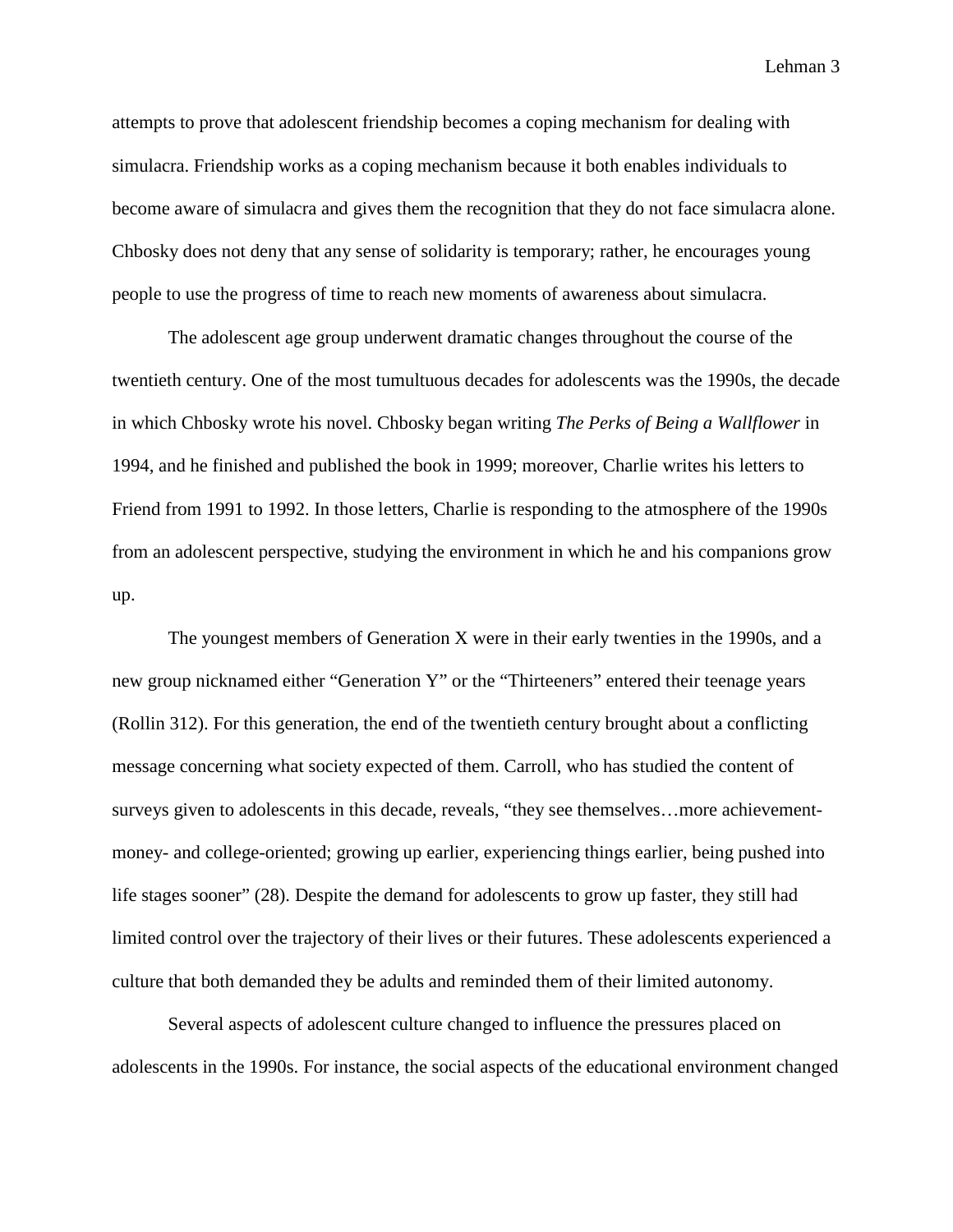with the inclusion of 98% of children in school (Rollin 325). The students attending school diversified as attendance increased. A fragmentation of individual interests and a growing diversity of the student population resulted in the "decentralization of the high school elite" (Oxoby 27). While high school students still separated into various social groups, those groups no longer existed in a hierarchy; rather, they formed status groups. Adolescents felt they had the freedom to find where they belonged rather than trying to be part of the singular "in" crowd. Moreover, specific groups began to feel more accepted by the others for their different lifestyles. One of these groups was homosexuals. The LGBT movement gained prominence because more adolescents were "coming out" about their sexuality and more people were supportive of the homosexual lifestyle (Rollin 344). Choosing friends became one of the only sources of autonomy available to adolescents, who felt too restricted by parents, teachers, and governmental systems (Milner 41). Overall, decentralization and acceptance helped adolescents feel in control of their own decisions. This decentralization left room for "alternative" groups to develop; Milner describes these groups as cliques whose members resisted the appeal of popularity (41). Status groups were a source of power for teenagers, and they brought about a diversity of interests for the young people who belonged to them. When adolescents had increased responsibilities but could not gain their own authority, they used friend groups to maintain a sense of control. Their cliques changed the appearance of schools as well as adolescent culture in the 1990s.

Media and technology also altered adolescent culture in the 1990s. These commodities exploited adolescents by promoting products and lifestyles that appealed to teen interests but offered them no legitimate autonomy. Advertisers discovered a new fan-base in adolescents and began to target them for their marketed products and lifestyles (Oxoby 54). One of these products was music, which became diverse enough to serve individual interests. As adolescents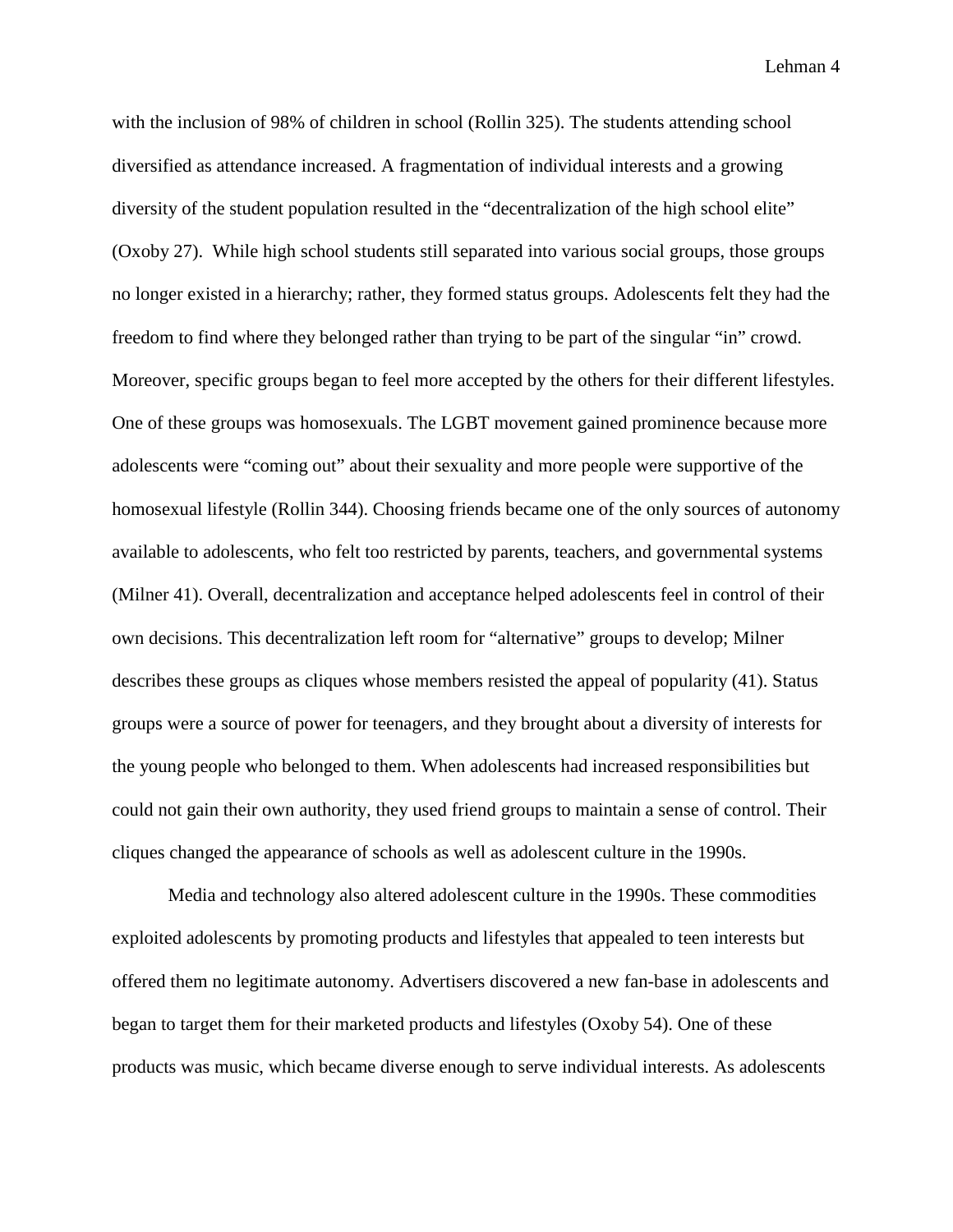began to personalize their music interests, FM radios, CD players, and headphones became more popular (Rollin 319). Outside of music, other forms of entertainment caught adolescents' attention. Adolescent comedy shows provided a source of entertainment for them (319). Furthermore, the Internet was a growing phenomenon, and adolescents were able to use the Web to browse different products and fads that interested them (323). The Internet was also an additional space in which marketers could advertise products to adolescents; thus, it became both a source of freedom and a source of exploitation. Technology and media both restricted adolescent autonomy and offered them an illusion of freedom.

Media contributed to a change in risk behaviors among adolescents. Not only did these behaviors become more prevalent in the 1990s, but also they became more public. In the 1990s, surveys showed that 80% of people lost their virginity in high school (Oxoby 34). Adolescents were having sex earlier and with more people, although they claimed that their sexual encounters came out of stable, emotional relationships (Rollin 344; Oxoby 34). Sexual promiscuity led to other issues. For instance, more date rape occurred among adolescents in the 1990s than in previous decades (Oxoby 34). Furthermore, nearly 25% of sexually active adolescents contracted a sexually transmitted disease (STD), and cases of teen pregnancy increased. One third of all girls who had an unplanned pregnancy ended up having abortions (Oxoby 35). The sex culture of the 1990s demonstrates mature experiences adolescents had at young ages, even though they were not prepared to handle the consequences of their actions.

Using drugs and alcohol was another risk behavior in the 1990s. In many ways, the media encouraged this lifestyle. After analyzing some of the popular commercials from this decade, Oxoby concludes that advertising was a "thinly veiled invitation to underage drinking" (54). Enjoying a mature lifestyle became a source of rebellion for adolescents. The risk behavior of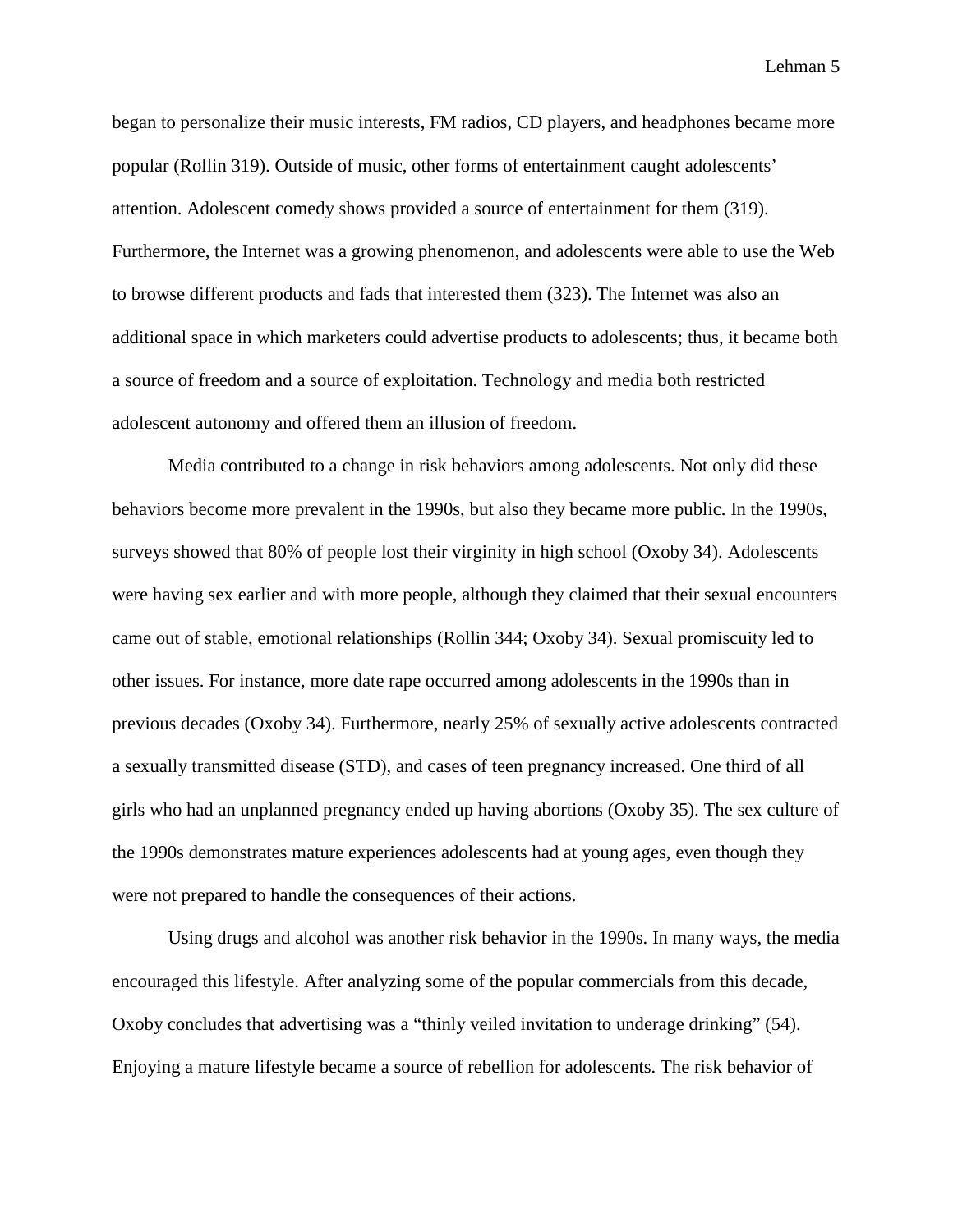alcohol led to further problems, such as drinking and driving (Rollin 341). Cigarettes were popular, but adolescents also used marijuana and other illegal drugs (Rollin 340). These risk behaviors, coupled with violence, show the ways in which the adolescent culture of the 1990s became a tumultuous time of freedom and restriction for the adolescents who experienced it. Overall, several aspects of culture contributed to the conflicting message of the need to grow up and the inability for adolescents to have responsibility over their own lives.

Charlie, in *The Perks of Being a Wallflower*, watches and experiences the elements discussed about the adolescent culture of the 1990s. He also comes to understand the struggle between meeting expectations and having a limited autonomy. First, Charlie experiences the changing social culture of high school. He has been raised to see high school as a hierarchy, as evidenced by his surprise when he first meets Brad, the quarterback: "I guess when you see somebody in the hallway or on the field or something, it's nice to know they are a real person" (34). While Charlie's school has a popular crowd, he soon learns that the majority of the school exists in Milner's status groups. He discovers the decentralization of friend groups through Sam and Patrick, who embrace their unpopularity. Charlie's friends are the alternative group Milner describes, and they are one group among many. Charlie tells Friend that Patrick "used to be popular before Sam bought him some good music," but Patrick never gives the impression that he feels sad over losing his popularity (43). He also never shows shame for his sexual orientation. Patrick sums up the diversity of status groups in high school when he asks, "'You ever think, Charlie, that our group is the same as any other group like the football team? And the only real difference between us is what we wear and why we wear it?'" (155). Through this conversation and others, Charlie realizes decentralizing high school hierarchies gives everyone the freedom to find the friends that help them express themselves.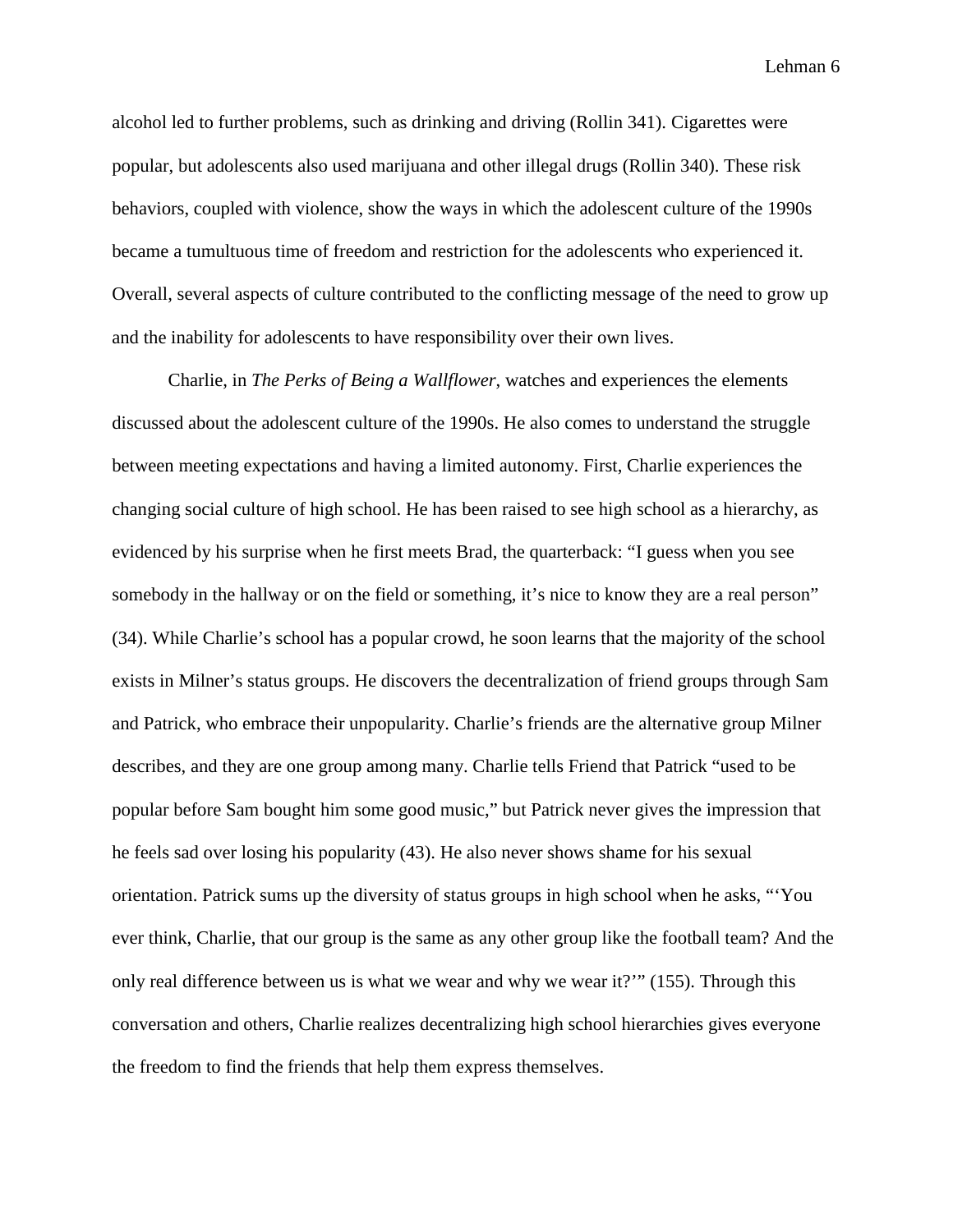Charlie experiences not only the social changes of adolescence but also the lifestyle phases that come with being a high school student. His friends express their individuality through the music they listen to, and they introduce him to the genres that they enjoy on FM radio and cassette. They feel offended when one of their favorite artists is insulted. For instance, one night in the Big Boy Charlie listens to a heated debate among several of his friends over the media's portrayal of Kurt Cobain (104). In addition to new music genres, Charlie gets his first taste of smoking, school dances, and masturbation from spending time with his new friends. He goes to parties, learns about sex, and sees the repercussions of bad reputations. Charlie experiences several of the lifestyle phases embraced in the 1990s.

Charlie also encounters the risk behaviors of adolescents. For instance, Bob gives him marijuana and a "brownie….But this was not an ordinary brownie. Since you are older, I think you know what kind of brownie it was" (35). Charlie also has a bad trip on LSD that lands him in the hospital, and he has to see a therapist afterwards. Alcohol appears at several of his friends' get-togethers. Charlie also tells Friend that he has seen a statutory rape, but "Sam…explained about all the things you have to go through to prove [that a rape happened], especially in high school when the boy and girl are popular and in love" (32). On top of all other risk behaviors, Charlie's friend, Michael, committed suicide when they were in eighth grade, and Charlie has not come to peace about Michael's death. This list of situations addresses how adolescents were experiencing grownup issues without the maturity to understand them or to make wise choices about them. Charlie experiences the complicated risk behaviors of 1990s adolescents, struggling to find freedom amidst the exploitation.

Additional areas of adolescent culture that Charlie experiences are the expectations of adults and the pressure of fulfilling a specific ideal. Brad, Patrick's boyfriend, experiences the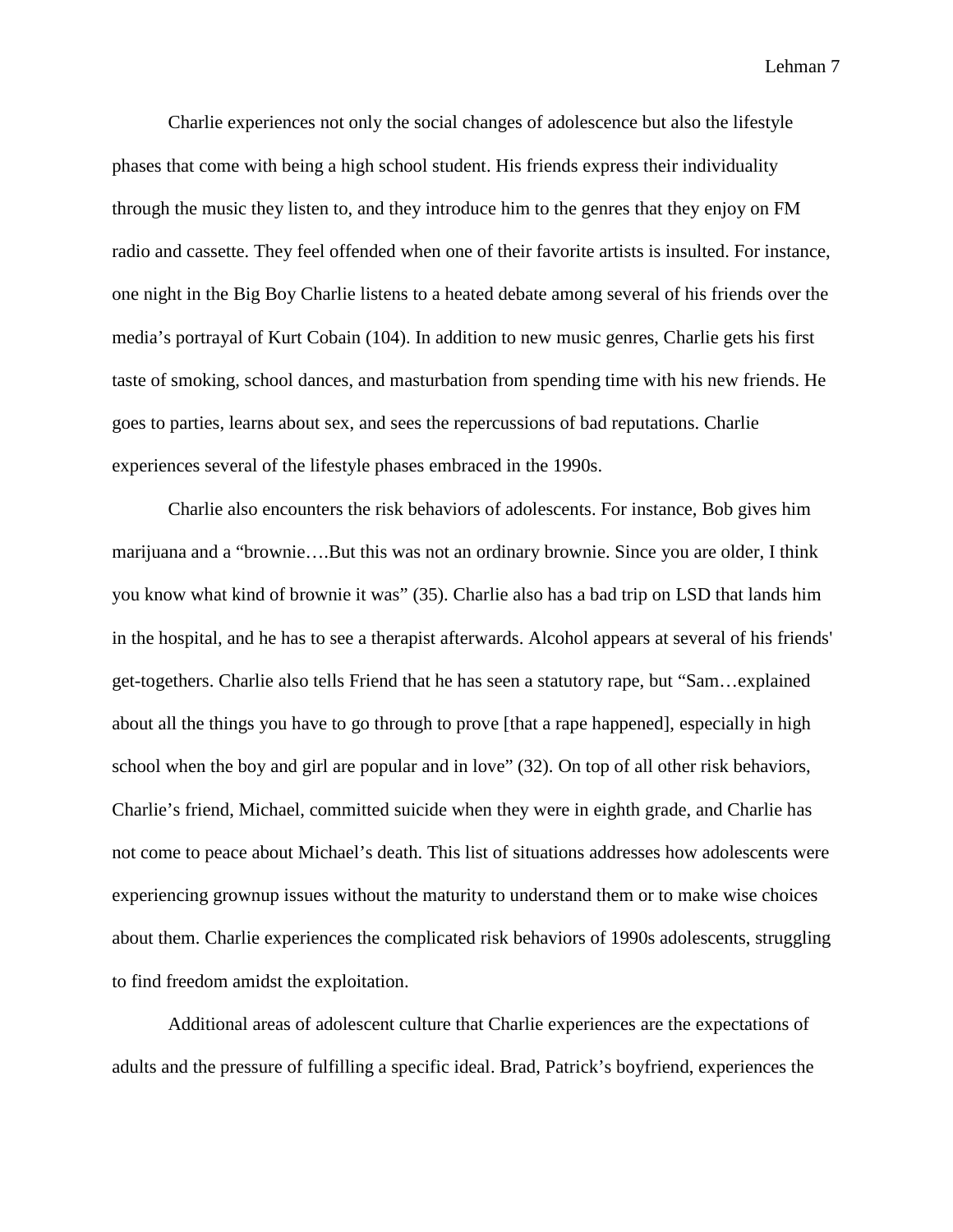heavy pressures for achievement from his dad, who expects him to get a football scholarship. He cannot be honest about his sexuality because his dad has a certain heterosexual ideal for him. Mary Elizabeth is another character facing parental expectations. She has tattoos and piercings, a style that clashes with the luxury of her home and her parents. Her self-expression shows that she has responded in a negative way to her parents' expectations; instead of following their wishes, she chooses to rebel against their standards. Charlie sees the pressure his own siblings feel over the need for scholarships to go to college, since his parents cannot afford to send both of them. His brother spends all of his time playing football to earn a scholarship, and his sister is second in her class, getting the full ride she needed to attend school. Charlie knows he will have to work for an academic scholarship, as well. Moore says that parental expectations stem from a desire to see their children succeed (259). However, because Charlie almost never looks at life from an adult's perspective, his voice only captures the response of the adolescent who feels the pressure and responds in kind. Through Charlie's many encounters with the good and bad sides of high school, Chbosky captures a detailed, hyperbolic image of the 1990s adolescent culture he is writing to in *The Perks of Being a Wallflower*.

Oxoby describes the issues of the 1990s as built upon a "poor self-image" (Oxoby 26). While more adolescents felt accepted in high school, they also believed the larger culture did not understand their personal struggles (27, 40). They felt a "nihilistic pointlessness," a product of the postmodern culture in which they lived (29). This culture, which promised to give adolescents more freedom and independence from previous generations, seemed for some reason instead to leave them apathetic, angry, and emotionally detached. Charlie is present in these same circumstances, and Chbosky attempts to help adolescents in the 1990s through his novel.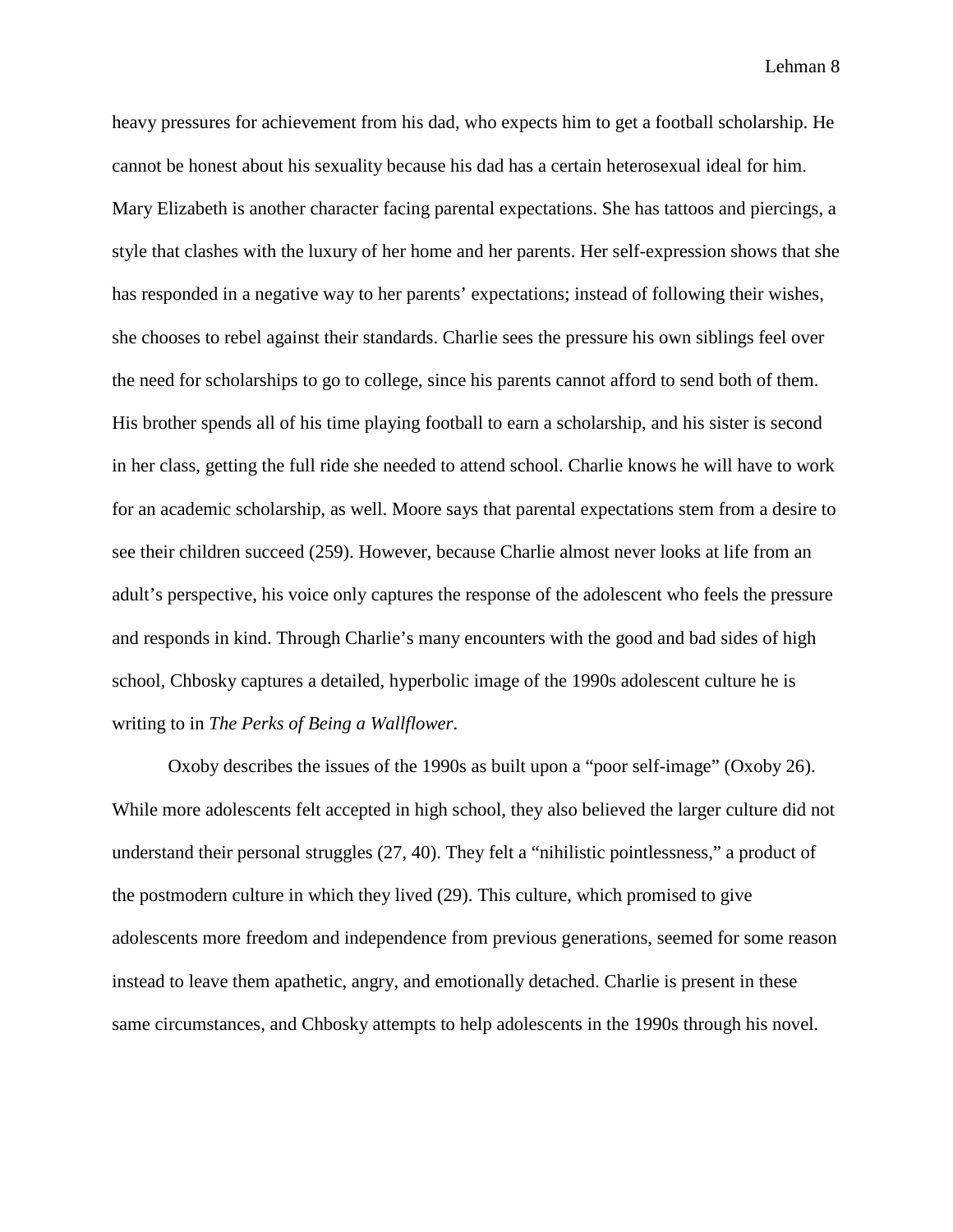The first place to begin to understand the complexities of 1990s adolescent culture is to look at the philosophical movements driving culture at the end of the twentieth century.

Undergirding American culture in the 1990s was postmodernism, a movement that insisted on the absence of truth and the futility of any pursuit of the "real." One theorist, Jean Baudrillard, presents a philosophical interpretation of culture based on postmodern principles. In his analysis of culture, he attempts to explain why humanity behaved as it did. His conclusions speak to the conflicting messages of expectation and oppression felt by adolescent culture the 1990s and *The Perks of Being a Wallflower*.

To begin his evaluation of postmodernity, Baudrillard explores the notion of the "sign," a concept developed by Plato and consisting of a signifier— a word or phrase used to describe something— and the signified— the thing that the word describes ("For a Critique" 91). Ideally, every signifier would always refer to the same signified, stabilizing the sign. That stabilized sign is an example of a "transcendent signified," or a known truth. However, Baudrillard argues that there is no transcendent signified. Thus, he suggests that the concept of truth has disappeared in contemporary society. Truth (or, more accurately, the "real") has disappeared over time as increases in capitalism and technology have convinced individuals to believe in falsifications of reality. These fabrications are "simulations" of what the "real" would be. From his belief in the absence of the transcendent signified Baudrillard constructs a theory centered on the world's simulations.

Baudrillard's theory of simulation consists of three orders of simulacra. Before these orders developed, people could discover truth. In history, Baudrillard argues, the "real" still existed because art represented it accurately. When individuals created art, they made it true-tolife. As time progressed, humanity created the first order of simulacra, which distorted the truth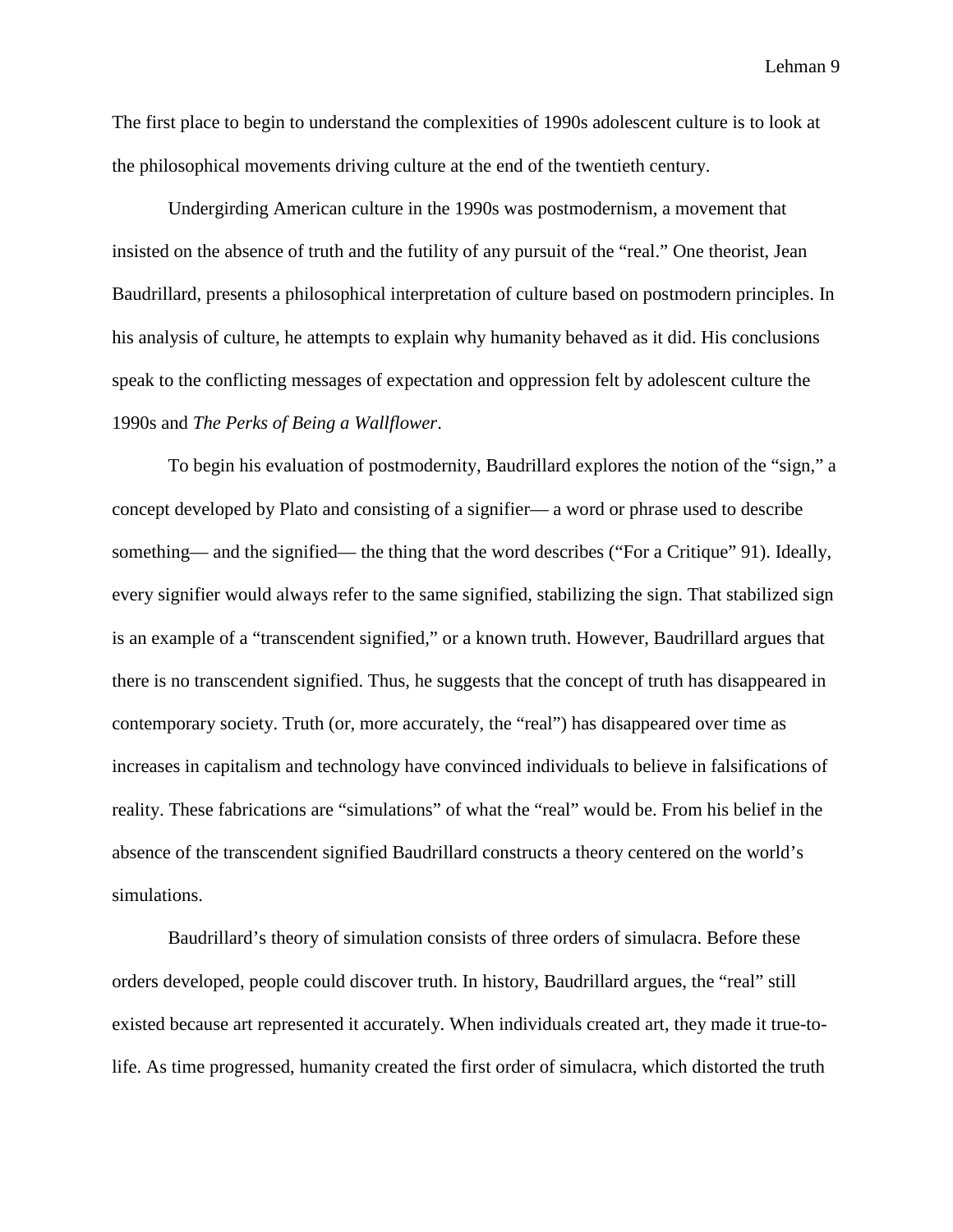that was originally apparent in art and images. Artistic freedom embellished a realistic image with fantastical additions like halos on saints or lambs in Christ's arms. History continued to move forward, and a new generation of people created the second order, which describes art that masks the truth it is supposed to depict. In this stage, art mocks the "real" by falsifying its presentation. Artists distorted truth to the point where the image that was supposed to show something about the "real" altered the original message to communicate a certain refutation to its truth. The final, third order of simulacra has developed out of recent history. This order masks the fact that there is no truth left. Art and its related elements create a simulation instead of a reality, constructing lifestyles without foundations ("The Precession" 1560). These three orders of simulacra form the foundation of Baudrillard's theory and feed into all other parts of his argument as he seeks to prove that contemporary society has no foundation in truth and experiences only empty images created by culture.

Recognizing the explosion of simulacra over the last few decades, Baudrillard examines how his ideas appear in contemporary culture. "In the end," he concludes, "the image and the reading of the image are by no means the shortest way to the object, merely the shortest way to another image" ("Advertising" 193). This barrage of objects appears in capitalism, where financial industries pursue customers with the relentless attraction of consumerism and conspicuous consumption ("The System of Objects" 11). All of the notions of satisfaction promoted by consumerism lack any foundation in a "real." Therefore, Baudrillard asserts that nothing can fulfill the desire humanity has for material gain; trends, behaviors, and lifestyles pass in rapid succession without promoting any sense of purpose or meaning. These movements will always prove to be a simulation, and "the image is more important than what it speaks about" because what it speaks about does not exist (*Why Hasn't Everything* 49). Since contemporary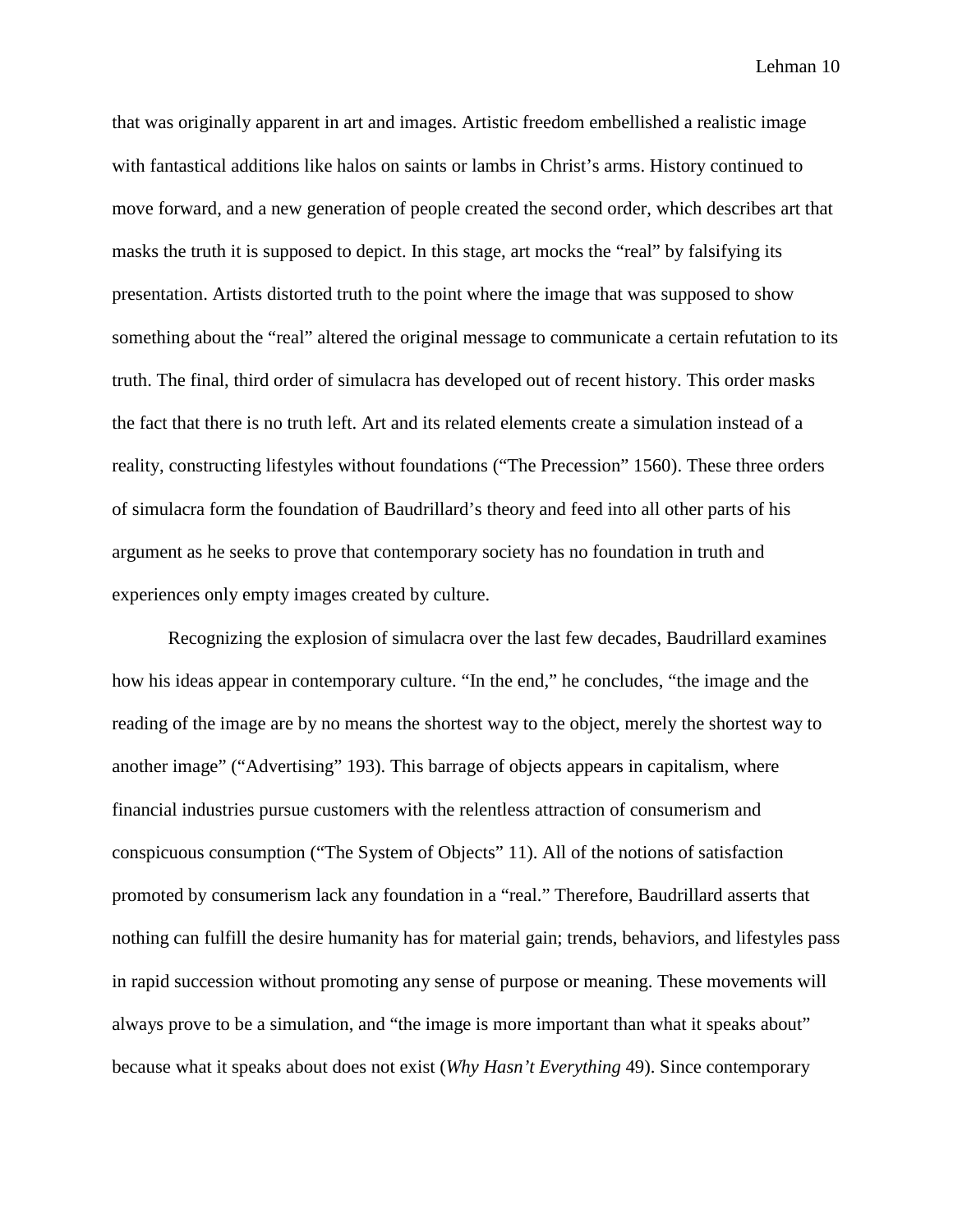businesses seek to exploit customers through marketing insufficient commodities to them, Baudrillard believes that consumerism has succeeded. Even though humanity knows that materialism is unsatisfying, they continue to pay tribute to consumerist culture ("Advertising" 194). Simulacra has led to a world where nothing can last, thus creating a never-ending space in which capitalism can supply a new image and make a larger profit. Contemporary culture thrives on the third order of simulacra, consuming images void of the "real."

The best example of society consuming images that do not satisfy appears through advertising. Since advertising works with image, Baudrillard sees it as the best example of simulacra at work today. Baudrillard states, "Society puts itself on display and consumes its own image" ("Advertising" 188). Advertising harnesses human desire, enslaving it to the overwhelming number of products that promise satisfaction. In the end, the image is more satisfying than the actual product. Oxoby reveals how advertising allowed for the decentralization of target audiences in the1990s (47). Because of this fragmentation, advertising can "adapt to the individual himself, personally" and offer different products and pictures for the person's distraction and enjoyment ("Advertising" 184). Advertising not only perpetuates the threat of simulacra in contemporary culture, but also it draws its energy from small groups, producing more images that still have no "real" foundation.

Today, the "real" does not exist, and culture manufactures images. While people think that they can find the "real" among the hallucinations and illusions presented in culture, Baudrillard argues that there is no "real" left: "Illusion is no longer possible, because the real is no longer possible" ("Simulacra and Simulations" 177). Culture, suffocated by technology and the proliferation of appealing images, has no solution for itself. Baudrillard says humanity is too late; everything is simulation.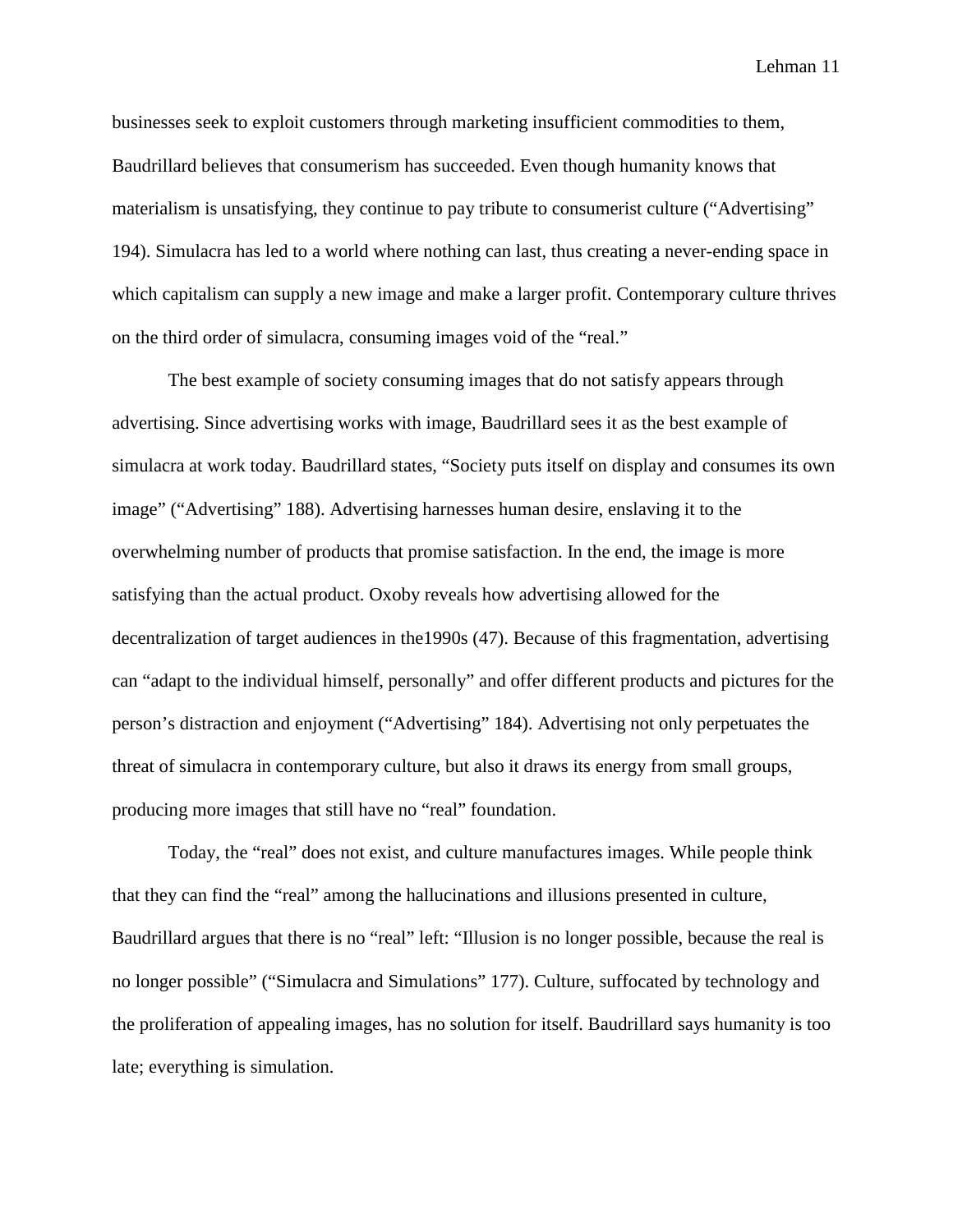The adolescent age group of the 1990s experienced the simulations to which Baudrillard's theory refers. They were nicknamed Generation Y, a title that created a pun on the common question facing postmodernity: "What's the point?" (Oxoby 29). These adolescents encountered simulacra and grew up knowing that their culture was a fabrication. The lifestyles fed to them through several sources of simulacra set them in battle against Baudrillard's world.

As stated previously, simulacra are most threatening in consumerism and the pervasiveness of materialism. Miles draws attention to the Internet and global market, which exposed adolescents to an even wider range of simulacra. He calls adolescents of this decade "consumers of *cultures*" because they explored a variety of lifestyles without committing to one of them (66). Several scholars have concluded that consumerism is a big threat for adolescents because it commodifies them. Milner says that adolescents are targets for commodification because they are willing to try new things; they are susceptible to fads and phases in a way that encourages them to shift from one simulation to another (160). MTV is the perfect example of how culture promotes a lifestyle to adolescents that those young people then adopt as their own (Oxoby 37). Furthermore, Brooks argues that while culture pretends to empower youth, it commodifies the group and encourages them to pursue more simulacra (6). From the postmodern perspective of the absence of a "real," people might as well pursue whatever lifestyle or craze attracts them the most. However, as Baudrillard would say, without a "real" the structures of these lifestyles will be unsustainable. The superficiality of culture will eliminate the ability of those participating in it to find a committed purpose in life or to find a simulation that satisfies them. Simulacra accompany the struggle between expectation and limited autonomy by making a future that seems attainable and then showing it to be nothing but a mirage. Adolescents, then, must learn to "put up with [the simulations] in exchange for [the market's] advantages…in order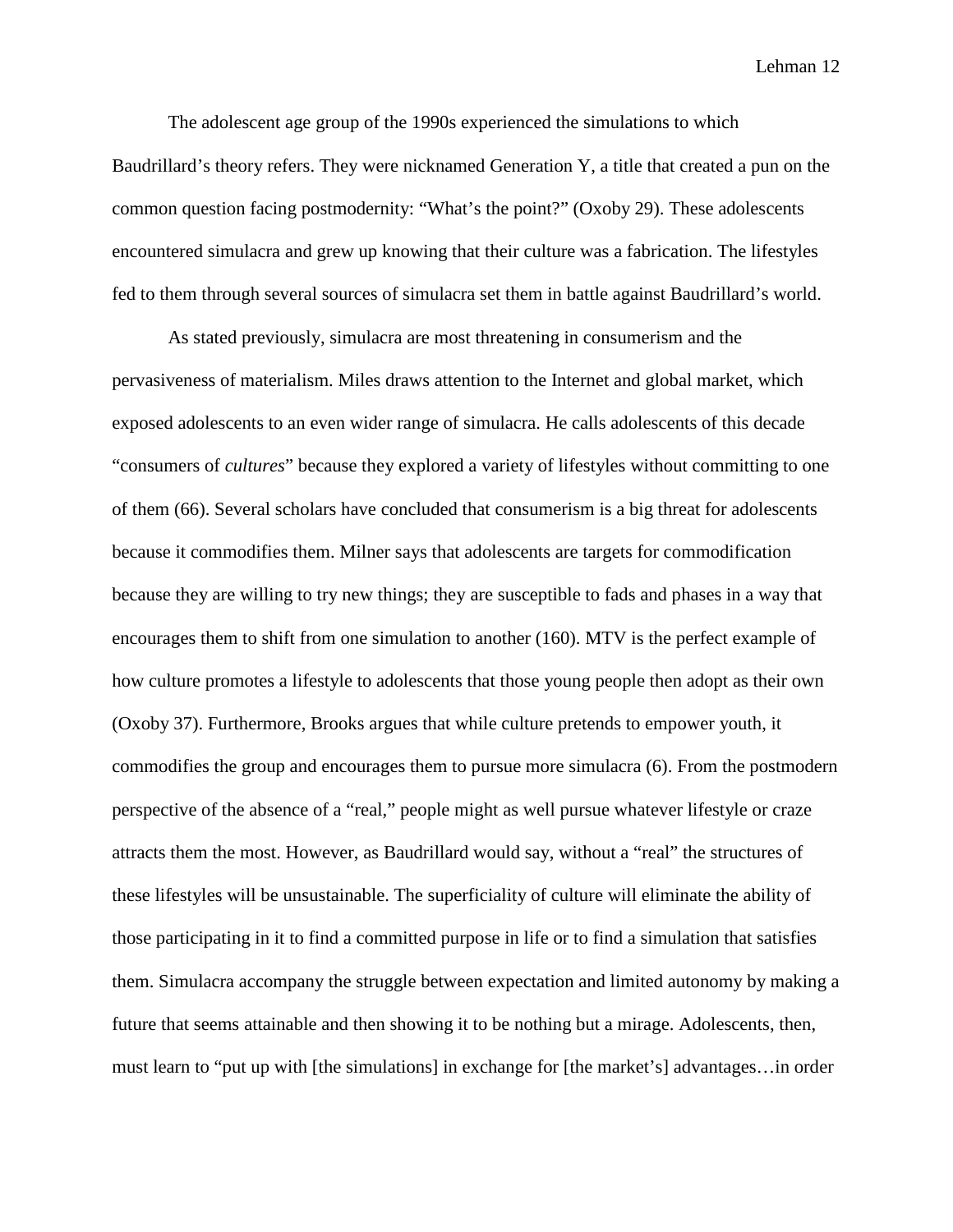to cope with ravages of structural-culture uncertainty" (Miles 159). In the 1990s, consumerism, with a façade of progress, threatened the existence of adolescents by feeding them simulations that would lead them to failure.

Scholars conclude that some adolescents can respond to the capitalist market in a negative way. For instance, rather than seeking solutions to their problems or freedom from oppression, teenagers could turn to apathy and ignore postmodern culture (Oxoby 26). Adolescents could also allow institutions to manipulate them through several forms of simulacra; unfortunately, giving over control would propitiate the cycle of simulation (Brooks 8). On the other hand, Miles and Moore believe that adolescents who feel like they cannot reach the "American Dream" will "resist anything" and turn to negative behaviors instead (Miles 60; Moore 257). These negative behaviors include the risk behaviors of sex, drugs, and alcohol discussed by Rollin and Oxoby. In addition to these responses, scholars fear that adolescents' knowledge of simulation could lead to cynicism. Moore proposes that newer generations who encounter postmodern society will suspect everyone and believe in nothing (258). They can have what he calls an "aggressive indifference" toward life, believing that "nothing really matters" (257, 261). Scholars agree that these apathetic and cynical attitudes are dangerous because they exhibit a passive and inactive response to society's promotion of images. However, scholars suggest that adolescents could approach culture in a more positive way.

Excluding the possibility of a nuclear apocalypse, Baudrillard argues that one should cope with simulacra by adopting it to one's own identity, which is a pattern of behavior scholars witnessed in adolescents in the 1990s. They believed adolescents had the ability to harness simulacra and create fluid, semi-individual identities. Baudrillard calls this coping mechanism a "precarious freedom—indeed, of the ultimate freedom, mainly the freedom to choose the objects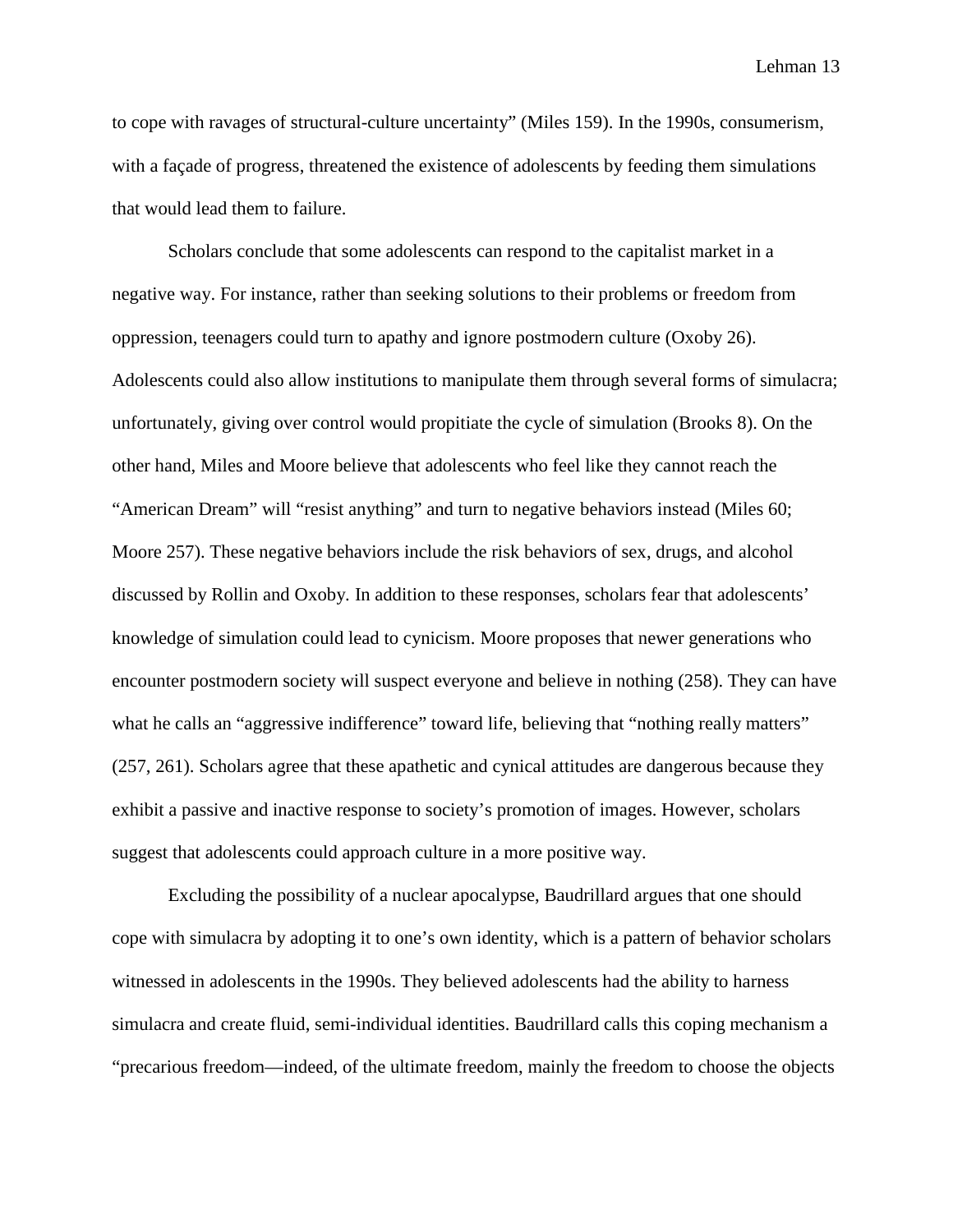which will distinguish one from the other people" ("Advertising" 199). Because simulations are all people have, they can utilize different types of images to distinguish their identity from others. Miles states, "Social structures are imposing meaning on young people, which they then adopt as their autonomous identity in an attempt to escape the emptiness of consumer society" (159). Oxoby affirms that many times in the 1990s, adolescents began to experiment and gain a perspective on life through their own experiences, which in turn influenced their identities (37). These scholars conclude that the best way to deal with simulacra is to attempt to operate within the simulations to form a unique identity, though temporal and lacking the "real."

Due to the constant presence of simulacra and the inability to escape postmodernism, adolescents must learn to deal with images in one way or another. Miles articulates the struggle by showing the paradoxical powers of consumerism: "Young people are therefore liberated and constrained…at one and the same time—[consumerism] provides them with a canvas, but the only oils they can use to paint that canvas are consumerist ones" (85). His statement reveals the limited autonomy available to adolescents during their development. Even in a culture void of truth, adolescents have some ability to create their own personalities. Miles argues, "Young people use their lifestyles, which on the surface appear to be garmented or 'post-modern', as a highly rational and modernist way of stabilizing their everyday lives" (159). Based on these characteristics, the adolescent generation of the 1990s could avoid apathy by finding ways to utilize Baudrillard's theory in their lives.

Baudrillard's theory appears in the adolescent environment of Chbosky's novel. Charlie's observations of adolescent culture reveal that the elements his family and friends pursue are simulations. He sees the lies behind the images and lifestyles they adopt. Most importantly, Charlie sees the world differently than those around him, and he addresses issues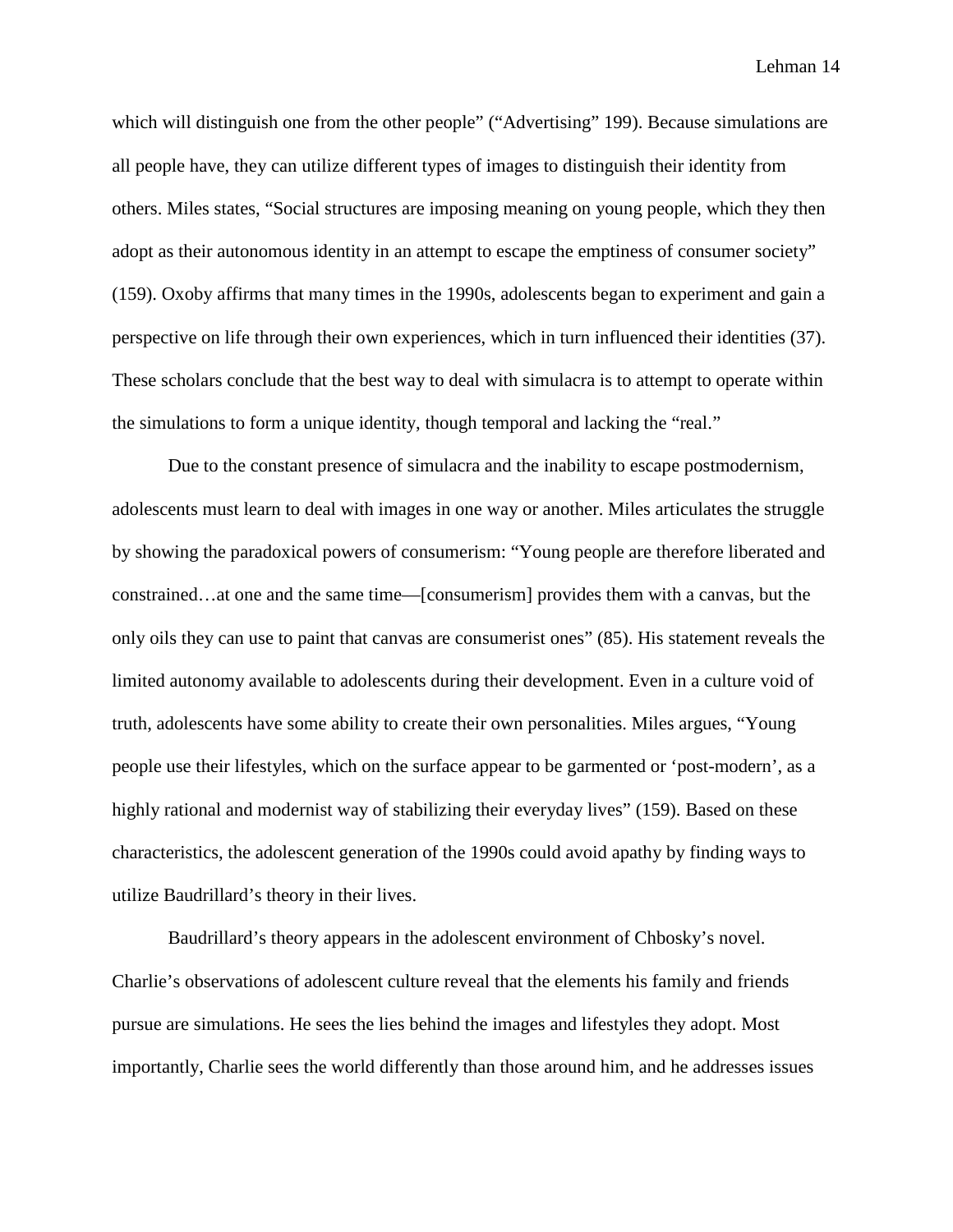others ignore. Thus, Patrick is accurate when he says, "'He's a wallflower'" (37). Chbosky uses Charlie to reveal simulacra to his audience, thereby assisting adolescents in understanding how society has commodified them and distracted them with simulations.

Charlie is aware that life is an image and that simulacra controls culture. He expresses this awareness at one point through a fearful realization of the absence of the "real." He explains to Friend, "None of it seems real….It happens really fast, and things start to slip away….I see nothing….I start to breathe hard trying to see something, but I can't" (74)*.* He has the awareness that culture is fabricated, and he draws attention to the work of simulacra. Through the rest of his letters, he begins to define the images and simulations attracting those around him.

Charlie addresses several Baudrillardan ideas as he takes in the adolescent culture that surrounds him. At first, he recognizes a sense of disillusionment among his peers concerning security in life. They mask this dissatisfaction with an illusion of contentment. In Charlie's eyes, even happiness becomes an image that adolescents pursue to ignore reality. When Charlie looks at the students in his high school, he tells Friend, "I wonder if anyone is really happy" (24). By asking this question, he suggests that the way people look on the outside is an inaccurate representation of how they feel on the inside. Despite his curiosity about how adolescents really feel, he affirms the idea that appearance is more important than reality, admitting, "I was glad that everyone seemed as happy as they seemed" (36). This evaluation of happiness reflects the analyses of Brooks and Moore, who believe adolescents recognize how fabricated life has become; consequently, adolescents can articulate the fact that the "real" no longer exists. Charlie's description of his post-LSD experience gives a great illustration of a response to a world created from simulacra: "The trance happens when you don't focus on anything, and the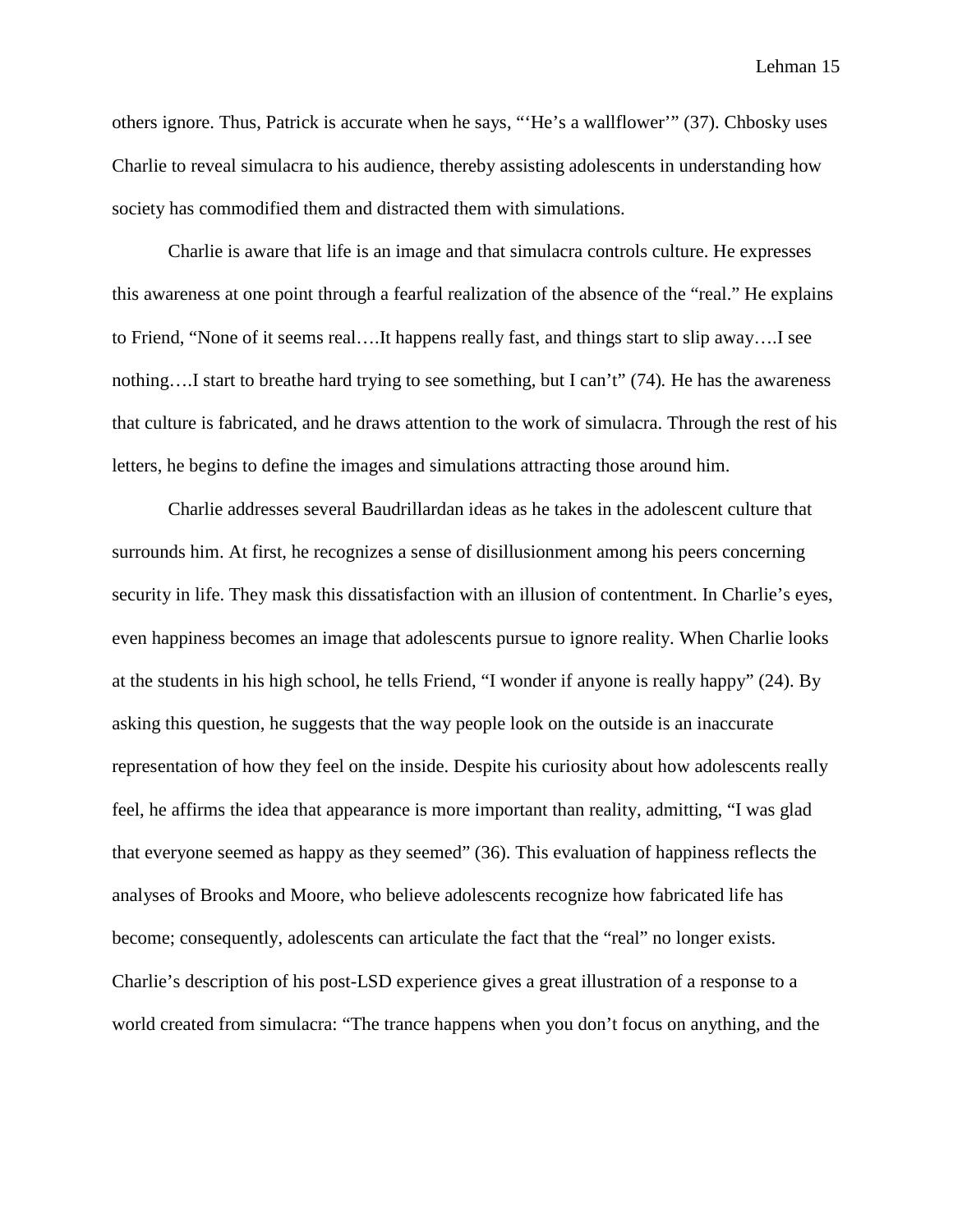whole big picture swallows and moves around you" (102). Charlie shows how overwhelming simulacra are, proving how disillusionment can make even happiness a simulation.

Charlie examines simulacra when considering the tabloids, magazines, and other sources of media he finds. When reflecting on the people who appear in magazines, Charlie tells Friend:

> I think it's nice for stars to do interviews to make us think they are just like us, but to tell you the truth, I get the feeling that it's all a big lie. The problem is I don't know who is lying….And I don't know why the ladies in the dentist's office like them as much as they do. (15)

By drawing attention to the lies in magazines, Charlie reveals print media to be a source of simulacra. Patrick tells Charlie why girls read them: "'They're copying their moms and magazines and everything to know how to act around guys'" (23). His statement shows that adolescent girls use magazine images to build their identities. They are examples of adolescents who utilize simulacra to recreate themselves into ideal images. Charlie also cannot understand the models who appear on the covers of the magazines. He complains, "Each one had a smiling face, and every time it was a woman on the cover, she was showing her cleavage. I wondered if these women wanted to do that to look pretty or if it was just part of the job" (117). He sees the superficiality behind the photographs, recognizing that the girls who pursue these ideals are chasing after simulations created by consumerism. Magazines illustrate simulacra all adolescents would recognize, so readers can consider what is absent behind the images they encounter.

While elements of Charlie's letters reflect on products and advertisements found in culture, he spends most of his time studying the people in his life and their response to simulations. For instance, his sister and brother demonstrate the presence of simulacra in their lives by pursuing lifestyles that hold no definite future. His sister begins her journey through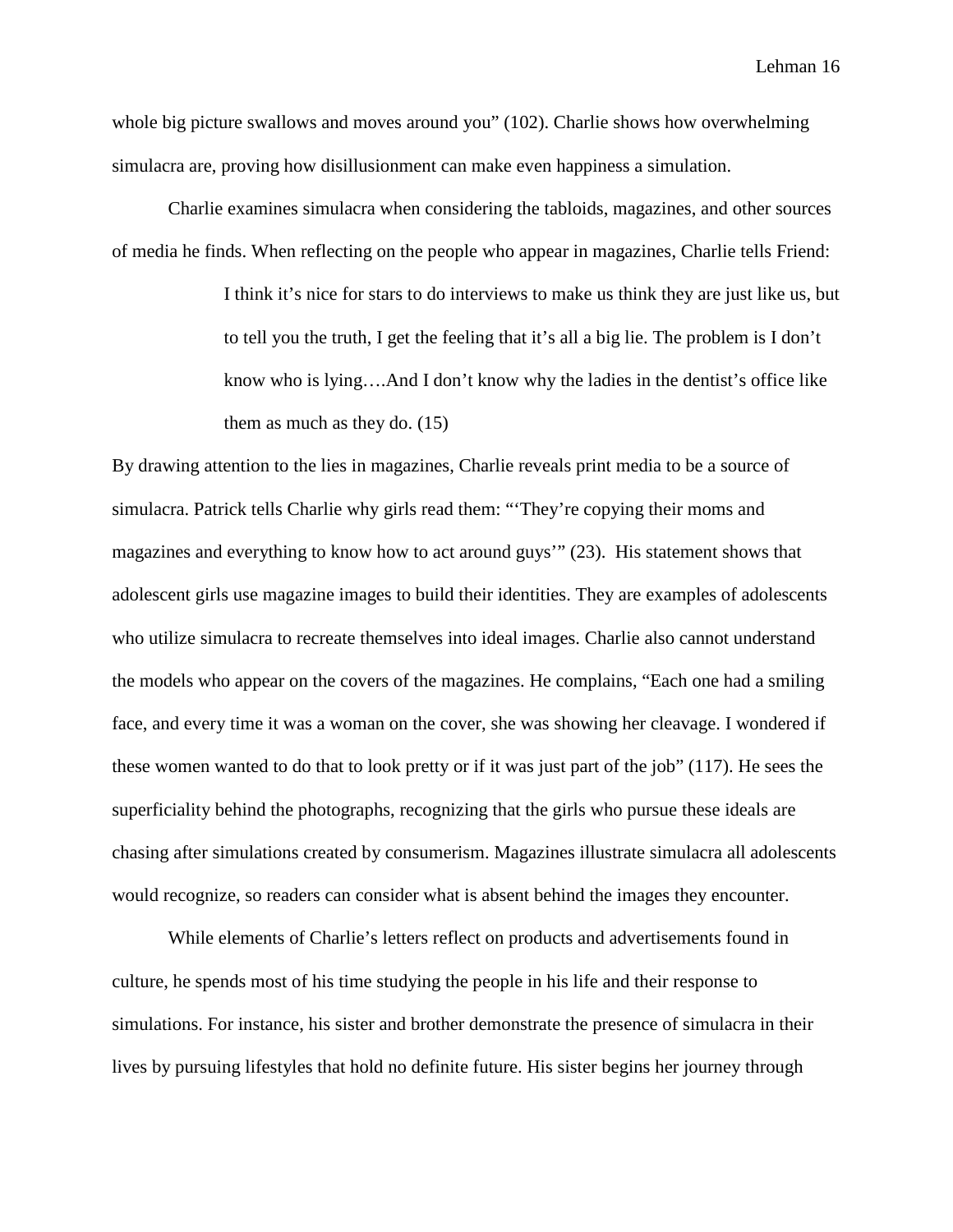several stages of recognizing and understanding simulacra by pursuing the image of the Earth Day Club. She appreciates the club because it gives her the feeling of being capable of changing the world. However, instead of changing the world, she just tells Charlie that eating off napkins is "bad for the environment" (10). Charlie recognizes that his sister wants to make a difference and a larger scale, but he knows she cannot do that through Earth Day Club because it is a high school club with a small outreach; its effectiveness is a simulation.

Charlie also sees how his sister uses meanness as a form of protection against commitment in a relationship; when she stops being mean, she is vulnerable to simulacra. She is dating a boy from the Earth Day Club ("I won't tell you his name. But I will tell you all about him" [10]) whom she keeps at a distance through her meanness. However, when her boyfriend hits her, she closes the distance between them and falls for a simulation. That simulation is the level of commitment they will have with one another. Charlie's sister demonstrates that the commitment she has to her boyfriend has become her simulation by continuing to see him. Charlie tells friend, "She says she's been seeing this boy secretly since Dad said she couldn't….She says they're going to get married after they both finish college….And she said not to worry because he won't hit her again" (49). His sister's infatuation with her boyfriend has escalated into an obsession with simulacra that is convincing her that their relationship will last a lifetime. Like all images, the simulation of his commitment to her will not last. At the winter formal, Charlie sees his sister's boyfriend leave her on the dance floor when she tells him she is pregnant. When the boyfriend walks away, he shows that he does not intend to spend his life with Charlie's sister, thus proving that his commitment to her is a simulation. Charlie sees the devastation his sister feels when she realizes the boyfriend is simulacra. After she tells him what has happened, Charlie takes her to get an abortion so that she can be free from the pain her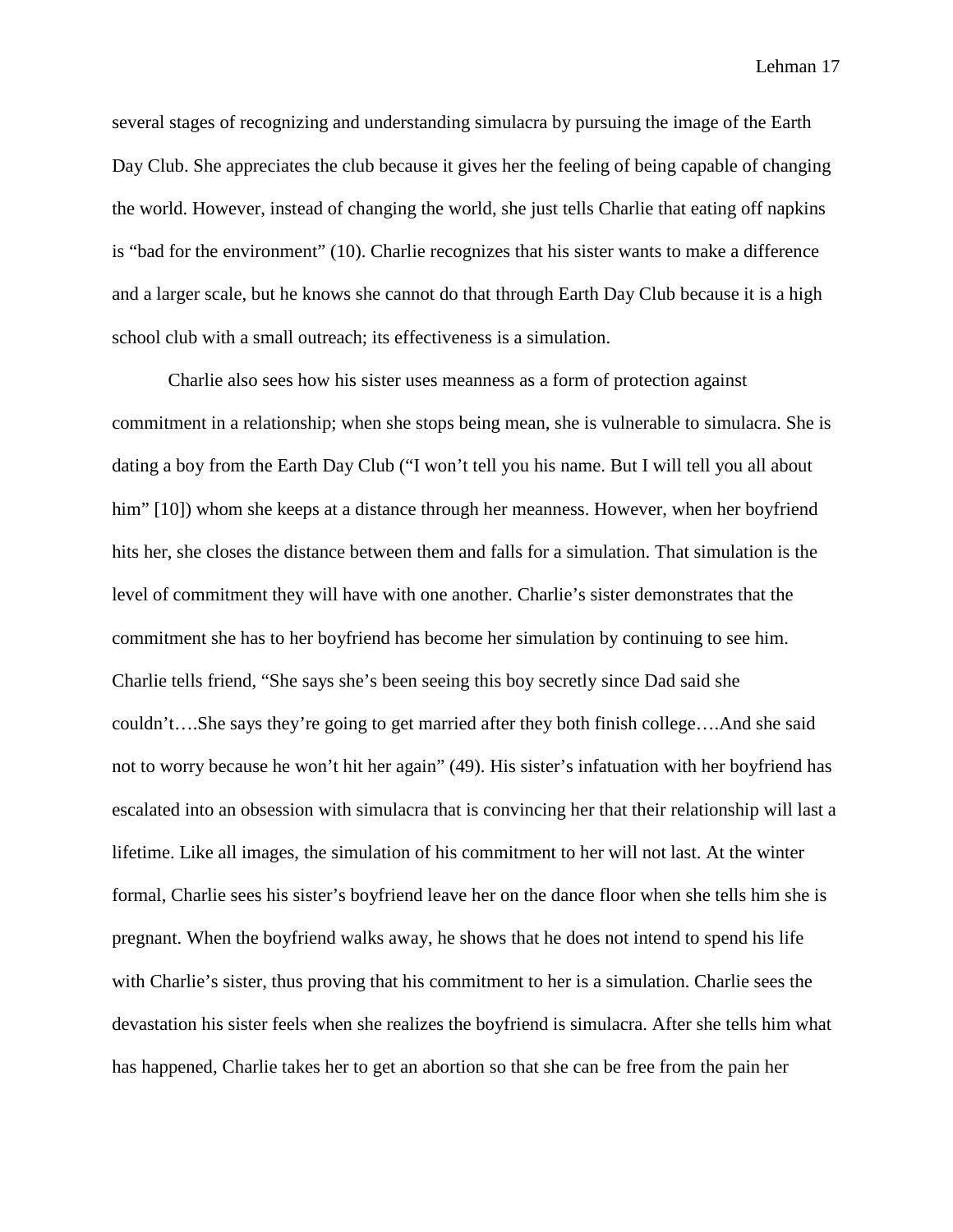boyfriend's simulation has caused her. Before her story ends, she makes sure to give a simulation back to her boyfriend; Charlie says, "she told her ex-boyfriend that the pregnancy was a false alarm, and he wanted to get back together, and she said no" (130). Thus, her ex-boyfriend never learned that the baby had been "real." Through her senior year of high school, Charlie's sister sees that efforts to change the world are limited and illusive, as is love and commitment in the face of life's difficulties.

Charlie's brother does not experience the trauma of his sister, but he does have his own simulation in football. In fact, most of Charlie's stories about his brother include football at some point. His brother has constructed an identity out of the sport. Charlie's family believes in his football simulacra as well. His mom's family usually fights, but on Thanksgiving they decide to watch Charlie's brother play football. Charlie tells Friend, "in that moment when my brother took the field…everyone was proud. At one point, my brother made a big play on third down, and everyone cheered" (59). His brother's football career is a simulation that gives their family a sense of community with each other. However, Charlie knows from his dad's experiences with baseball that sports are not permanent lifestyles; the natural human body cannot keep up with the spectacle. Charlie also knows that college, not football, is the opportunity his brother has that other family members do not (59). When Charlie's brother cannot play football anymore, he will have to find a new simulation on which to construct his life. He proves images lack permanence in the "real."

Charlie sees more simulacra at work in high school. For instance, he sees simulations at the school dances, where he wonders, "how many couples will dance to 'their song'" (23). He is observing the simulation of adolescent love. When those young couples adopt a specific song described by Oxoby and Rollin as a source of identity for adolescents in the 1990s—they try to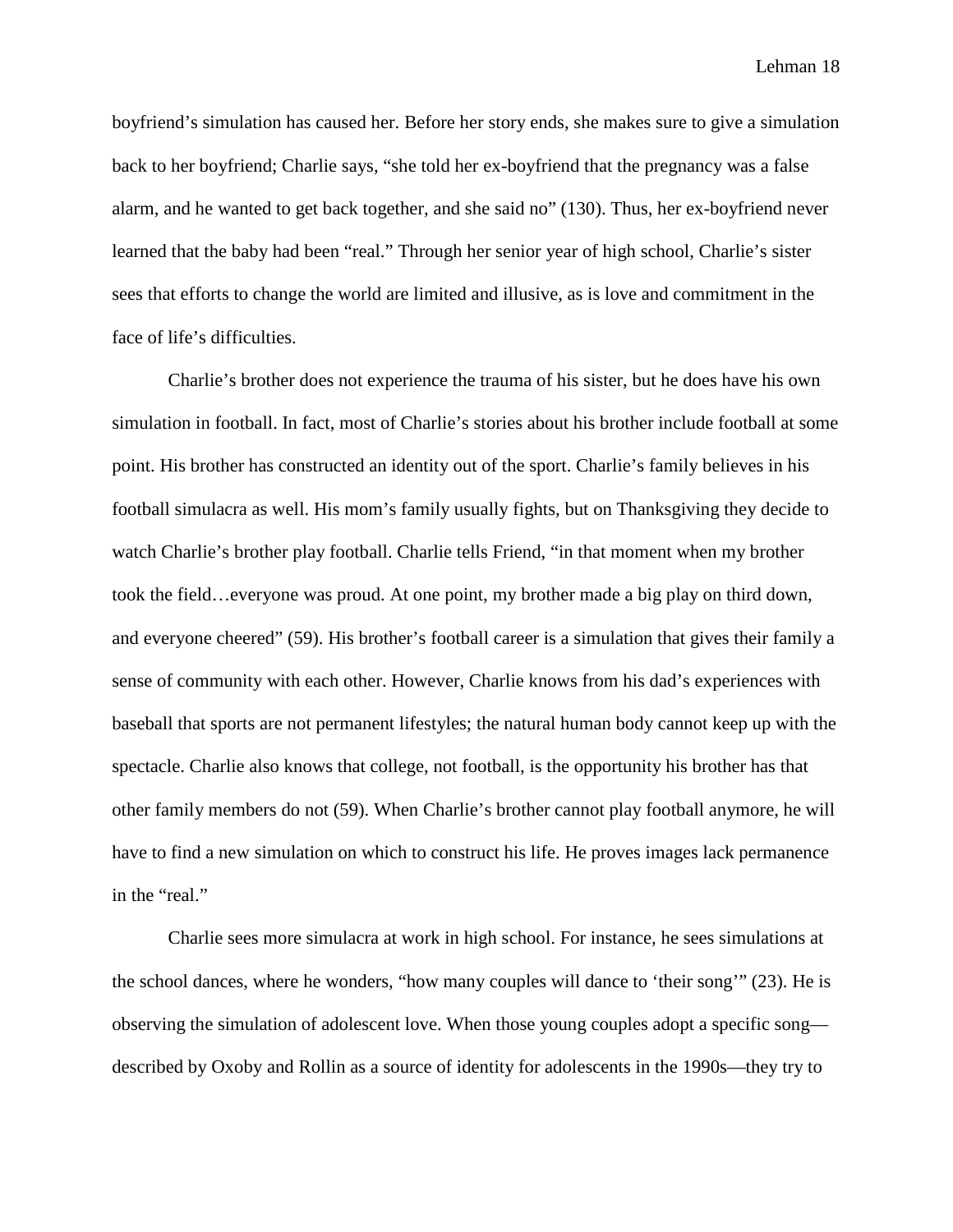create a more permanent image of their high school relationship. By questioning the legitimacy of "their song," Charlie reveals the lack of the "real" love and commitment behind adolescent infatuation. When he is not at school dances, Charlie goes to parties and describes for Friend the ways others absorb the simulacra of drugs, alcohol, sex, and music. The atmosphere of a party is one of distraction because it encourages the adolescent to ignore the complexities of growing up by just having fun. However, Charlie knows how dangerous parties can be. He sees it on the night he witnesses the rape, and he hears about it in the stories Patrick tells of blunders high school students have made in the past. Charlie shows that partying can be a negative reaction to simulacra. As Moore and Miles describe, these negative behaviors can come as a response to the pressures culture administered on adolescents in the 1990s (Miles 60; Moore 257). As Charlie looks to those around him in high school living for the simulacra that most interests them, he proves that large portions of adolescent life are images constructed by culture to distract them from an absence of anything "real."

Another aspect of adolescent culture that Charlie proves to be a simulation is popularity. He sees through his old friend Susan that popularity offers a false sense of security to those who pursue it. As Milner suggests, teenagers attempt a level of autonomy by choosing their friends. Susan attempts to gain autonomy by abandoning her friendship with Charlie and making an effort to become more popular. Charlie describes the change he sees in her from middle school to high school: "over the summer she had her braces taken off, and she got a little taller and prettier and grew breasts. Now, she acts a lot dumber in the hallways, especially when boys are around" (6-7). By watching her transformation, he sees how she is attempting to construct an identity from the images of popularity promoted to her in culture. In order to become this new person, Susan has to abandon her old identity. Charlie says, "It was like she didn't want to remember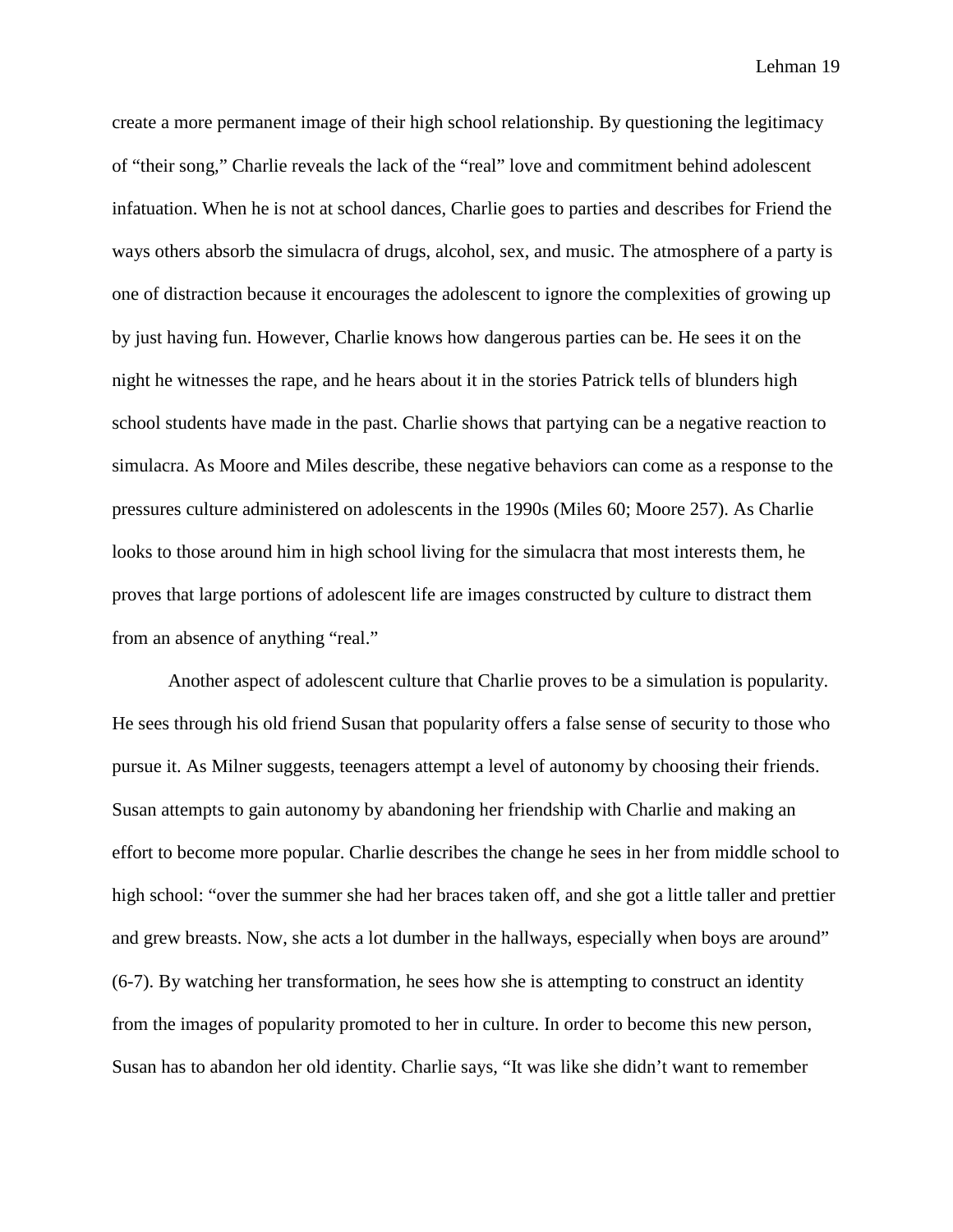what she was like twelve months ago and she certainly didn't want the boys to know that she knew me and used to be my friend" (144). Her pursuit of popularity, however, leaves her surrounded by a simulation of security that deconstructs when high school social status is no longer important. Moreover, it provides an insufficient center because it exists in images. Charlie recognizes that she "doesn't look as happy" (7). He can see that the image she is pursuing has failed to satisfy her. Popularity has failed to give her a sense of purpose; for her, it is a simulation adapted to identity to distract from insecurity, despite its inability to satisfy.

Charlie also observes simulations at work in his friends Patrick, Sam, and Mary Elizabeth. Charlie discovers Patrick's struggle with the futility of simulacra through Patrick's relationship with Brad. Before the breakup, Brad is Patrick's simulation. He is an image of an ideal boyfriend both for his social status and for his growing willingness to explore his sexuality. Patrick agrees to keep their relationship a secret because he believes that what they have together is "real." He demonstrates this belief in his conversations with Charlie by calling their sexual encounters "mak[ing] love" (46). However, Brad has chosen to create a heterosexual lifestyle for himself to accompany his social status. He fulfills the stereotypical role of the high school quarterback to the point of dating a cheerleader. In keeping his homosexual orientation a secret, he makes the image of himself his "real" identity. Thus, in order to preserve that image, he ends his relationship with Patrick and chooses his heterosexual simulacra instead. He makes the decision to embrace his heterosexual exterior when he calls Patrick a "faggot," disengaging himself from Patrick and from his homosexuality by utilizing a homophobic term (151). He, in effect, makes his homosexuality a simulation because he chooses the identity of the heterosexual quarterback over Patrick. Patrick must come to terms with the fact that Brad can never be a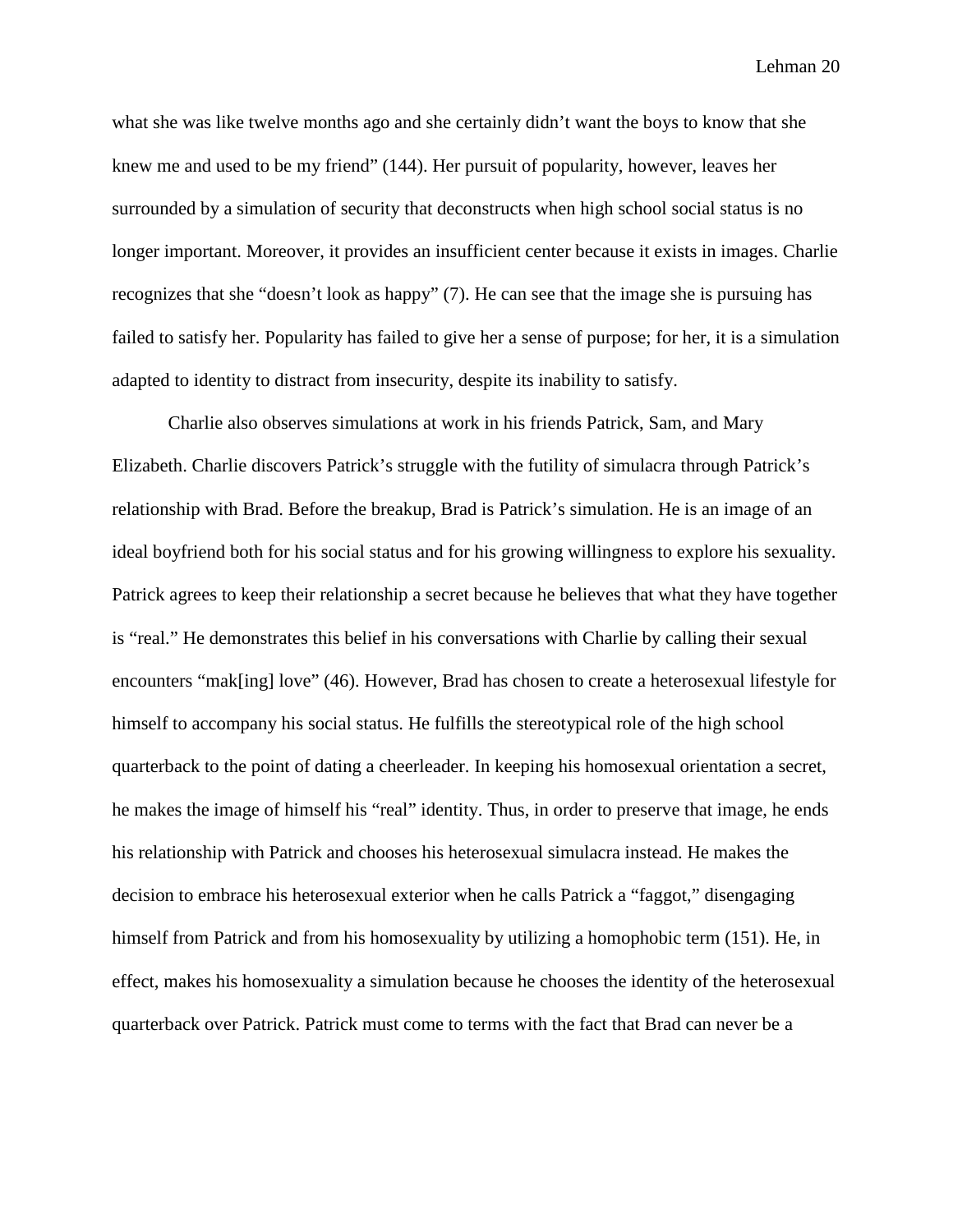"real" boyfriend because Brad has chosen to make himself someone other than who Patrick wanted him to be.

After he and Brad break up, Patrick tries to fill his life with other simulacra that cannot satisfy him. He becomes what Charlie calls "glazey[sic] and numb" (156). Patrick tries driving, music, alcohol, caffeine tabs, drugs, sex, and even kissing Charlie to fill the void left by the absence of his relationship with Brad. In pursuing other simulacra, Patrick is distracting himself from the fact that nothing he does has a purpose. Charlie understands that Patrick is experiencing disillusionment from discovering the simulation of his romantic relationship. "Whenever I saw him around anywhere," Charlie informs Friend, "he didn't look like he was there" (150). However, Charlie also knows that Patrick is losing his whole identity in other lies, too. Patrick recognizes the futility of simulacra but pursues it anyway, and Charlie sees how destructive simulations can be when the individual has realized that life and love are nothing but simulacra.

Sam is another character for whom love serves as a larger example of simulacra. When she was a little girl, her father prostituted her to his business partners. When she started high school, she gained a reputation for being a "'blow queen'" (49). Through these stories, Charlie sees that Sam has already become disillusioned about love and relationships. However, she thinks she has found true love when she starts dating Craig. Craig is an older man who Sam believes will offer her stability. She sees him as "'the one' and…she [i]s trying to think of ways to keep it going long-distance while she [i]s at school" (178). Sam idealizes Craig, believing in the socially-constructed notion of a "soul-mate" and planning to build her future around their combined lives. Craig becomes her simulacra.

As Charlie studies this relationship, he suspects that Craig is not genuine. From the beginning Charlie notices, "Craig doesn't really listen to [Sam] when she talks" (48). Charlie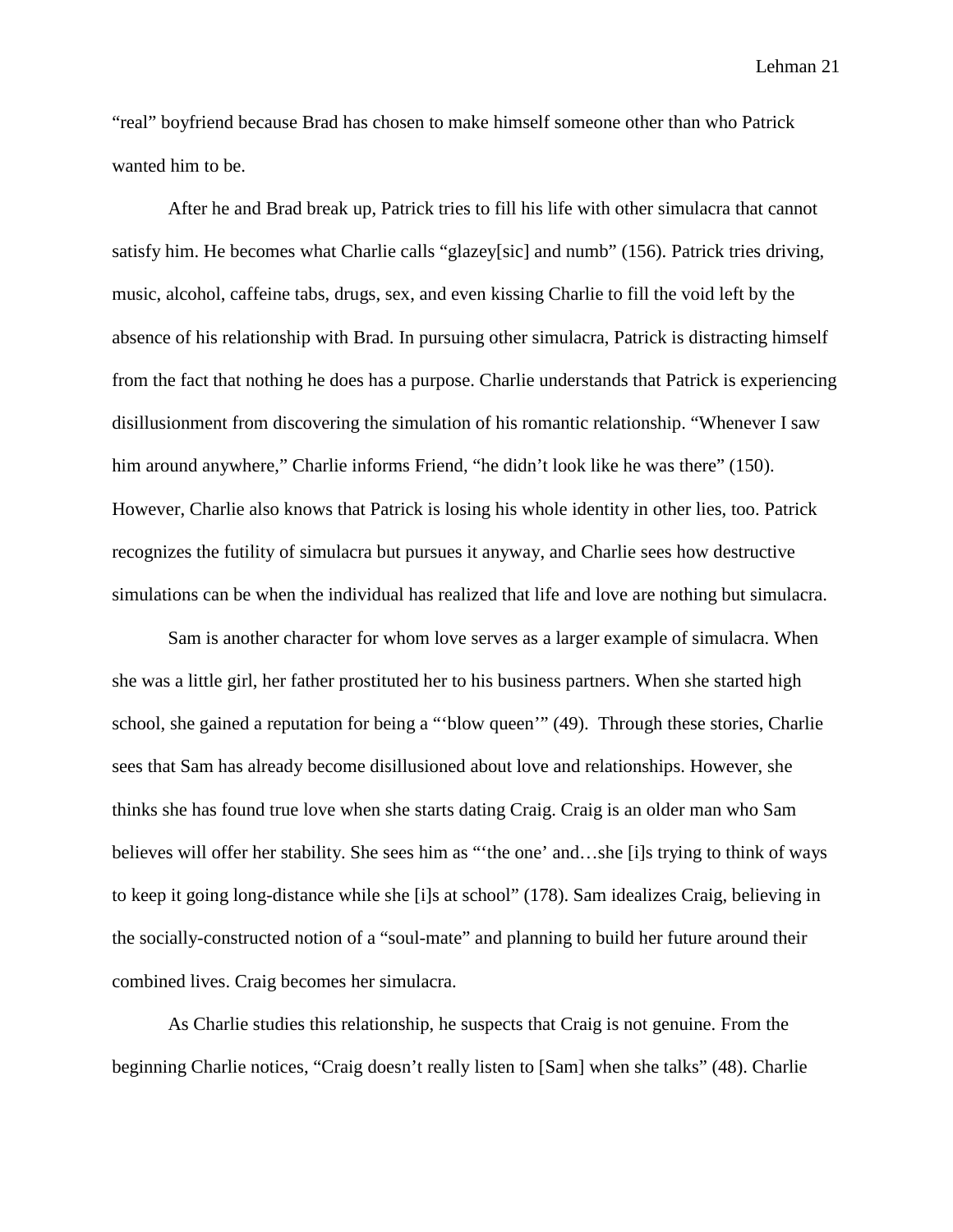knows that Sam has idealized their relationship, but he suspects that Craig is pretending to feel the same way. One of Charlie's last letters reveals that Craig not only does not listen to Sam, but also he is unfaithful to her. While Sam thought he was "the one," Craig proves that his affections are a mirage covering his true character. Charlie hurts for Sam because he knows Sam believed in Craig's simulation. The lie of their relationship affirms to her and Charlie that people have the capability to create their own convincing simulation to mislead others around them.

Despite the evidence of simulacra in these different people, Mary Elizabeth is the best example of a high school student aware of her limited autonomy and creating her own identity out of simulacra. She has a belly button ring and a Zen tattoo, and she "has been a Buddhist since July" (42). She is forming an identity out of some of the globalized simulacra marketed to her. She writes *Punk Rocky*, the countercultural magazine that coincides with the performances of *The Rocky Horror Picture Show* by her and her friends. Charlie also describes her as "wear[ing] her hair to make somebody mad" (47). She has a self-developed personality created to fight against the standard simulacra targeted at high school students, yet the lifestyle she chooses is still an image. When Charlie has his first date with her, he tells Friend, "I learned a lot about 'objectification,' Native Americans, and the bourgeoisie" (114). While these words speak to societal construction and control, the compilation of them in a random list shows how these elements are not "real." Moreover, the list demonstrates how Mary Elizabeth understands the jargon but may be unable to express her understanding. Mary Elizabeth takes Charlie to an "'art' movie," which Charlie cannot understand (124). She also shows him "'real' alternative music" at the record store (125). She demonstrates the commodification of the adolescent by showing how susceptible she is to trying new simulations. She also attempts to gain autonomy by voicing her opinion, just as Brooks says adolescents did in response to culture in the 1990s. Mary Elizabeth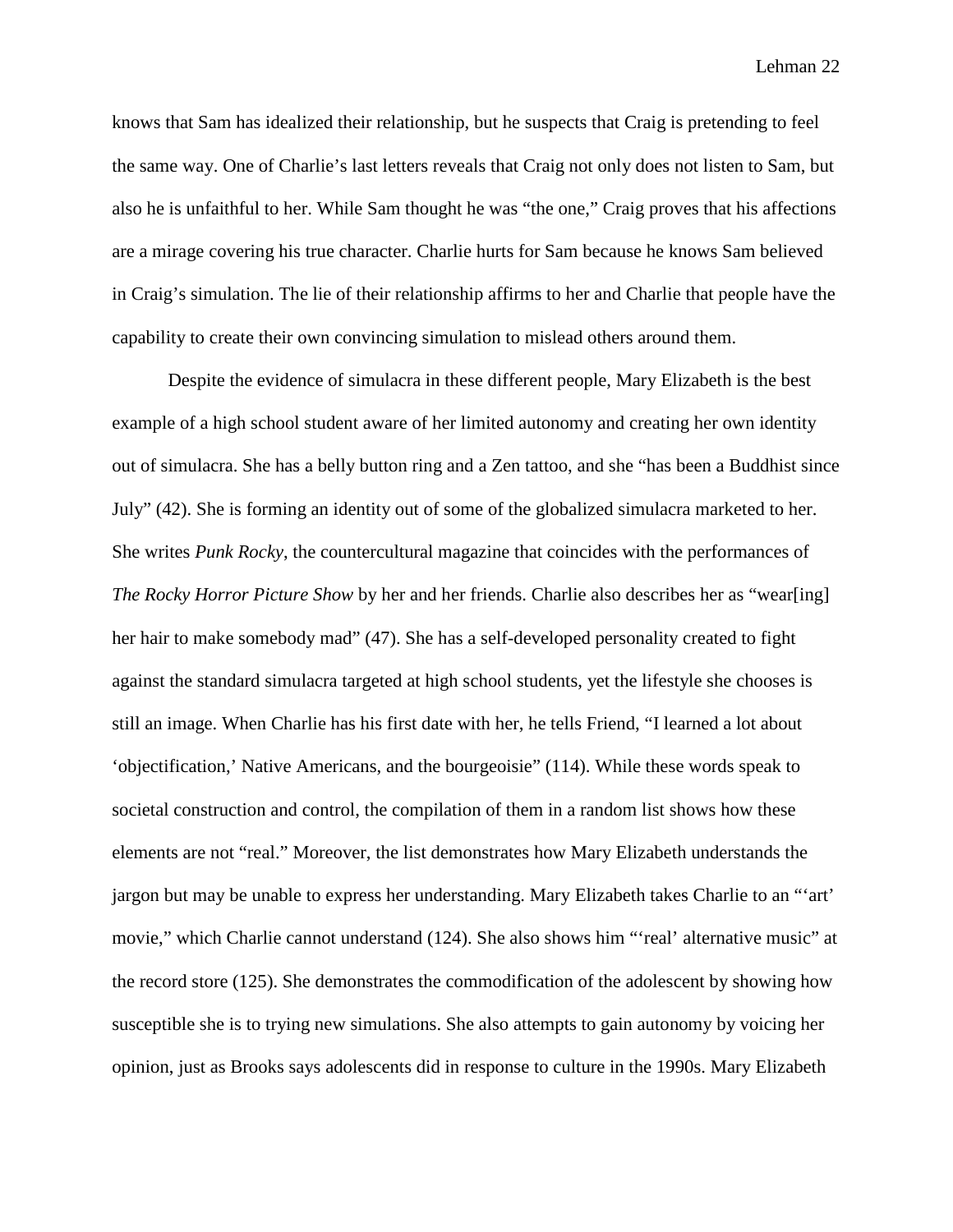has made it a goal in her relationship to "expose [Charlie] to all these great things" (129). While she is trying to give him a larger awareness of the world, she also exposes him to her simulacra. Mary Elizabeth knows the language of power; she is aware of the impact of a status quo, and she resists it. This utilization of her autonomy demonstrates the level of control scholars hope adolescents achieve. However, her lifestyle is a mirage still infiltrated by simulacra.

Mary Elizabeth not only constructs her identity from simulacra, but also she believes Charlie is a person who understands the world from her perspective, and she creates a false image of him for herself. Their relationship reveals that Mary Elizabeth does not understand Charlie. When she shares books with him, he complains that she "ask[s] me very long questions that [are] really just her ideas with a question mark put at the end" (128). She seems to be searching for affirmation about her own opinions; however, she does not know his opinion and becomes like Patrick and Sam, believing her boyfriend is someone he is not. Charlie cannot be her ideal mate because he has not achieved her level of understanding about culture. Moreover, his role as a wallflower restricts him from pursuing a self-constructed identity. While Mary Elizabeth at first assumes that Charlie will support her attempts to harness simulacra, he cannot assist her in this way because he is still learning about simulations. Mary Elizabeth believes in an image of Charlie, revealing her ongoing battle against culture's simulacra.

Mary Elizabeth's second boyfriend, Peter, better fits her perception of someone who understands the world as she does. Charlie tells Friend, "I overheard Mary Elizabeth say to Alice that she was much happier with Peter because he was 'opinionated,' and they had debates. She said that I was really sweet and understanding, but that our relationship was too one-sided" (154). Peter is already older and familiar with simulacra and its presence in culture. He and Mary Elizabeth have a good relationship because they both seek autonomy among the simulacra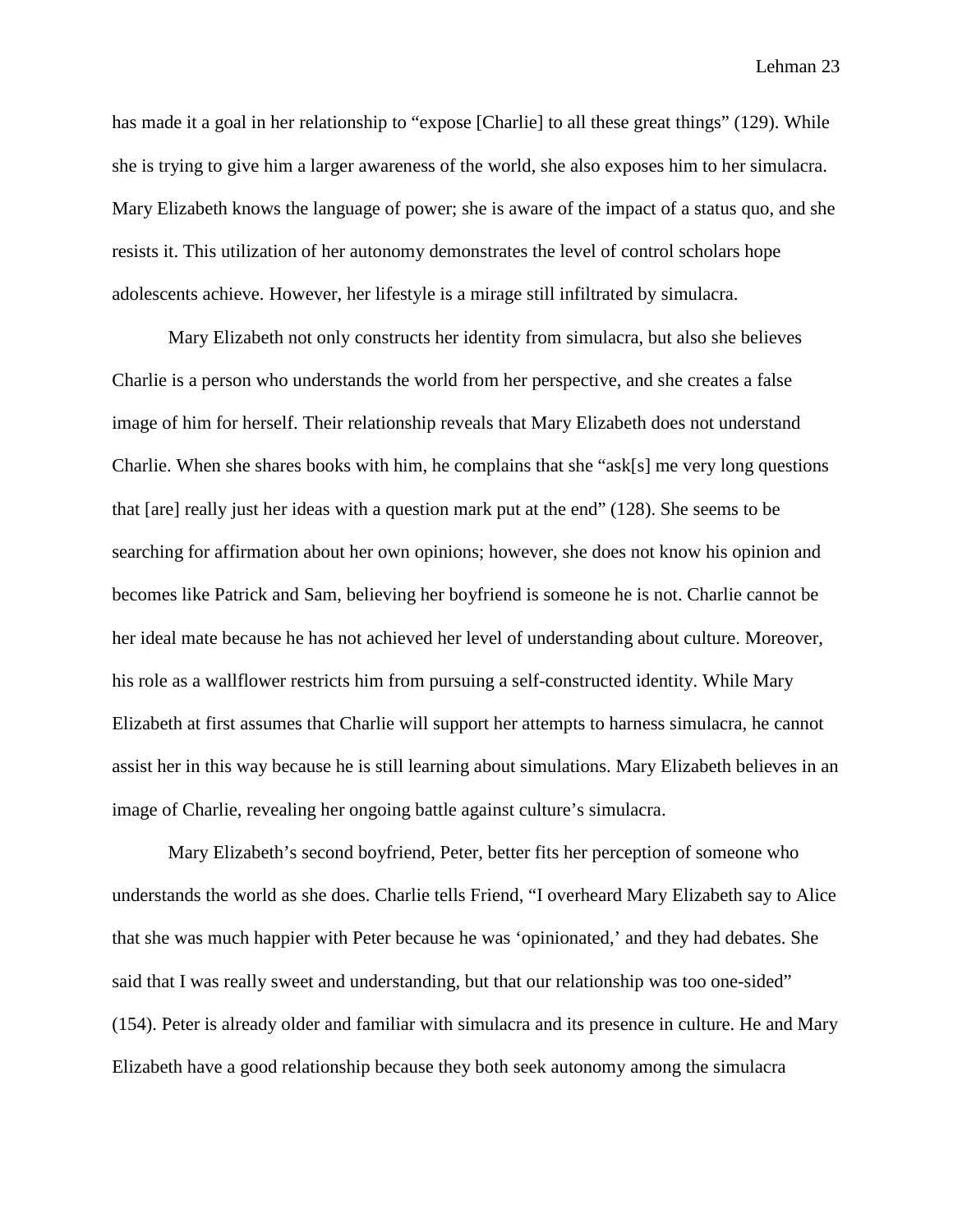culture produces. Charlie's observations of Mary Elizabeth best capture the issues of Baudrillard in the 1990s. She recognizes her own commodification by culture and fights it by creating an identity she perceives as her own, voicing a counter-opinion (with the help of Peter) against the simulacra she tries not to pursue.

A final element important to consider in relation to Chbosky's novel is that Charlie is himself an image. He is most obviously a fifteen-year-old character created by an adult author. One expects this in a fiction story. What is not expected is a narrator who does not use his "real" name. Charlie's first letter begins with this remark:

> [Y]ou might figure out who I am, and I really don't want you to do that. I will call people by different names or generic names because I don't want you to find me. I didn't enclose a return address for the same reason. I mean nothing bad by this. Honest. (2)

Charlie creates a persona to tell his story, drawing attention to the influential power and control simulacra can have even in literature. Upon this premise, Charlie's entire collection of letters becomes an image. Even as Charlie tries to discover why people pursue aspects of life that hold no truth, he subjects Friend to the same thing. Adolescents who read the story, then, must recognize that Charlie is a simulation and then choose whether or not to let his conclusions influence their identity.

Chbosky drags all of his characters through several simulated lifestyles, drawing attention to the complexity of commodity and culture facing adolescents in the 1990s. Charlie's task of witnessing simulacra in others is tantamount to understanding his character and his impact on adolescents who engage with his story. However, while Charlie is watching and learning from those around him, he is also experiencing simulation in his own life, and his letters record his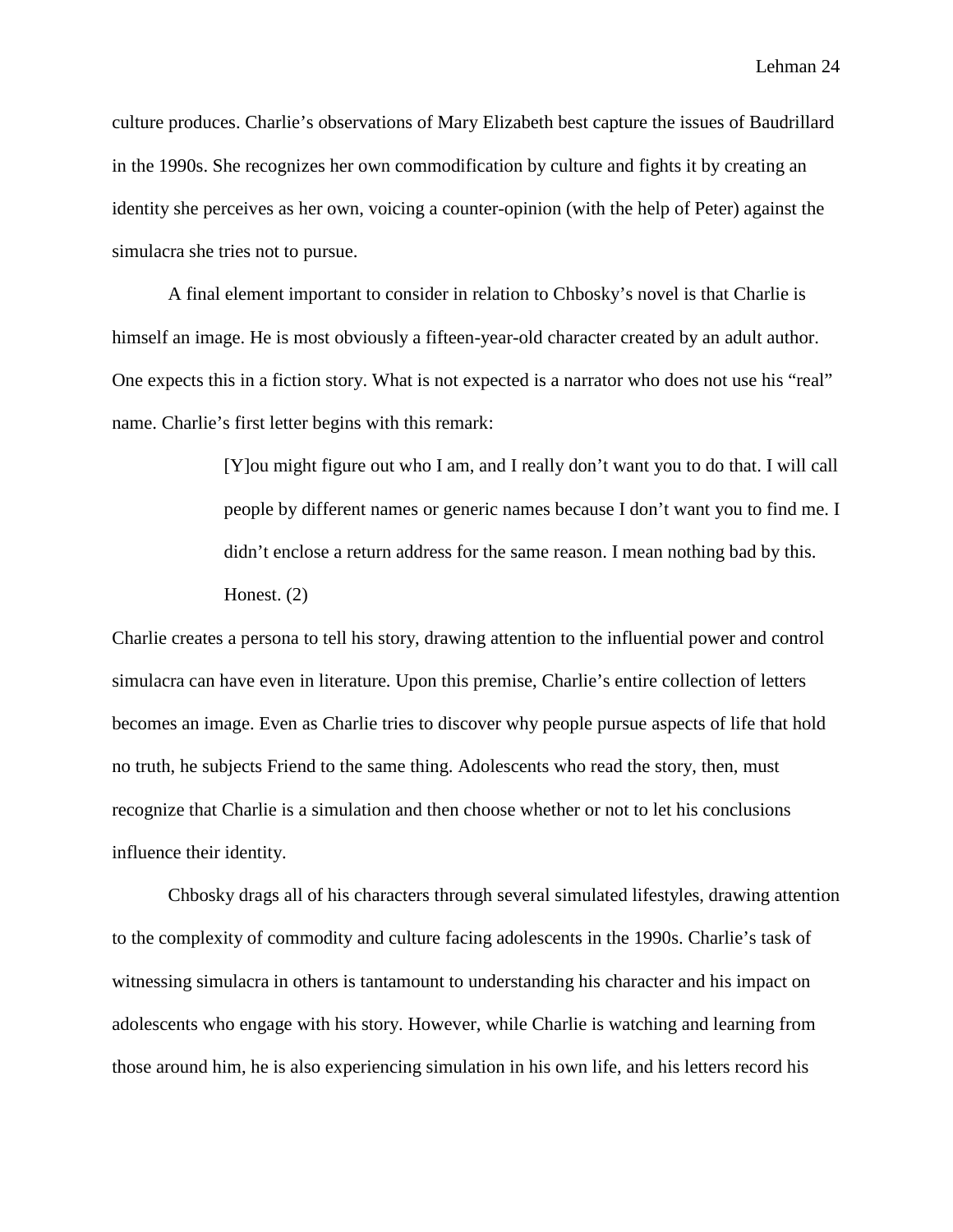discovery of that image. Baudrillard does not account for those who make an effort to reveal simulacra. Therefore, in order to understand Charlie's role in the midst of simulacra, one must examine one of Baudrillard's fellow philosophical theorists, Michel Foucault, whose theory offers an explanation for Charlie's role in his own story.

Michel Foucault, another theorist attempting to communicate through postmodernism, is associated with New Historicism in literary circles for his analysis of how culture constructs the individual. Like Baudrillard, he agrees that postmodern culture and the progression of society have caused the "real" to disappear. However, in contrast to Baudrillard, he sees society at work to construct the individual through the utilization of external forces: power vectors and discourse. Vectors are the avenues society uses to survey humanity and codify it; discourse inculcates behavior into individuals. Foucault states that no one can escape these sources of power because they operate on the individual continuously. Humans naturally exist in society and receive effects from it one way or another. Thus, social construction is unavoidable. However, individuals who can become aware that culture is creating them can gain a sense of momentary autonomy. Foucault argues that individuals need to realize what influences them in order to experience a semblance of freedom.

Several scholars who interact with adolescent culture and Baudrillard suggest that Foucauldian awareness of simulacra is necessary for this age group to find stability in society. They emphasize the fact that adolescents are capable of recognizing the simulacra that affects them. For instance, Brooks focuses on the ability of adolescents to communicate their feelings and ideas: "young people are more than capable of offering opinions and critiques of the ways in which they are represented" in culture (13). In addition, Miles says that young people adopt "increased independence, self-determination, and self-realization" (68). They have a desire to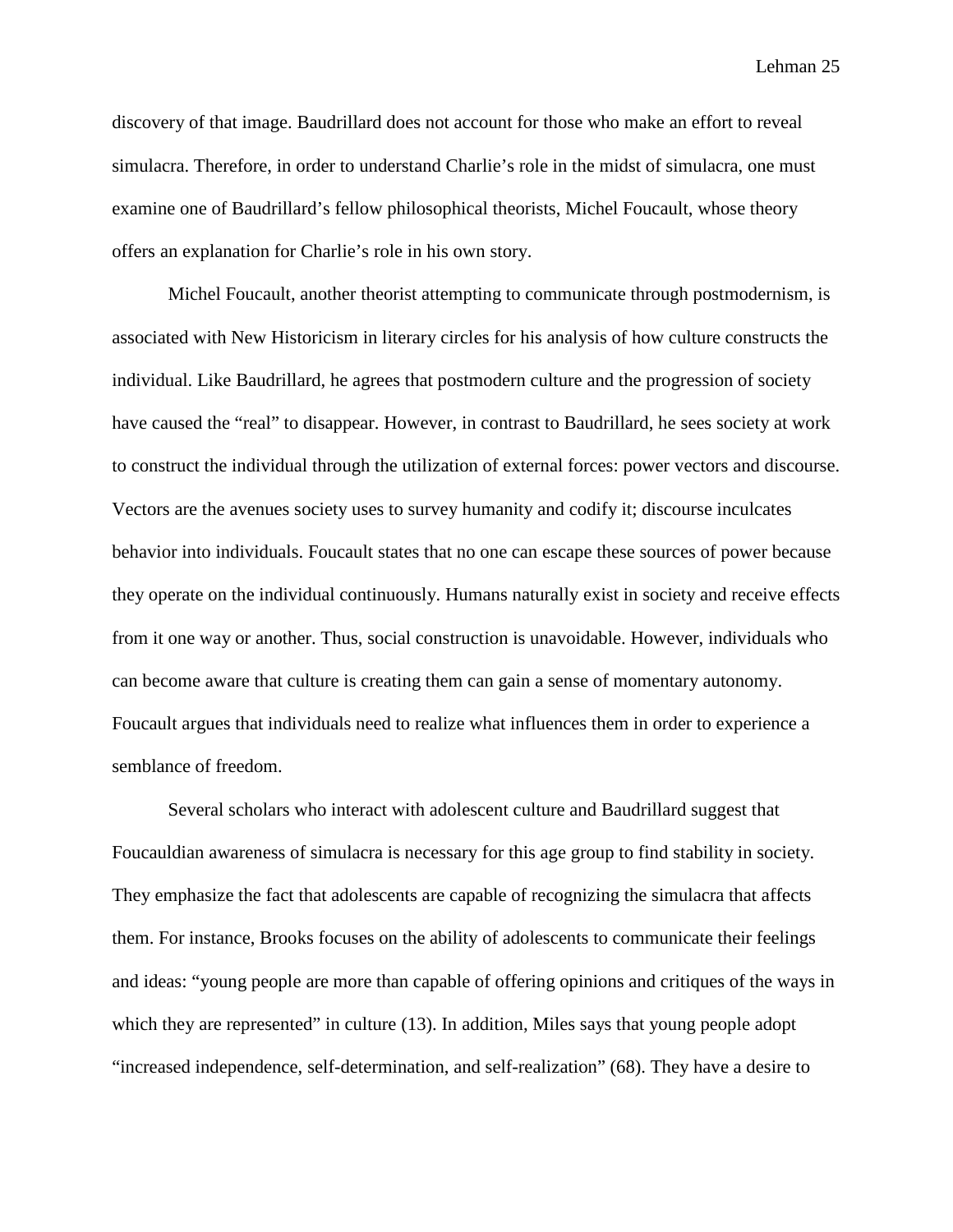achieve an awareness of how society controls them through simulacra. This analysis exemplifies the importance of Foucault's concept of awareness for the adolescents of the 1990s.

The most important aspect of Foucault's theory in regards to Charlie and his journey through *The Perks of Being a Wallflower* is that of the purpose of the author, or the authorfunction. The author-function is what Foucault calls the relationship of an author to the texts he creates. According to Foucault, texts exist within a complex postmodern discourse that both operates on and emanates from the author. The author is not the only voice in his text; instead, he communicates through his own social construction. Foucault argues that culture has transformed writing into "an interplay of signs, regulated less by the content it signifies than by the very nature of the signifier" (1477). The chaos created by the absence of a transcendent signified makes the content of a text as flickering and floating as the words that make it up. Writing today is such that the author himself has disappeared, his voice becoming one among the multitude of cultural influences at play around that individual.

In spite of the diversity of forces operating on a text, Foucault suggests that an author can utilize a text to reveal a series of power vectors and discourse to the reader. The author's name "characterizes a particular manner of existence of discourse" (1481). The author, therefore, has a distinctive voice even though other voices operate on it. With this perspective, an author must explain "the presence of certain events within a text, as well as their transformations, distortions, and their various modifications" (1484). He is responsible for drawing attention to the power vectors at work in culture as he processes them himself. The author must find a foothold among the "plurality of egos" in order to offer awareness of social construction to his reader (1484). Overall, the author is one voice amidst the rest, speaking as a single authority even as other authorities are acting on him and his creation.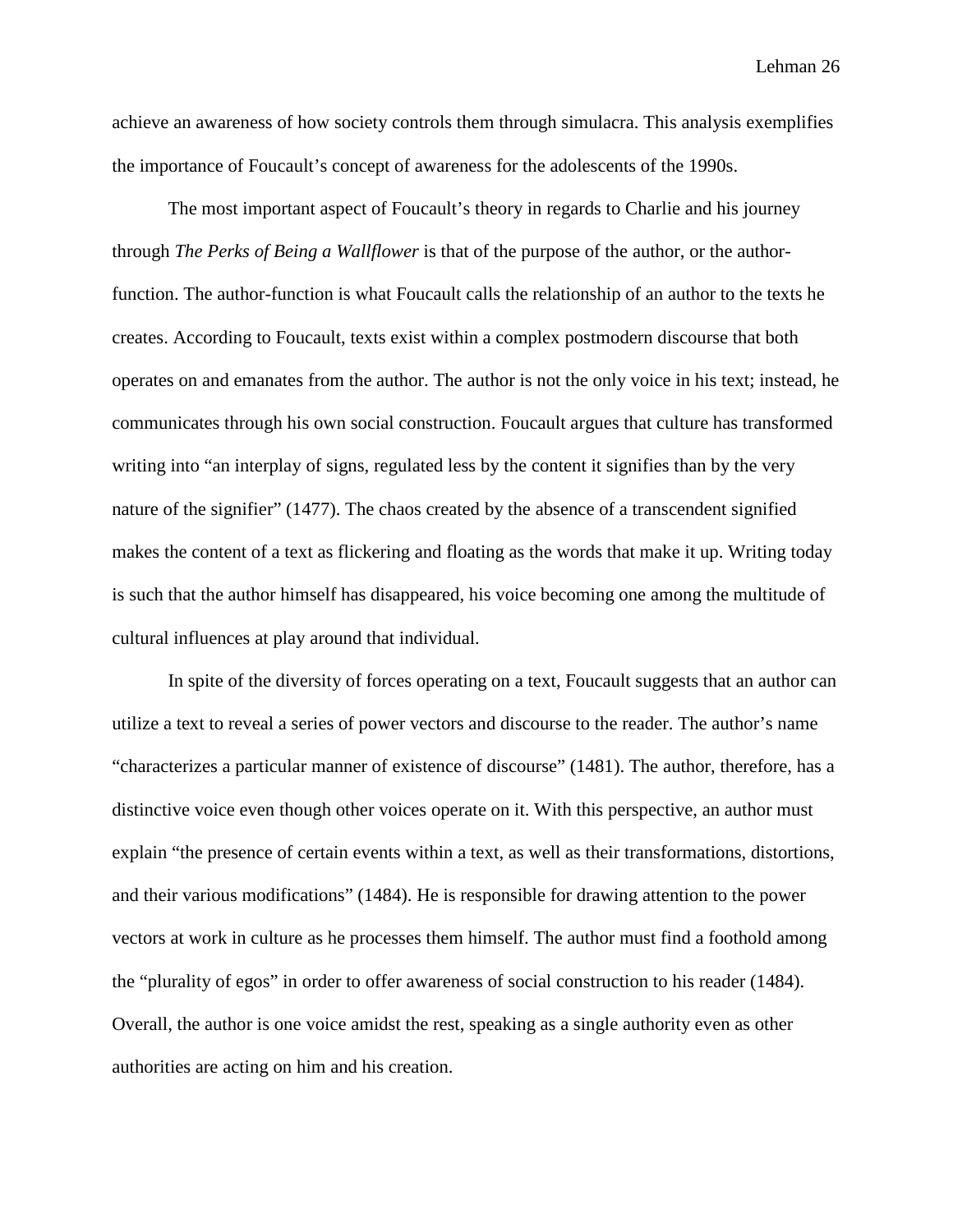Based on Foucault's perspective, Charlie seems to be an example of someone functioning within postmodern discourse. Mike Cadden addresses this idea in his evaluation of *The Perks of Being a Wallflower*. Cadden argues that because Charlie functions as a single narrator in a double-voiced discourse, he leaves his reader free to determine what is true. Cadden focuses his conversation on Foucault, analyzing Charlie from the perspective discourse. However, a more thorough analysis of the text comes from a marrying of Foucault's discussion of an author to Baudrillard's simulacra as it operates in and through Charlie and his friends. Charlie, the protagonist and first-person-immediate narrator in this text, serves as the Foucauldian author who draws attention to the Baudrillardan simulacra in his friends' lives while at the same time working through the simulacra influencing him personally.

Charlie has an author-function that establishes him as capable of revealing the necessary information about simulacra to his audience. Charlie's author-function is a freshman who is just beginning to understand the world of Baudrillardan simulacra. As seniors, Charlie's friends have knowledge of culture that exceeds his, as exemplified by their ability to introduce him to so many new things. Simulations control their lives, but their engagement with simulacra does not discount their seniority over him. After all, Baudrillard proves that even if one recognizes simulacra, one cannot find any "real" with which to replace the images in one's life. Charlie is still learning about the lack of "real" in culture. Charlie's youth gives him the ability to discover the truths he is revealing over the course of the novel. As a Foucauldian author experiencing the ramifications of a Baudrillardan society, Charlie must first reveal simulacra at work on culture, which is captured in his observations of the simulacra his friends experience, discussed previously. Next, one must consider how Charlie comes to recognize simulacra at work on himself.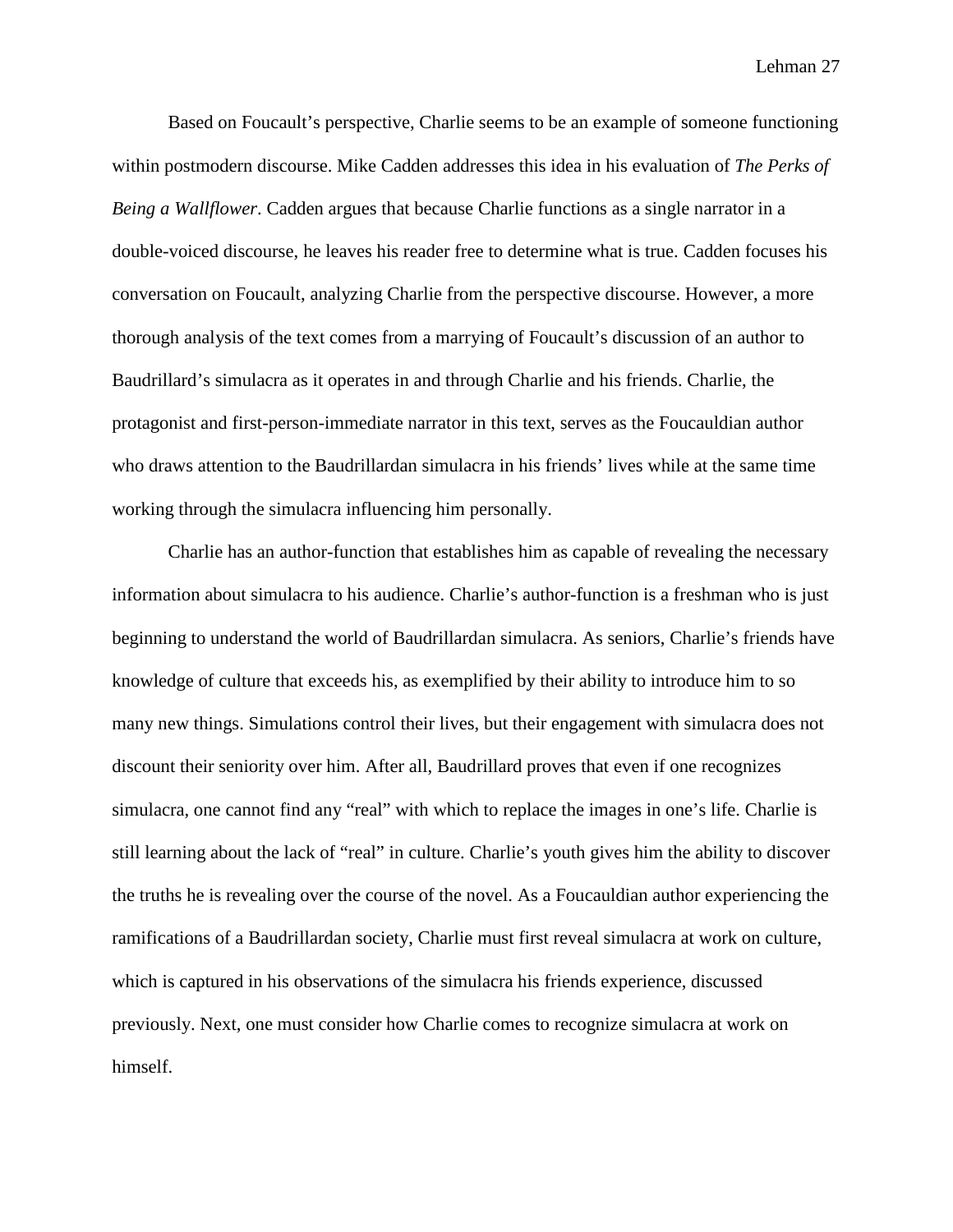As a Foucauldian author, Charlie wrestles with how his current situations affect him and why. He is struggling to see what drives him and what it is that he pursues subconsciously. In his letters, he discusses his efforts to "participate," a term Bill, his English teacher, uses to describe what he wants Charlie to learn throughout the year (24). However, Charlie seems unable to do so because he does not understand himself or how his circumstances cause him to act the way he does. At one point, Charlie's sister calls him a freak. He tells her plainly, "'I'm trying not to be'" (26). Recognizing his inability to function as others do in the midst of simulations makes him desperate to understand what is guiding his trajectory in life. In response to his sister and his feelings of insecurity, he begins the whole project of trying to figure out, essentially, why he is who he is. He knows there is something "wrong" with him (137). What he has not realized is that he is subconsciously pursuing simulacra, which is affecting his identity. His letters reveal what that simulation is. However, until he understands the simulacra, he cannot understand himself. At one point, he cries out, "I just wish God or my parents or Sam or my sister or someone would just tell me what's wrong with me. Just tell me how to be different in a way that makes sense. To make this all go away. And disappear" (139). His lack of understanding leaves him fearful because he cannot explain his own behavior. Thus, Charlie functions as a Foucauldian author because he is trying to understand his simulacra and how it defines his personality.

Charlie struggles with a few elements of simulations for himself throughout the book, including his crush on Sam and his smoking habit. However, he seems to be aware of these simulations because he regrets liking Sam and knows he should not be smoking. These two images cannot be the ones that are holding him back from participating. Therefore, the most significant simulation for Charlie is his false memory of his friendship with Aunt Helen. Aunt Helen shows up in Charlie's first letter when he says that she is "my favorite person in the whole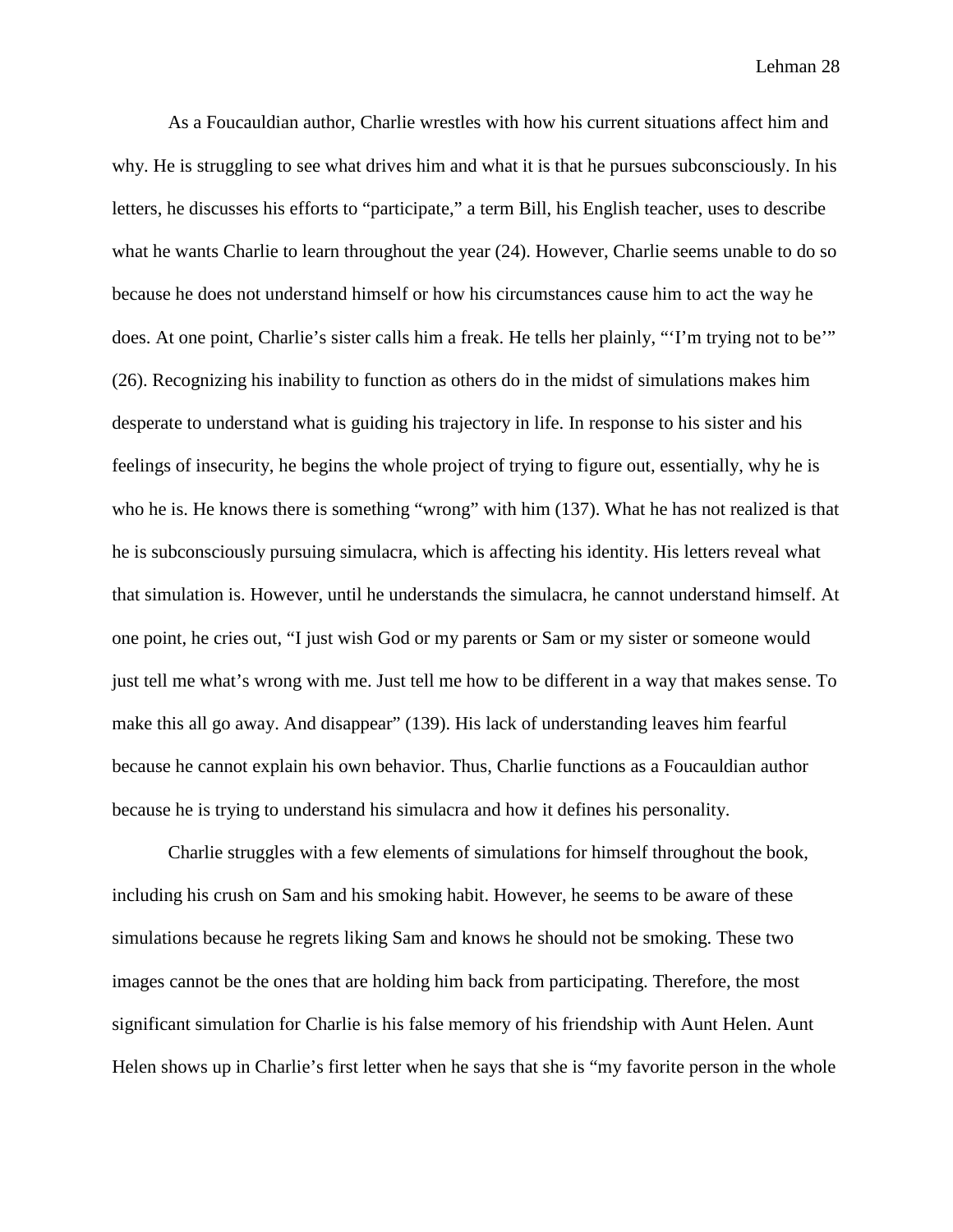world" (5). He also calls her his "best friend" (7). In his mind, Aunt Helen is the ideal companion he needs in order to face life's difficulties. Her muddled story reveals Charlie's pursuit of the memory of his aunt, the "image" that is controlling him subconsciously.

Charlie's understanding of Aunt Helen's past and death complicate his memory of her. First, she had a rough life. Charlie says, "My aunt Helen drank a lot. My aunt Helen took drugs a lot. My aunt Helen had many problems with men and boys. She was a very unhappy person most of her life" (90). Her story leads Charlie to view her as an innocent victim. He feels he should never complain about his own life because "Some people really do have it a lot worse than I do" (6). Because he perceives her as a victim, he idealizes her as someone who needed comfort and was willing to give it. Their relationship is also complicated because she died in a car accident during a snowstorm on her way to pick up his birthday present. After sharing this story with Friend, Charlie says, "I know that my aunt Helen would still be alive today if she just bought me one present like everybody else. She would be alive if I were born on a day that didn't snow" (92). He feels responsible for Aunt Helen's death. Due to his feelings of guilt, Charlie idealizes both his aunt and his relationship with her. He does not realize it, but his guilt creates false images of Aunt Helen in his mind. Because he is still dealing with the guilt throughout his letters, Charlie perceives Aunt Helen as the ideal he creates her to be.

Charlie's unhealthy attachment to the simulation of his aunt appears through his continued efforts to have a relationship with her. He spends his time in his letters trying to keep an image of her alive, even though she cannot be "real" because she has passed away. He visits her grave throughout his first year of high school when he wants to feel better or when life feels overwhelming. When he has a hard day, he always wishes Aunt Helen could have been there; he sees her as the person who will always understand. Charlie has created an ideal image of his best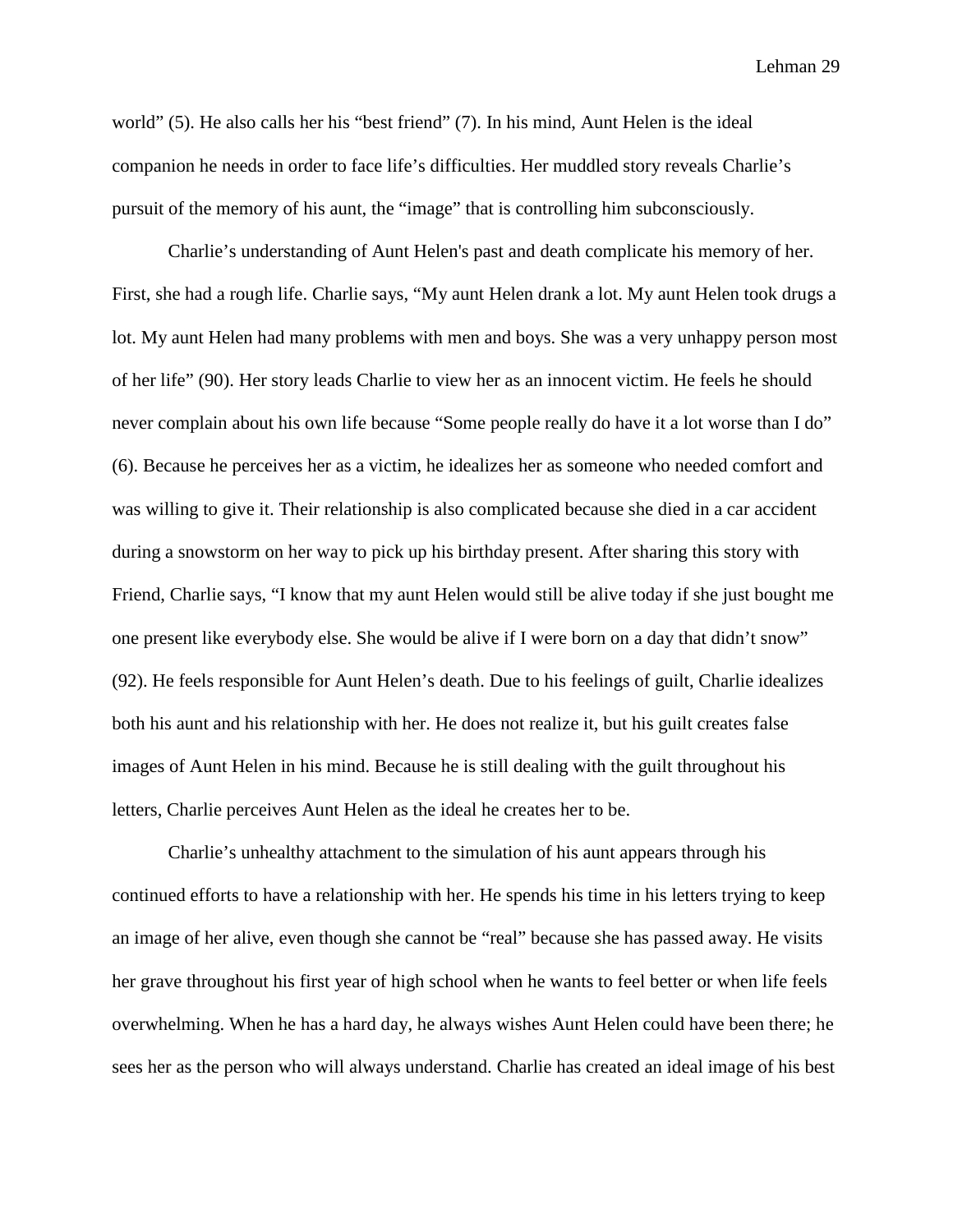friend, a simulation that drives his decisions in his current situations even though he does not recognize her as an example of simulacra.

Although Charlie still feels attached to Aunt Helen, his simulation of her begins to reveal itself during his time with his new friends. At first, Charlie seems able to find a balance between spending time with her and getting to know his new friends. Instead of moving on and choosing living friends over Helen, he visits Helen's grave and tells her about his experiences with his Sam and Patrick and the others. However, as his time with his living friends increases, his time with Aunt Helen decreases. When he is dating Mary Elizabeth, Aunt Helen's presence goes quiet, thus suggesting that his new friends are taking precedence over this old one. It seems that he may have moved past Aunt Helen's memory and chosen to embrace friends in the present. Unfortunately, he loses all of his present friends when he kisses Sam. Their absence leaves him chasing the image of Aunt Helen again. Consequently, his time away from her has brought more awareness than he realized because her memory is not as comforting as it used to be. He tells Friend, "for the first time in my life, [visiting Aunt Helen] didn't help" (139). He now recognizes that friends he can interact with are better than his memory of his aunt. Aunt Helen cannot assist him in the present, so his image of her as the ideal best friend begins to deconstruct.

While Charlie has discovered that Aunt Helen cannot satisfy his desire for companionship, Charlie realizes that the memory of his aunt is a simulation when he and Sam attempt to consummate their relationship. Sam's sexual act reminds him of the abuse administered by his aunt when he was younger. Their intimacy causes Charlie to have a dream that reveals a different side of Aunt Helen than he has remembered: "My brother and my sister and I were watching television with my Aunt Helen. Everything was in slow motion. The sound was thick. And she was doing what Sam was doing. That's when I woke up" (204). When he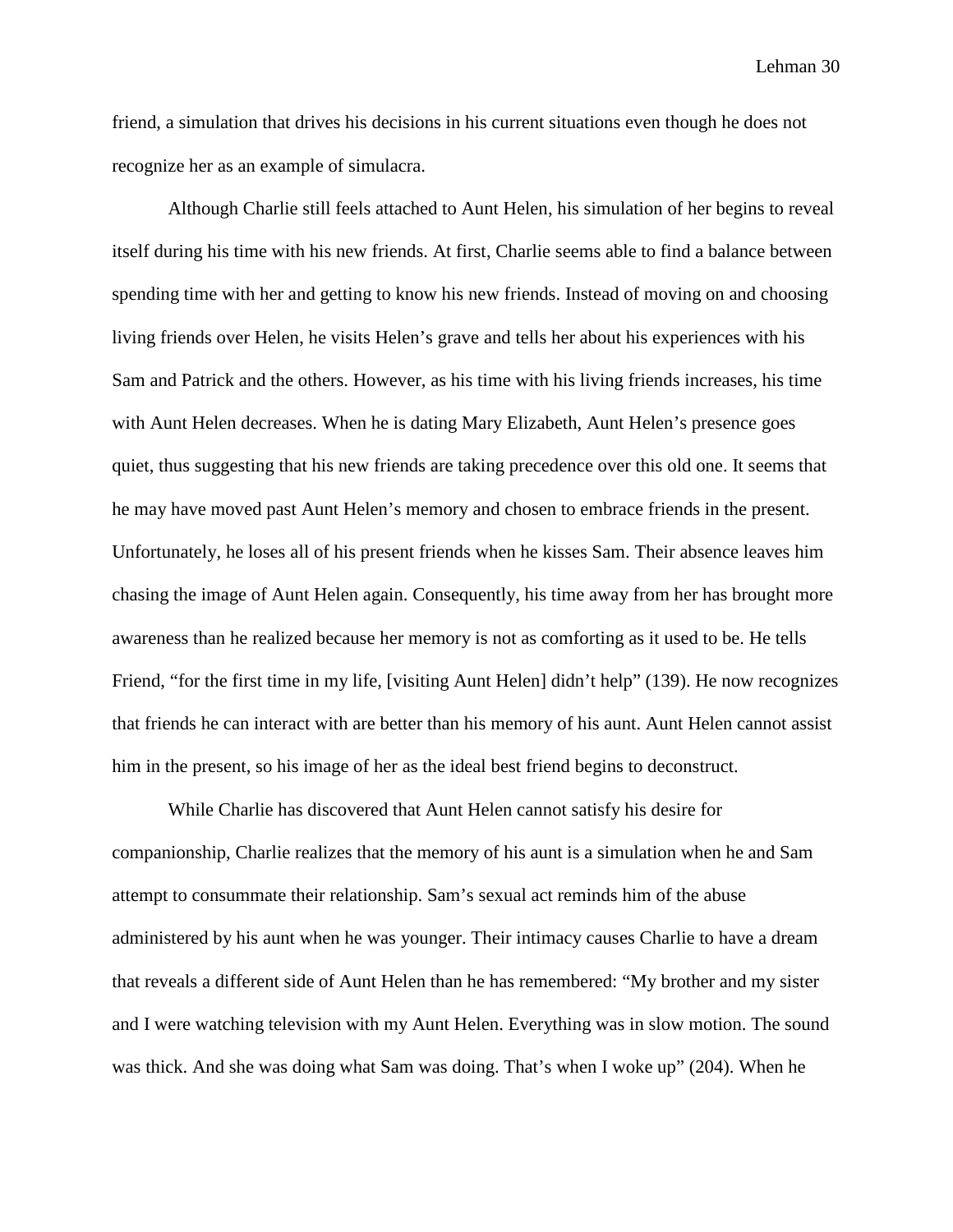first wakes up, he cannot figure out which memory is the simulation. After all, a dream is a perfect example of a constructed image. It is only later, as he is writing one of his last letters, that he admits, "I'm starting to feel like what I dreamt about [Aunt Helen] last night was true" (205). He begins to question the image he has of her and whether it preserved the "real" Aunt Helen. Eventually, Charlie realizes that "it happened every Saturday when we would watch television" (209). He confirms that his aunt's friendship is a simulation masking a reality that contradicted the images he had in his mind of her. She was not a good friend, and she hurt him more than she helped him. Like all third-order simulacra, his image of her perfect friendship masks the fact that there was never good friendship between them at all.

Realizing the truth about Aunt Helen reveals the image that has shaped Charlie's existence, and he is able to name the simulation that has prevented him from being able to "participate." This realization completes his function as a Foucauldian author. Charlie uses his letters to reveal the simulacra at work on his friends; at the same time, he reveals the simulacra working on him. He proves that his writing cannot exist in a vacuum; other forces act upon it even as he creates a space for himself in his letters. Charlie's introspection draws attention to the simulacra of Aunt Helen at work; his unique voice offers a dialogue on postmodern culture that demonstrates awareness of its control. He also desires for others to seek further understanding. When Charlie names his Aunt Helen as the source of his simulacra in his letter, he challenges his readers to gain the same awareness about their own simulacra.

While Charlie realizes that his aunt abused him, he does not let this memory dictate his entire identity. He chooses not to blame her because, in his mind, he would have to accuse the first abuser for starting the progression. He concludes that he would have to blame God "for not stopping all this and things that are much worse….it [does not go] anywhere. Because it [i]sn't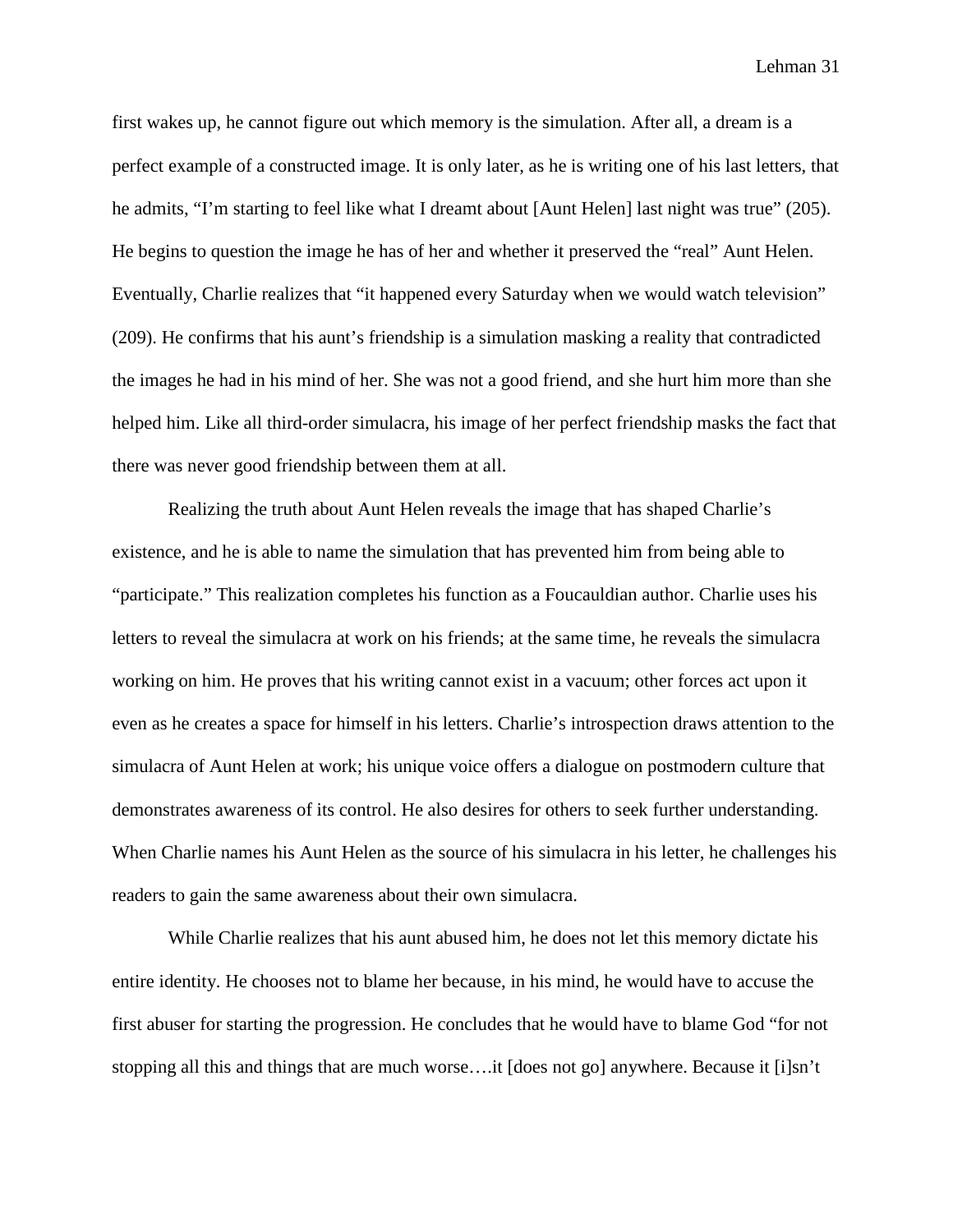the point" (211). Charlie tackles the heart of Foucault by admitting that something has affected him, but he cannot change it or blame others for it. As Baudrillard says, he has succumbed to the simulacra. Charlie clarifies his point for Friend by showing how one cannot blame a single simulation for someone's entire identity:

> I'm not the way I am because of what I dreamt and remembered about my aunt Helen. That's what I figured out when things got quiet. And I think that's important to know. It made things feel clear and together. Don't get me wrong. I know what happened was important. And I need to remember it. (211)

In this passage, Charlie is communicating the idea that adolescents can learn to control which simulations they allow to affect their lives. Charlie, like Foucault, does not deny that exterior forces alter the individual's autonomy. Charlie also does not deny the allure of simulations and false images; he succumbs to one that has placed him in the hospital several different times. Rather, he embraces Foucault's solution—continuous awareness of culture's simulations enables him to experience a sense of autonomy even within social construction.

Charlie learns that society controls individuals through the presentation of simulacra in the form of ideal behavior, lifestyles, and relationships. He also discovers what Foucault has communicated: one must become aware of the cultural construction surrounding the individual in order to achieve any sense of autonomy. In his last letter, he states:

> I guess we are who we are for a lot of reasons. And maybe we'll never know most of them. But even if we don't have the power to choose where we come from, we can still choose where we go from there. We can still do things. And we can try to feel okay about them. (211)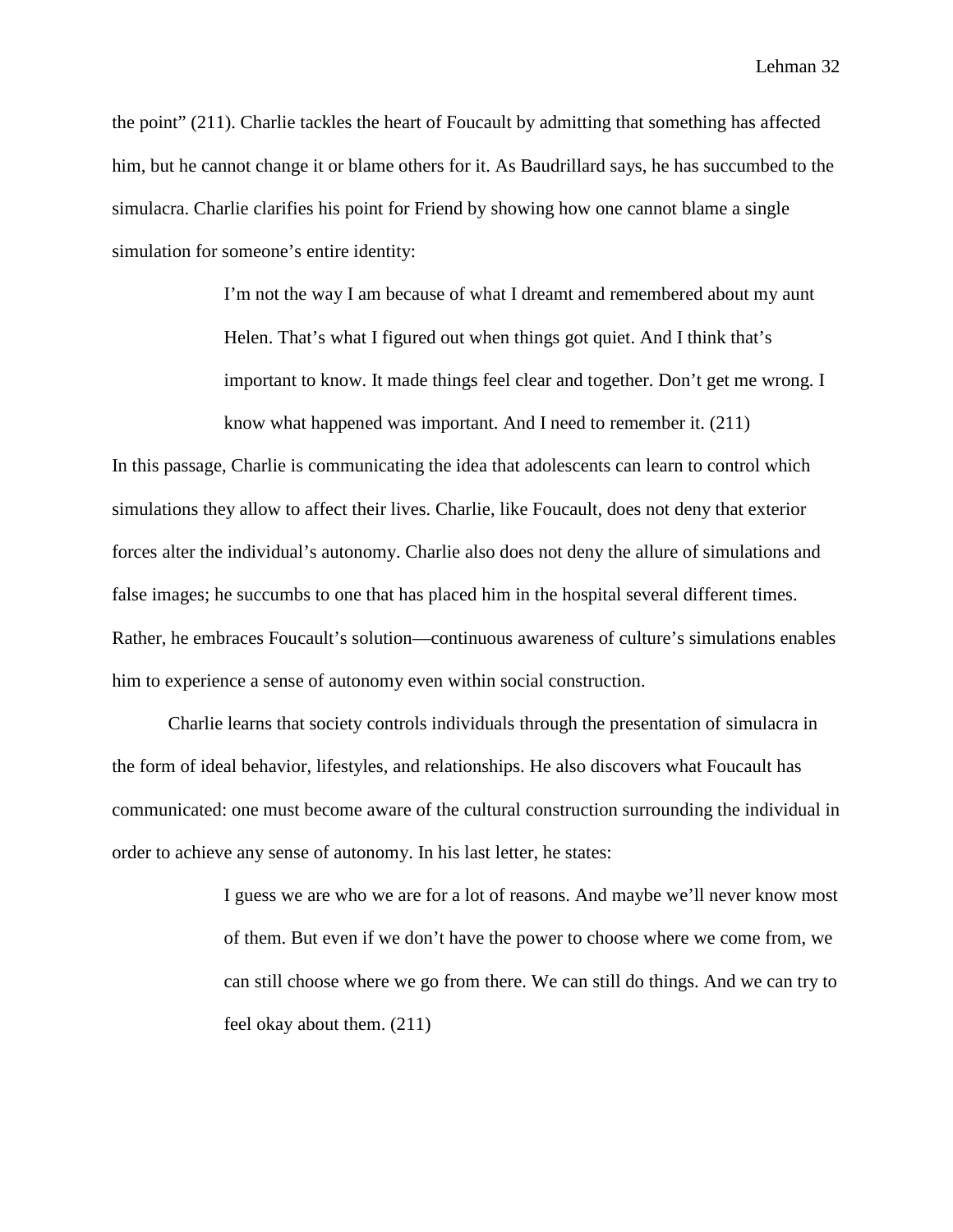At fifteen, Charlie realizes the impact culture has on his own well-being and his inability to alter all of that influence. All one can do is seek awareness and try to move forward toward a chosen identity formed from simulations the individual pursues.

Charlie's letters reveal simulacra to the adolescents who read them. However, he does not adhere to the pessimistic conclusion of Baudrillard. Rather, he affirms a cultural reality of adolescents in the 1990s. He suggests that friendship can serve to augment the individual's awareness of culture's simulacra, therefore extending the individual's autonomy. Friendship is not a permanent solution, but it is what Chbosky sees as a good option for temporary relief from the pressures of simulacra.

By confirming that he and his friends feel isolated in a world that seeks to exploit them, Charlie gives people the feeling that "'Even though you feel like you're the only one going through it at the time, everyone has at one point or another'" (qtd. in Hare). Chbosky has affirmed that the point of his book is to make his readers feel like they belong somewhere; he has a desire to see individuals helping one another. When asked about the power of *The Perks of Being a Wallflower* to save lives, Chbosky expresses remorse that his book made people feel like they belonged when he had hoped that other people would be the source of that sense of belonging (Beckman). Chbosky does not care as much about the effectiveness of his book as he does about individuals reaching out to one another and offering dependable support. That support, he says, is necessary for anyone living in the current culture: "'It is a way of coping and it's a way of surviving. It's a way of getting through'" (qtd. in Topel). Friendship and its accompanying sense of belonging bring Charlie the escape he needs to face the future with courage. By emphasizing the importance of adolescent friendship, Chbosky suggests that teenage solidarity works to augment the necessary awareness that Foucault promotes. Solidarity works,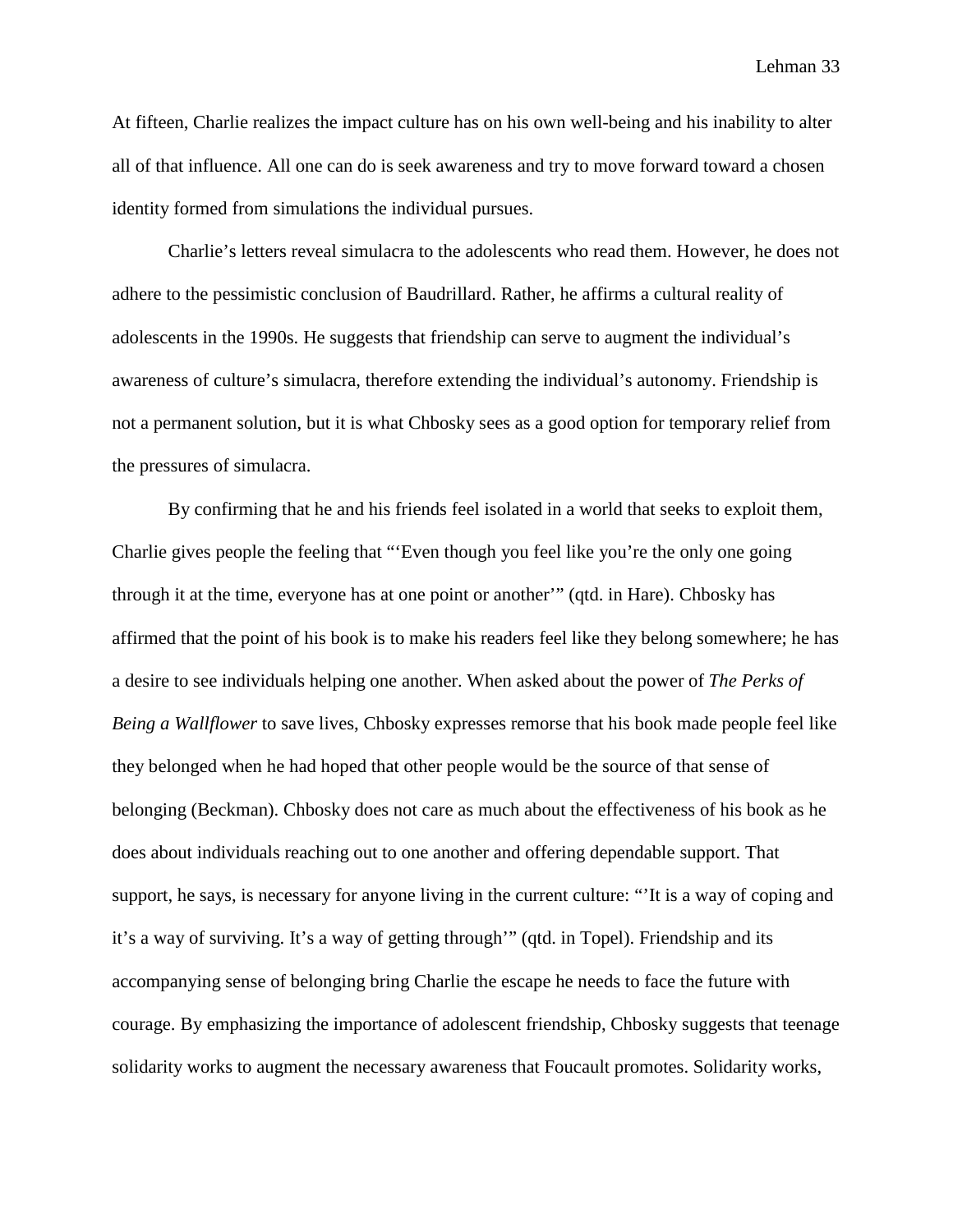based on Charlie's letters, because it enables adolescents to realize that they are not the only ones struggling against Baudrillardan simulacra. While Chbosky suggests that a sense of togetherness will alleviate the innate confusion of a Baudrillardan society, he admits it is a temporary solution; in fact, he encourages his readers to see friendship and awareness as temporary because teenagers need to utilize the progression of time to achieve awareness in the future.

Chbosky's solution to Baudrillardan simulacra finds support in facts of adolescent friendships in the 1990s. Milner states that the peer groups in which an adolescent is involved are "often crucial to understanding why teenagers act the way they do" (13). Friends have a strong impact on an adolescent's behavior and perception of the world. Moreover, Carroll points out that parental roles decrease during adolescence, while peer influences increase (26). Adolescents perceive their parents as too authoritative, but they have some autonomy in choosing and engaging with people their own age. Consequently, Milner states, "the impact of peers seems to outweigh the impact of family influences in shaping economic and occupational goals and opportunities" in the adolescent years (21). Thus, adolescents value peer friendships more than family relationships. The substance of these friendships is also important. Stringer states, "Teens in middle adolescence place a strong emphasis on keeping confidences, being loyal, and being trustworthy—qualities that add a poignant intensity to friendships" (31). These qualities become critical when the culture that surrounds adolescents is untrustworthy and constructed by images. In many ways, adolescent friends offer escape and support for each other through the trials of discovering culture and its influence on them.

In order to propose that friendship is the best way to cope with postmodernism, Chbosky proves that family is a poor coping mechanism because it emphasizes the obligation of commitment over willful inclusion. His situation demonstrates Stringer and Milner's conclusions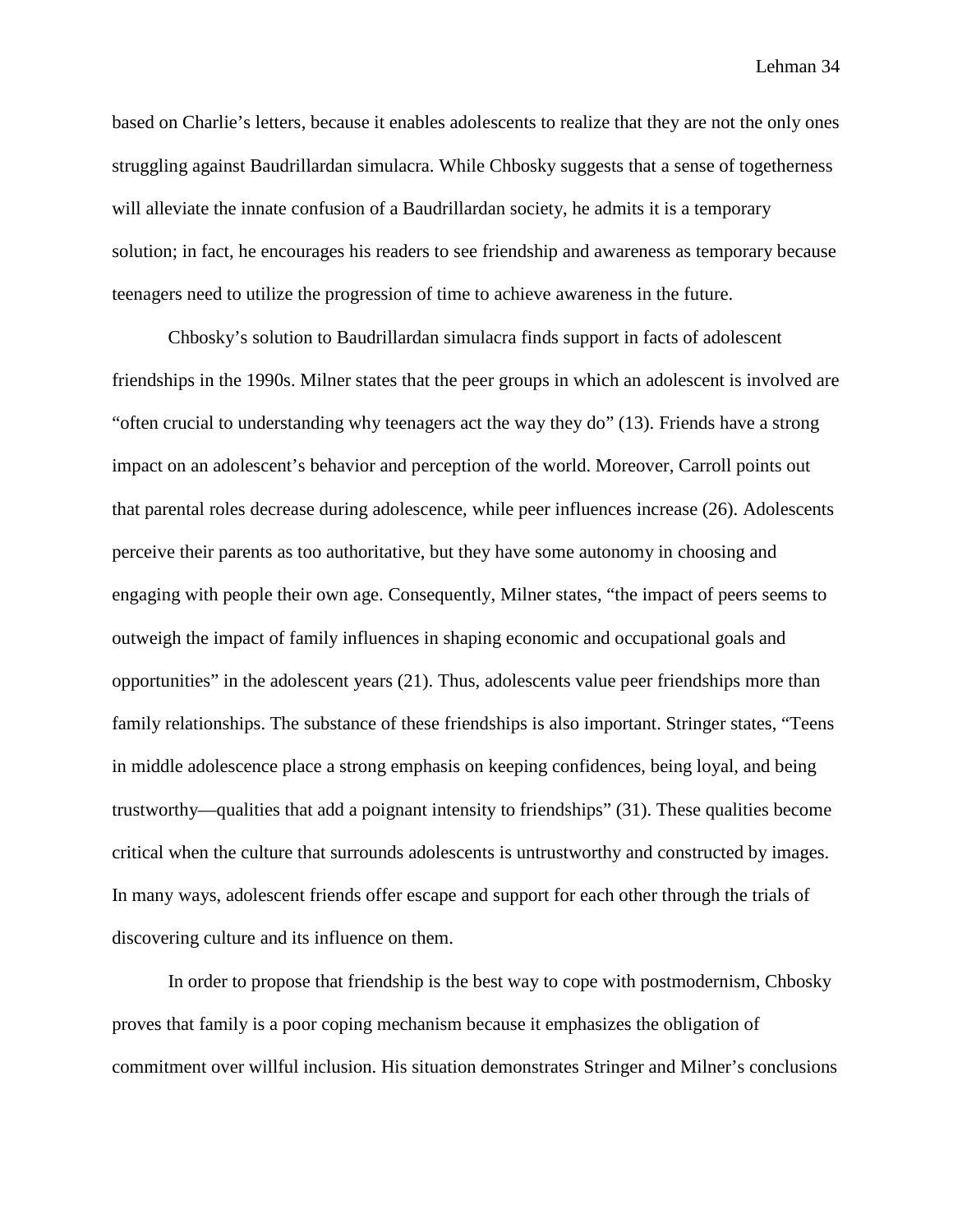about the decreased importance of family in adolescents' lives. In Charlie's family, "everyone loves each other, but no one really likes each other" (56). This statement demonstrates the obligation family members feel toward one another, even as they resist spending time together. Charlie's family demonstrates the diminishing role of parents and siblings in adolescent life by their being mentally and physically unavailable. In everyday life, Charlie struggles to find a sense of belonging among his family. One scene in particular captures Charlie's struggle to feel a meaningful connection with his family:

> I started reading [*Naked Lunch*] when I got home, and to tell you the truth, I don't know what the guy is talking about...so I went downstairs to watch television with my sister….[S]he just told me to shut up and leave her alone…so I decided to do my math homework, which was a mistake because math has never made sense to me….So, I tried to help my mother in the kitchen, but I dropped the casserole, so she told me to read in my room until my father came home….Luckily, my father came home before I could pick up the book again, but he told me to stop "hanging on his shoulders like a monkey" because he wanted to watch the hockey game….I couldn't stop asking him questions…and he was "resting his eyes"….So, he told me to watch television with my sister, which I did, but she told me to go help my mother in the kitchen, which I did, but then she told me to go read in my room. Which I did. (107-8)

He is searching for a mental connection with his family members, but they are too distracted to offer him the attention he needs. Charlie has a place with his family, but it is a prescribed place, and they spend time with him out of duty. Otherwise, they are mentally distant. Beyond these mental disconnects, Charlie's family is also physically unavailable; Charlie says the only person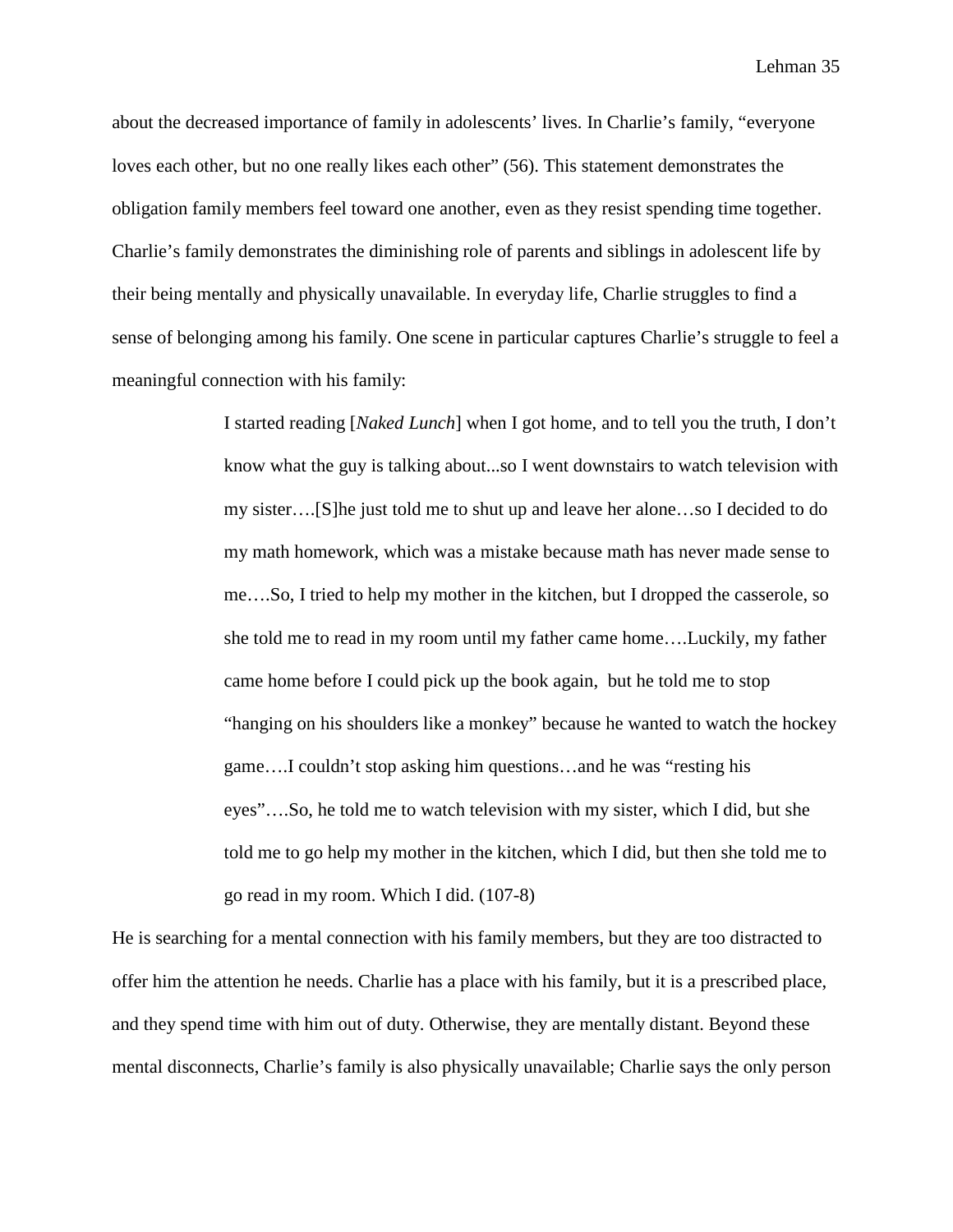who hugged him in his family was Aunt Helen (22). By not demonstrating their love for him through touch, Charlie's family shows a physical distance from him that disengages him from intimacy with them. To bring the two types of distance together, Aunt Helen shows a mental and physical disconnect for Charlie. She further proves an issue with family as a coping mechanism because she has hurt Charlie emotionally and physically when she sexually abused him. Consequently, most of Charlie's family members have hurt other family members in some way. Through the failure of Charlie's family to assist one another consistently, Chbosky proves that family cannot serve as good comforters in the face of simulacra because their association with one another relies on obligation.

While his family does not offer ideal companionship, Charlie proves that friendship is a necessity for an adolescent to feel comfortable in the world of simulacra. In his first letter, he says, "I just need to know that someone out there listens and understands….I need to know that these people exist" (2). More specifically, he says later, "It would be very nice to have a friend again" (21). In a world where nothing is "real," Charlie feels the need to find someone who is tangible. He finds such people in Sam and Patrick, who make him feel important from the first time they hang out at the Big Boy: "The nice thing about the Big Boy was the fact that Patrick and Sam didn't just throw around inside jokes and make me struggle to keep up. Not at all. They asked me questions" (19). As their relationships grow, their stories enable him to see the simulacra in their lives as well as his own. Thus, their solidarity assists in his awareness of simulations in culture. Charlie also reveals to Friend how important friends are for feeling stable in the midst of simulacra. After his relationship with Mary Elizabeth ends and his friends desert him for a time, he admits to Friend, "I don't know how much longer I can keep going without a friend. I used to be able to do it very easily, but that was before I knew what having a friend was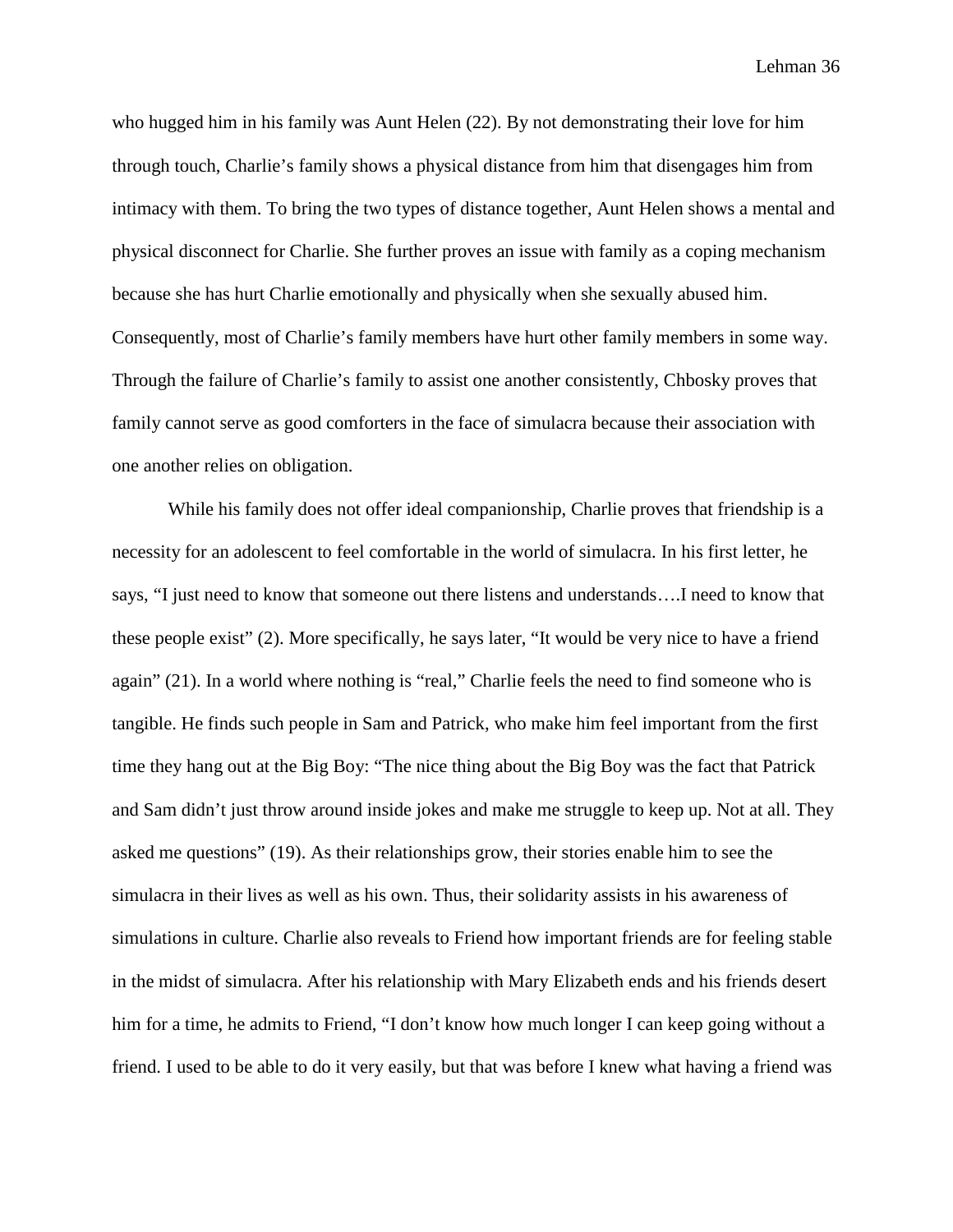like" (144). During this time of separation, he pretends to have friends and talk to them while he drives, but that does not work. He cannot achieve comfort and awareness if his friends are not there. After the cafeteria fight that returns Charlie's friends to him, Charlie tells Friend, "that was enough" (154). Despite the reality that simulacra are at work on him and everyone else, Charlie finds enough comfort in the knowledge that he is not alone to continue to seek awareness.

Friendship has the purpose of making Charlie feel like he belongs. After Charlie reads the suicide poem to his friends at the Christmas party, he describes the looks he gets from Sam and Patrick as "I think they knew. Not anything specific really. They just knew" (66). They become aware of a point where Charlie felt vulnerable and they want to show him that they understand. By doing so, Charlie's friends make him feel like he belongs. Through their acceptance of him and his troubles, he becomes aware that others see life as complex and painful, too. That feeling of belonging enables him to have confidence and peace about circumstances as he moves forward. In one of his last letters, he has a flashback to a time when Sam and Patrick helped him feel like he belonged:

> The time we were walking. Just the three of us. And I was in the middle. I don't remember where we were walking to or were walking from. I don't even remember the season. I just remember walking between them and feeling for the first time that I belonged somewhere. (198)

In this memory, Charlie cannot remember anything but companionship. It is that feeling of belonging that allows him to enjoy life despite the bleakness of reality. Having friends gives him the support he needs to face the realization that culture has presented him with simulacra. He wants to spread that sense of belonging, which he demonstrates through his concern and hope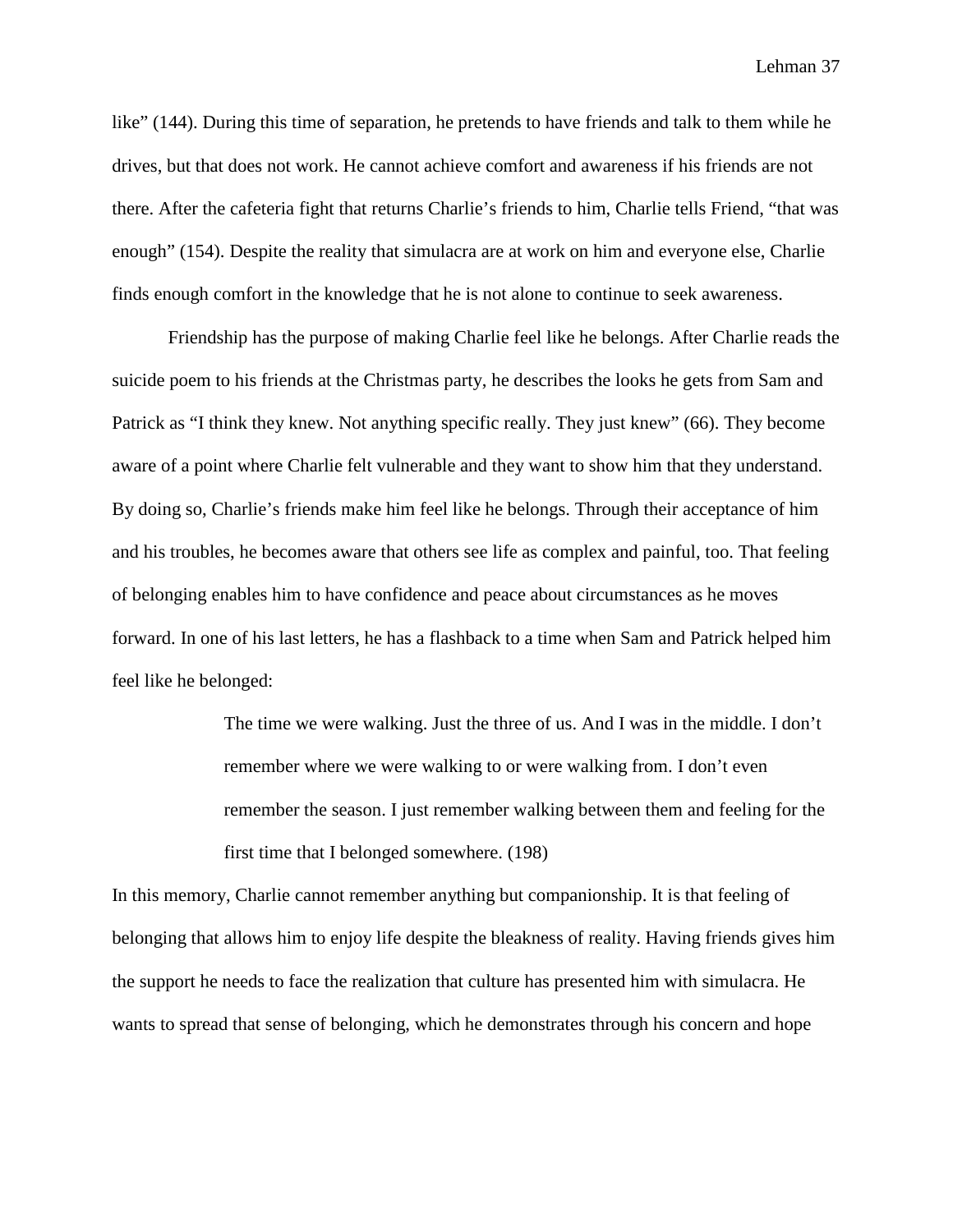that everyone around him is "okay" (66). Therefore, Charlie proves that a sense of belonging can give adolescents courage to embrace the awareness that life is simulation.

Charlie's relationship with his new adolescent friends proves that Chbosky sees the best kind of friendship as being a physical presence that comforts but does not create simulacra. Charlie's time with Patrick demonstrates the difference. When he spends time with Patrick after Patrick and Brad break up, he lets Patrick kiss him goodnight "[b]ecause that's what friends are for" (161). However, because he is not attracted to Patrick, letting Patrick kiss him creates a simulation of physical intimacy between them. Patrick does not overcome his disillusionment over Brad by kissing Charlie. In contrast, he grows stronger when Charlie supports him by riding around with him. Charlie tells Friend how he administers this comfort:

> It's hard to see a friend hurt this much. Especially when you can't do anything except 'be there.' I want to make him stop hurting, but I can't. So, I just follow him around whenever he wants to show me his world. (161)

Charlie has no monumental solution for Patrick, but he makes Patrick feel like he belongs by "being there." His presence as a companion for Patrick is legitimate because he wants to support his friend in the midst of overwhelming simulacra. Significantly, on the night Patrick does not kiss Charlie, Patrick "just thanked me for being his friend" (164). By emphasizing the power of "being there," Chbosky proves that the most effective way to comfort those struggling against simulacra is to be a comfort and support who attracts a sense of awareness.

The ability to give friendship and to offer a sense of belonging promotes an answer to Chbosky's now famous line, "'we accept the love we think we deserve'" (24). This line illustrates a simulation because a person is receiving what they perceive to be love from another individual. They choose to believe that the image they receive is "real." This statement illustrates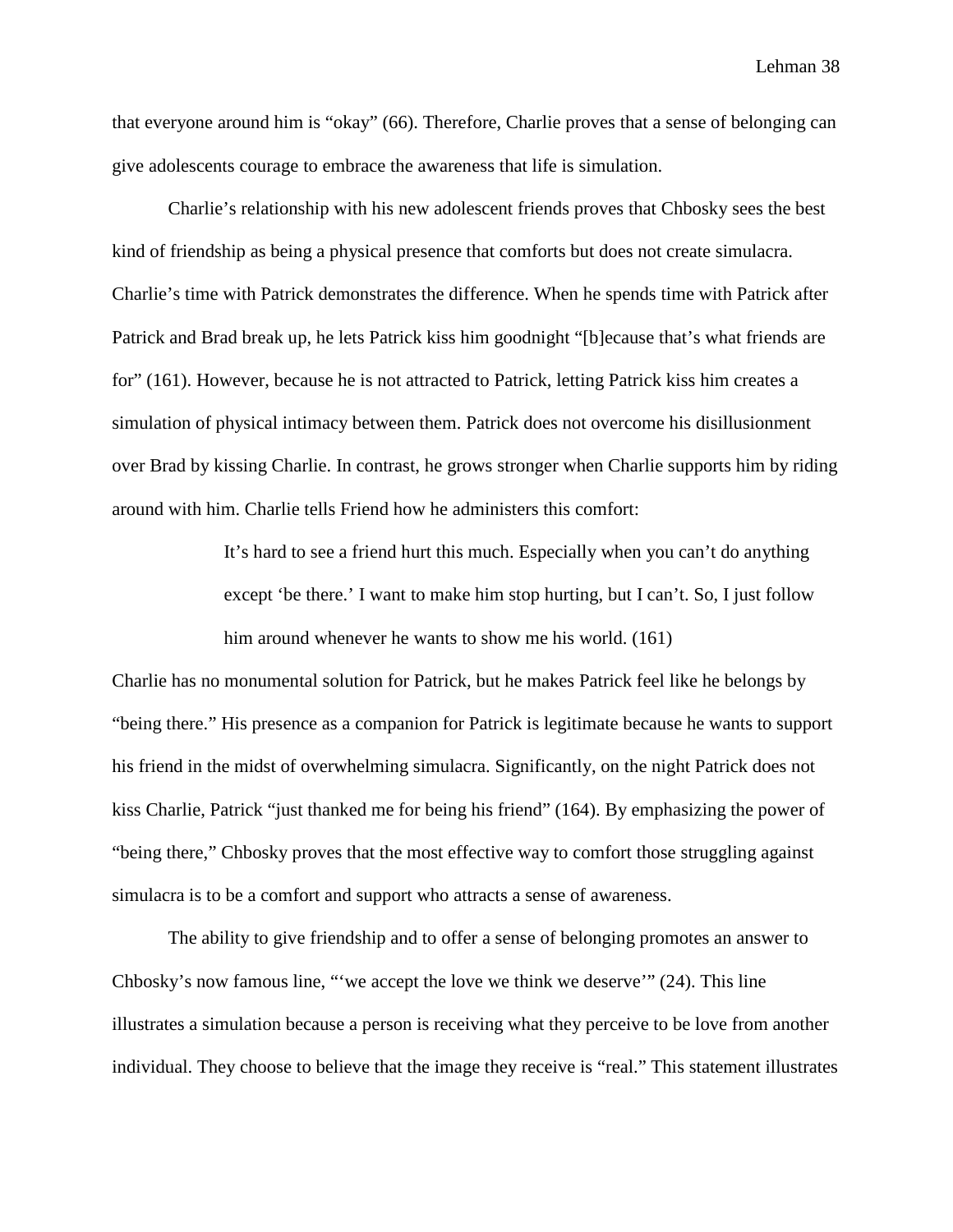the problem with how Charlie, his sister, Patrick, Sam, and Mary Elizabeth perceived their relationships with other people; they were accepting something that was not "real." In response to these broken relationships that develop from accepting simulations of love, Charlie proves that it is better to give the love he thinks the other person deserves. Giving love reveals the power of friendship to assist in coping with postmodernism and its manifestations in high school. Because Charlie creates the friendship that he offers to his companions, he makes that friendship real for himself. Furthermore, because Charlie can give his friends solidarity, they can cope with the rest of the world in fragmentation and are able to give him the same support. Companionable support them gives them the courage to cope with the lack of the "real" in life. Speaking to a generation fragmented by media, commodification, and Baudrillardan simulacra, Charlie knows what this culture feels like and demands that his readers choose solidarity over solitude. Through him, Chbosky proves that life becomes bearable when one has friendship.

Baudrillard and Foucault would argue that Chbosky's solution of friendship is another image or another aspect of discourse and therefore fails to promote a lasting solution to postmodernism. Ironically, Chbosky agrees. He does not deny that simulations reproduce over time and moments of awareness are impermanent, thus agreeing with the two theorists. Instead, Chbosky suggests that a feeling of friendship at specific moments gives adolescents the chance to "com[e] to peace with where [they]'ve been and then [to choose] where [they] want to go" (Topel). Chbosky makes time an unthreatening part of his answer to Baudrillardan simulacra by showing how Charlie acknowledges its presence. Time, for Charlie, is a matter of fact. Charlie talks about growing up a lot and has no notion of staying young forever (29, 93). Charlie also shows an awareness of time by drawing attention to people who are in different life stages. When he visits the mall, he sees people of all ages at the food court: "Old men sitting alone. Young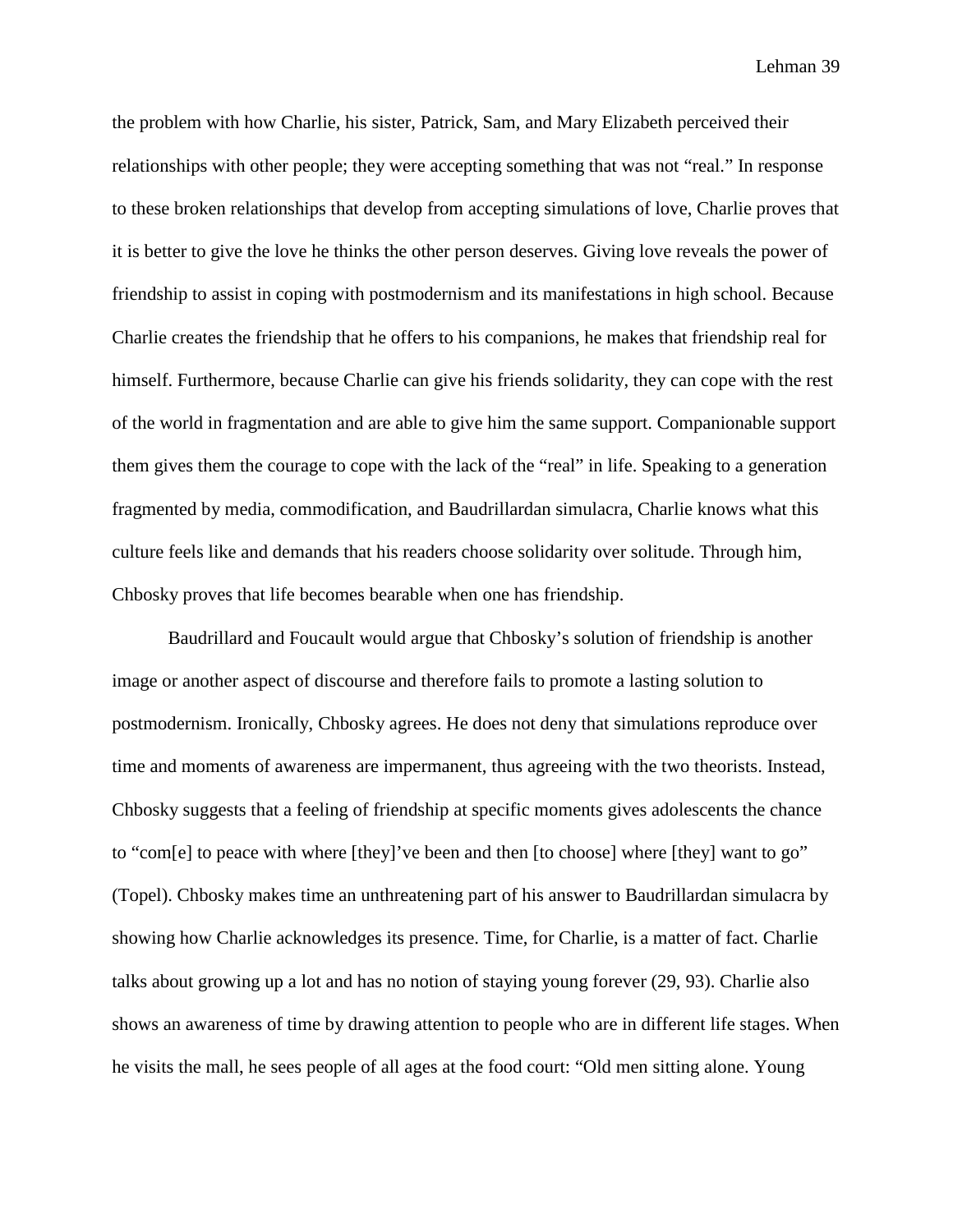girls with blue eye shadow and awkward jaws. Little kids who looked tired. Fathers in nice coats who looked even more tired" (144). These observations demonstrate his awareness of life's progression. Charlie also emphasizes the temporality of awareness by directing attention to good and bad days:

> I try to remind myself when I feel great like that that there will be another terrible week coming someday, so I should store up as many great details as I can, so during the next terrible week, I can remember those details and believe that I'll

feel great again. It doesn't work a lot, but I think it's important to try. (103)

He sees good days as a source of comfort because they give him the ability to believe that sadness is also temporary. At one point, Charlie tells Friend, "things change. And friends leave. And life doesn't stop for anybody" (145). He is unafraid to admit that friendships, including the one he has with Sam and Patrick, will not last forever. Charlie does not deny the fact that his solution to his problems—his sense of belonging and companionship—will not be permanent. Even in his immediate future, he cannot deny that time progresses regardless of the methods of coping a person develops to face postmodern culture.

Friendship can augment awareness of simulacra for limited time; those specific moments give adolescents a desire to seek awareness again. Charlie defines these times of awareness combined with the comfort of friendship in one word: "'infinite'" (33). The first time he feels infinite is when he, Sam, and Patrick hear "this really amazing song about a boy" (33). Their friendship in that moment helps Charlie in particular recognize the reality about culture at work in the song. Charlie calls this moment "infinite" because the issues of society come into focus and the solidarity makes him feel as though he is part of something universal. The second time that Charlie feels infinite is when Sam is standing in the truck as they drive through the tunnel to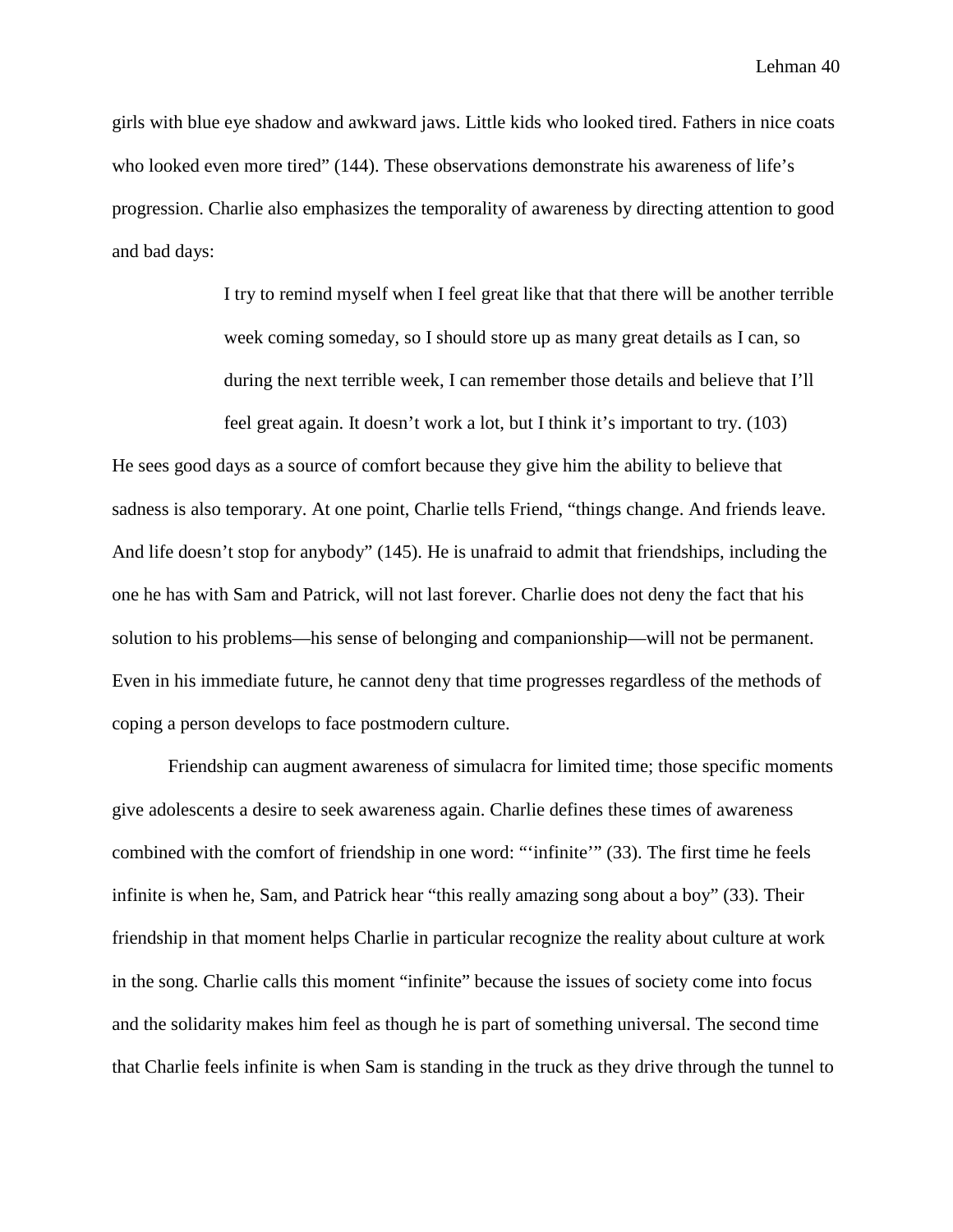downtown. They experience solidarity by being together in the cab of the truck, and the awareness is present in how Charlie describes the tunnel. Just as he and his friends start at one side of the tunnel in darkness, disappear in the middle where "you think you'll never get there," and then "fly out of the tunnel onto the bridge," Charlie and his friends manage to break into Foucauldian awareness when they are together (192). The tunnel moves Charlie and his friends toward the lights of the city, and their friendships with each other move them toward awareness and a sense of infiniteness. The final time Charlie feels infinite is when he is standing in the tunnel. Describing the experience, he tells Friend, "I was crying because I was suddenly very aware of the fact that it was me standing up in that tunnel….I was really there. And that was enough to make me feel infinite" (213). He could finally recognize his new level of awareness about culture with the help of his friends. Thus, "infinity" represents the sensations adolescents feel when they are both aware of culture and surrounded by friends. Friendship is temporary and so are those moments of awareness; however, when one is giving love and recognizing simulacra at the same time, the moment of awareness feels complete because it can draw the complexities of culture into focus.

Charlie affirms the connection between the benefits of friendship and an acceptance of the reality of time in his last letter. He writes it on the night before his first day as a sophomore, which he will spend alone because all of his friends have graduated. He had been alone on the first day of his freshman year as well. However, he ends his first and last letters differently. In the first letter, he says, "The reason I wrote this letter is because I start high school tomorrow and I am really afraid of going" (6). Then, in his last letter, his tone changes: "Tomorrow, I start my sophomore year of high school. And believe it or not, I'm really not afraid of going" (213). These parallel statements show how Charlie's awareness of the simulacra that construct him and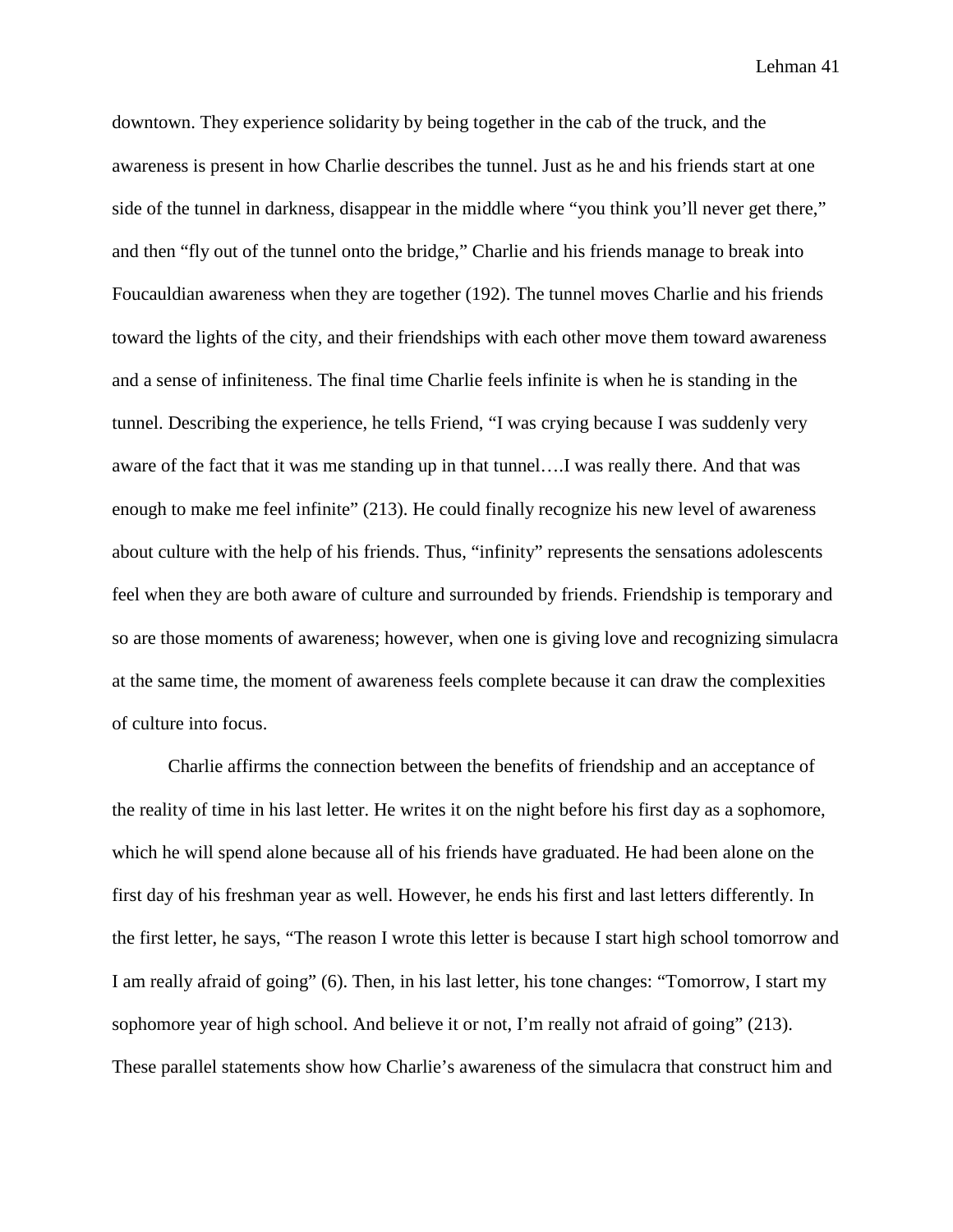his feeling of belonging with his friends frees him to face the incoming simulacra without fear. Friends cure the pessimism he experiences when he sees the world as overwhelming: "even when [times are not good], they will be soon enough" (213). By ending his novel this way, Chbosky leaves his reader with the idea that friendship can heal wounds and bring courage in the face of simulacra, even as culture moves forward.

While Chbosky offers adolescents the coping mechanism of solidarity and accounts for the problem of time by encouraging them to embrace temporality, he does not solve the longterm issue of postmodernity. Solidarity is good, and moments of awareness are important, but they will never satisfy humanity. Friends and awareness do not fix culture's fragmentation; they only attempt to work within it. Perhaps this is why Charlie ends his final letter only "believ[ing]" that Friend will be okay (213). However, while one must be aware that Chbosky has not solved the issue of postmodernism, the overall impact of *The Perks of Being a Wallflower* on adolescents still stands; he still saves lives. Adolescents read it not to overcome simulacra, but to find hope in knowing others struggle against it, too: "We teens have a lot on our minds, but we don't often say half the things we are thinking. Charlie says everything he thinks, and this assuages my fears and helps me know that I'm not alone" (Locke 27). While created to comfort those coming out of the fragmentation of the 1990s, Charlie's battle for the good of adolescent culture continues. In print and on the silver screen, Charlie affirms the "perks" that come with being a wallflower by voicing adolescent concerns of disillusionment and exploitation in the wake of postmodernism. He tells his readers to escape those simulations that oppress them, to "participate" in the images they enjoy, and to continue searching for a sense of belonging. Nothing will last because nothing is "real," but as Chbosky says, "what the hell. There's always tomorrow" ("Introduction" ix).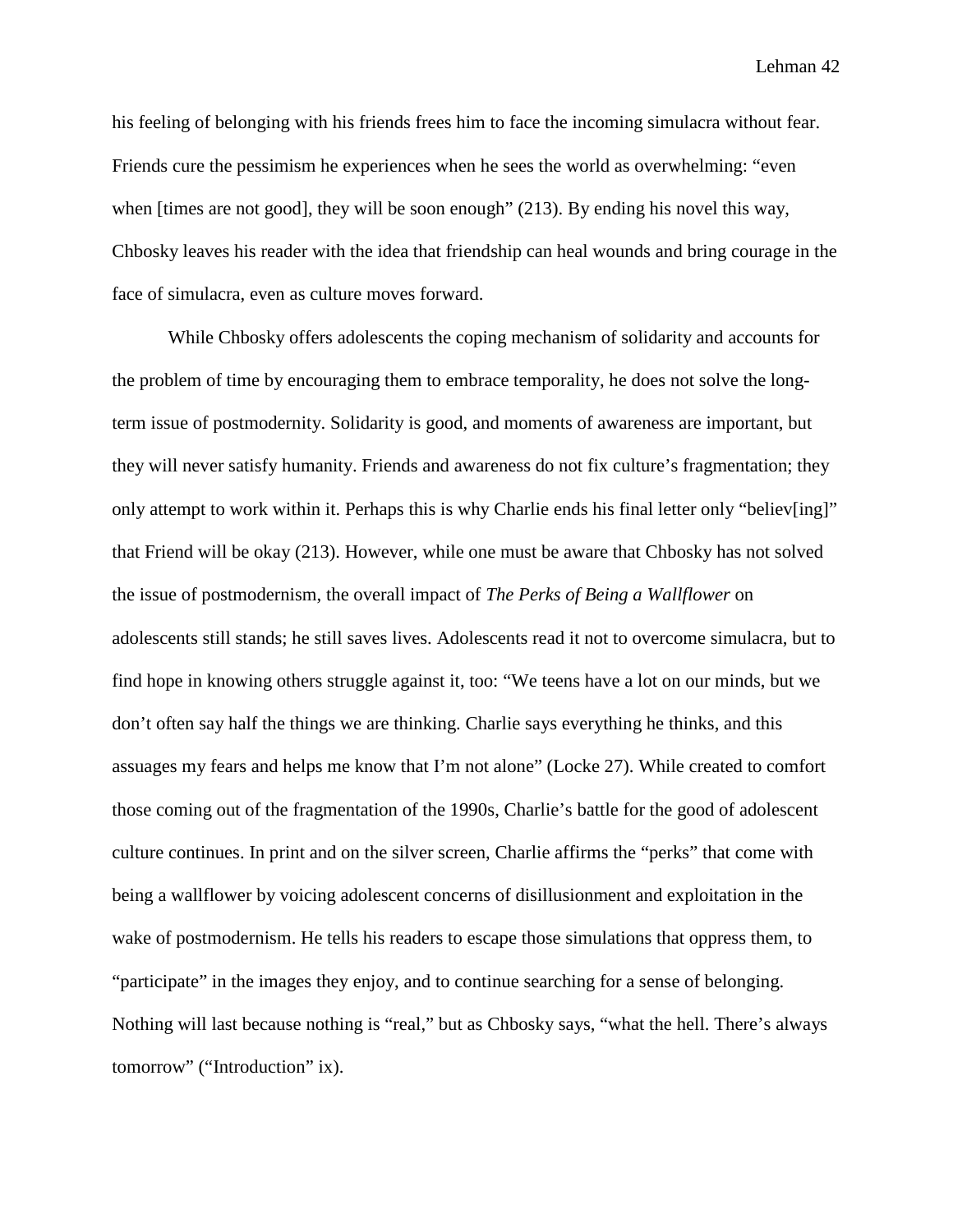## Works Cited

- Aquino, Tara. "Interview: 'The Perks of Being a Wallflower' Director Stephen Chbosky Talks Finding the Perfect Cast and Changing Teens' Lives." *Complex Pop Culture*. 22 Sept. 2012. Web. 5 Apr. 2014.
- Baudrillard, Jean. "Advertising." *The System of Objects*. Trans. James Benedict. London: Verso, 2005. 178-215. Print.
- ---. "For a Critique of the Political Economy of the Sign." *Selected Writings*. Trans. Jacques Mourrain. Ed. Mark Poster. Stanford: Stanford University Press, 1988. 57-97. Print.
- ---. "The Precession of Simulacra." *The Norton Anthology of Theory and Criticism, Second Edition*. Ed. Vincent B. Leitch. New York: W. W. Norton & Company, 2010. 1556-66. Print.
- ---. "Simulacra and Simulations." *Selected Writings*. Trans. Jacques Mourrain. Ed. Mark Poster. Stanford: Stanford University Press, 1988. 166-184. Print.
- ---. "The System of Objects." *Selected Writings*. Trans. Jacques Mourrain. Ed. Mark Poster. Stanford: Stanford University Press, 1988. 10-28. Print.
- ---. *Why Hasn't Everything Already Disappeared?* Trans. Chris Turner. New York: Seagull Books, 2009. Print.
- Beckerman, Marty. "An Interview with Stephen Chbosky." *Marty Beckerman.* 4 Jan. 2005. Web. 18 Sept. 2013.
- Brooks, Karen. "Nothing Sells like Teen Spirit: The Commodification of Youth Culture." *Youth Cultures: Texts, Images, and Identities*. Eds. Kerry Mallan & Sharyn Pearce. Westport, Connecticut: Praeger, 2003. 1-16. Print.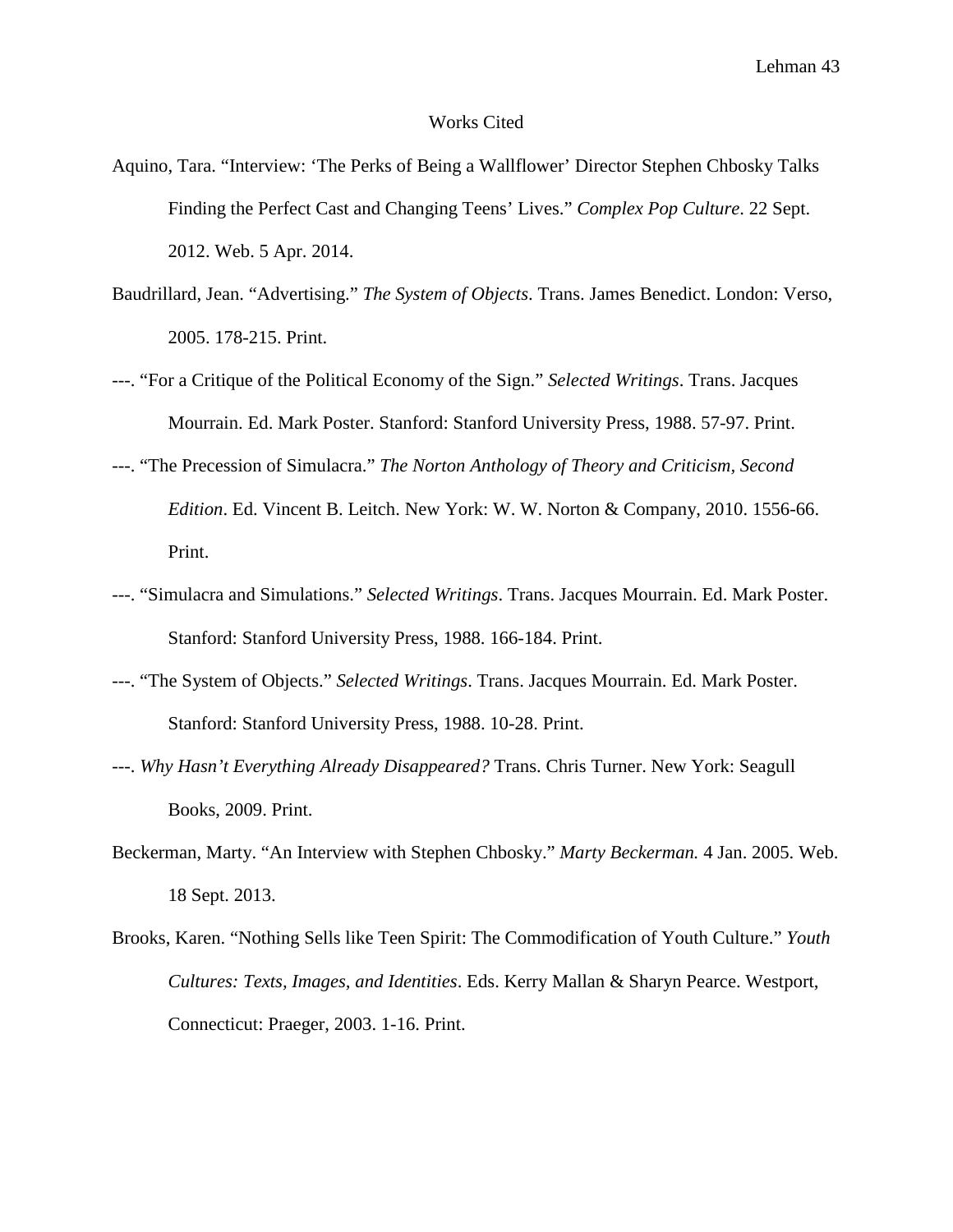- Cadden, Mike. "The Irony of Narration in the Young Adult Novel." *Children's Literature Association Quarterly* 25.3 (2000): 146-54. *Google Scholar*. Web. 25 Aug. 2013.
- Carroll, Pamela S. "Today's Teens, Their Problems, and Their Literature: Revisiting G. Robert Carlsen's 'Books and the Teenage Reader' Thirty Years Later." *The English Journal* 86.3 (1997): 25-34. *JSTOR*. Web. 8 Sept. 2013.
- Chbosky, Stephen. "Introduction." *Pieces: A Collection of New Voices*. Ed. Stephen Chbosky. New York: Pocket Books, 2000. vii-ix. Print.

---. *The Perks of Being a Walflower*. New York: Gallery Books, 1999. Print.

- Foucault, Michel. "What Is an Author?" *The Norton Anthology of Theory and Criticism, Second Edition*. Ed. Vincent B. Leitch. New York: W. W. Norton & Company, 2010. 1475-1490. Print.
- Hare, Breeanna. "A 'Wallflower's' lasting impact." *CNN Entertainment*. 21 Sept. 2012. Web. 20 Oct. 2013.
- Locke, Desmothenes. "The Perks of Being a Wallflower." *Teen Ink* 24.4 (2012): 27. *OneSearch*. 1 Mar. 2014.
- Miles, Steven. *Youth Lifestyles in a Changing World*. Philadelphia: Open University Press, 2000. Print.
- Milner, Murray Jr. *Freaks, Geeks, and Cool Kids: American Teenagers, Schools, and the Culture of Consumption*. New York: Routledge, 2004. Print.
- Moore, Ryan. "'…And Tomorrow Is Just Another Crazy Scam': Postmodernity, Youth, and the Downward Mobility of the Middle Class." *Generations of Youth: Youth Cultures and History in Twentieth-Century America*. Eds. Joe Austin and Michael N. Willard. New York: New York University Press, 1998. 253-71. Print.